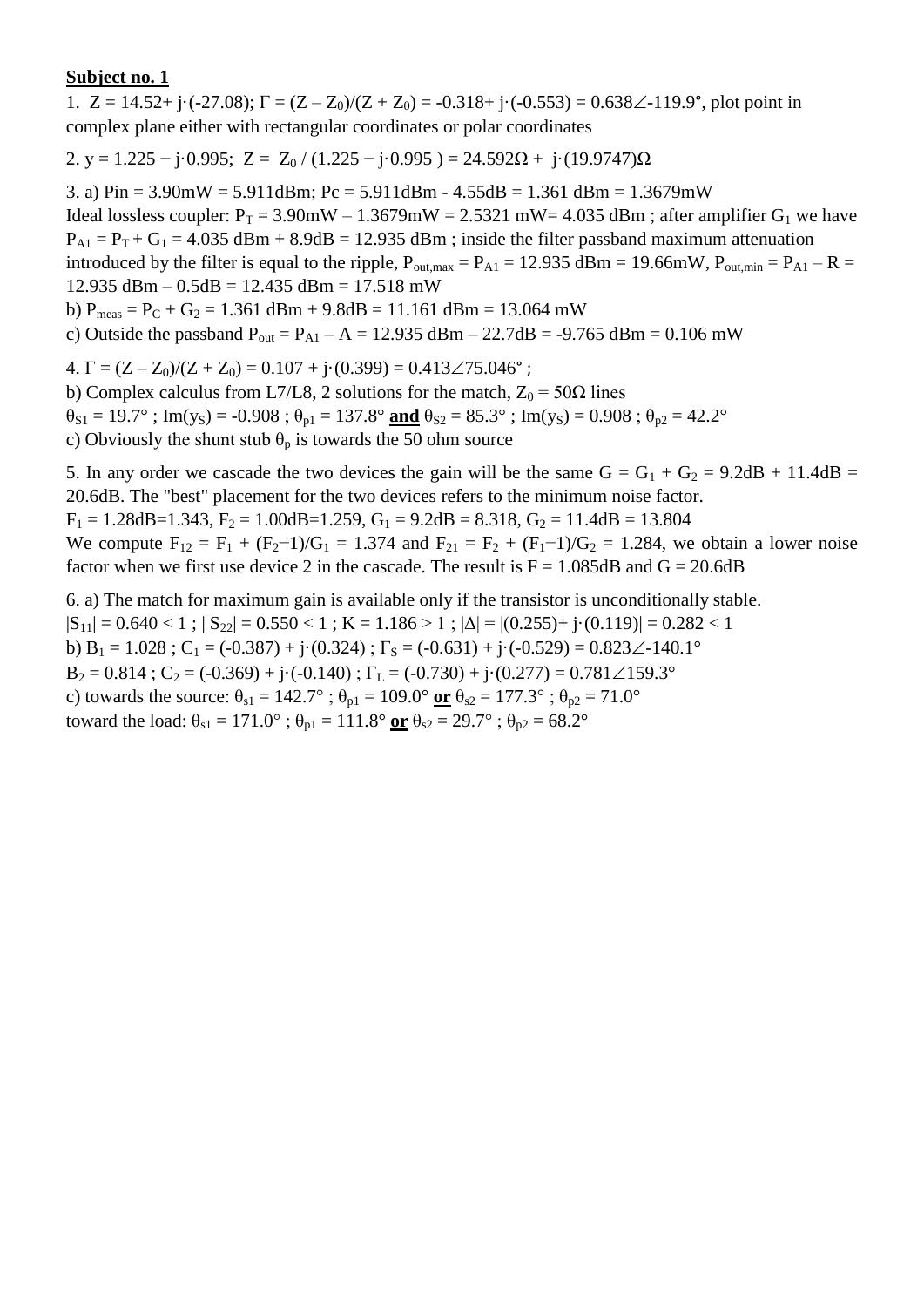1.  $Z = 39.00 + j(32.80); \Gamma = (Z - Z_0)/(Z + Z_0) = 0.011 + j(0.365) = 0.365\angle 88.3^{\circ}$ , plot point in complex plane either with rectangular coordinates or polar coordinates

2. y = 1.145 – j·0.955; Z = Z<sub>0</sub> / (1.145 – j·0.955) = 25.753 $\Omega$  + j·(21.4795) $\Omega$ 

3. a)  $Pin = 1.45mW = 1.614dBm$ ;  $Pc = 1.614dBm - 4.05dB = -2.436dBm = 0.5706mW$ Ideal lossless coupler:  $P_T = 1.45$ mW – 0.5706mW = 0.8794 mW = -0.558 dBm; after amplifier G<sub>1</sub> we have  $P_{A1} = P_T + G_1 = -0.558$  dBm + 7.9dB = 7.342 dBm ; inside the filter passband maximum attenuation introduced by the filter is equal to the ripple,  $P_{\text{out,max}} = P_{A1} = 7.342 \text{ dBm} = 5.42 \text{mW}$ ,  $P_{\text{out,min}} = P_{A1} - R =$ 7.342 dBm –  $0.8$ dB =  $6.542$  dBm =  $4.510$  mW b)  $P_{meas} = P_C + G_2 = -2.436$  dBm + 10.4dB = 7.964 dBm = 6.257 mW

c) Outside the passband  $P_{out} = P_{A1} - A = 7.342$  dBm – 15.3dB = -7.958 dBm = 0.160 mW

4.  $\Gamma = (Z - Z_0)/(Z + Z_0) = 0.294 + i \cdot (-0.325) = 0.438 \angle 47.927^{\circ}$ ;

b) Complex calculus from L7/L8, 2 solutions for the match,  $Z_0 = 50\Omega$  lines  $\theta_{S1} = 82.0^{\circ}$ ; Im(y<sub>S</sub>) = -0.975;  $\theta_{p1} = 135.7^{\circ}$  and  $\theta_{S2} = 146.0^{\circ}$ ; Im(y<sub>S</sub>) = 0.975;  $\theta_{p2} = 44.3^{\circ}$ c) Obviously the shunt stub  $\theta_p$  is towards the 50 ohm source

5. In any order we cascade the two devices the gain will be the same  $G = G_1 + G_2 = 9.6dB + 11.8dB =$ 21.4dB. The "best" placement for the two devices refers to the minimum noise factor.  $F_1 = 1.25dB = 1.334, F_2 = 1.00dB = 1.259, G_1 = 9.6dB = 9.120, G_2 = 11.8dB = 15.136$ 

We compute  $F_{12} = F_1 + (F_2 - 1)/G_1 = 1.362$  and  $F_{21} = F_2 + (F_1 - 1)/G_2 = 1.281$ , we obtain a lower noise factor when we first use device 2 in the cascade. The result is  $F = 1.075dB$  and  $G = 21.4dB$ 

6. a) The match for maximum gain is available only if the transistor is unconditionally stable.  $|S_{11}| = 0.612 < 1$ ;  $|S_{22}| = 0.556 < 1$ ;  $K = 1.207 > 1$ ;  $|\Delta| = |(0.239) + j \cdot (-0.062)| = 0.247 < 1$ b) B<sub>1</sub> = 1.004 ; C<sub>1</sub> = (-0.230) + j·(0.433) ;  $\Gamma$ <sub>S</sub> = (-0.379) + j·(-0.713) = 0.808  $\angle$ -118.0°  $B_2 = 0.873$ ;  $C_2 = (-0.421) + i(-0.051)$ ;  $\Gamma_L = (-0.776) + i(0.094) = 0.781 \angle 173.1^\circ$ c) towards the source:  $\theta_{s1} = 130.9^\circ$ ;  $\theta_{p1} = 110.1^\circ$  or  $\theta_{s2} = 167.1^\circ$ ;  $\theta_{p2} = 69.9^\circ$ toward the load:  $\theta_{s1} = 164.1^\circ$ ;  $\theta_{p1} = 111.8^\circ$  or  $\theta_{s2} = 22.8^\circ$ ;  $\theta_{p2} = 68.2^\circ$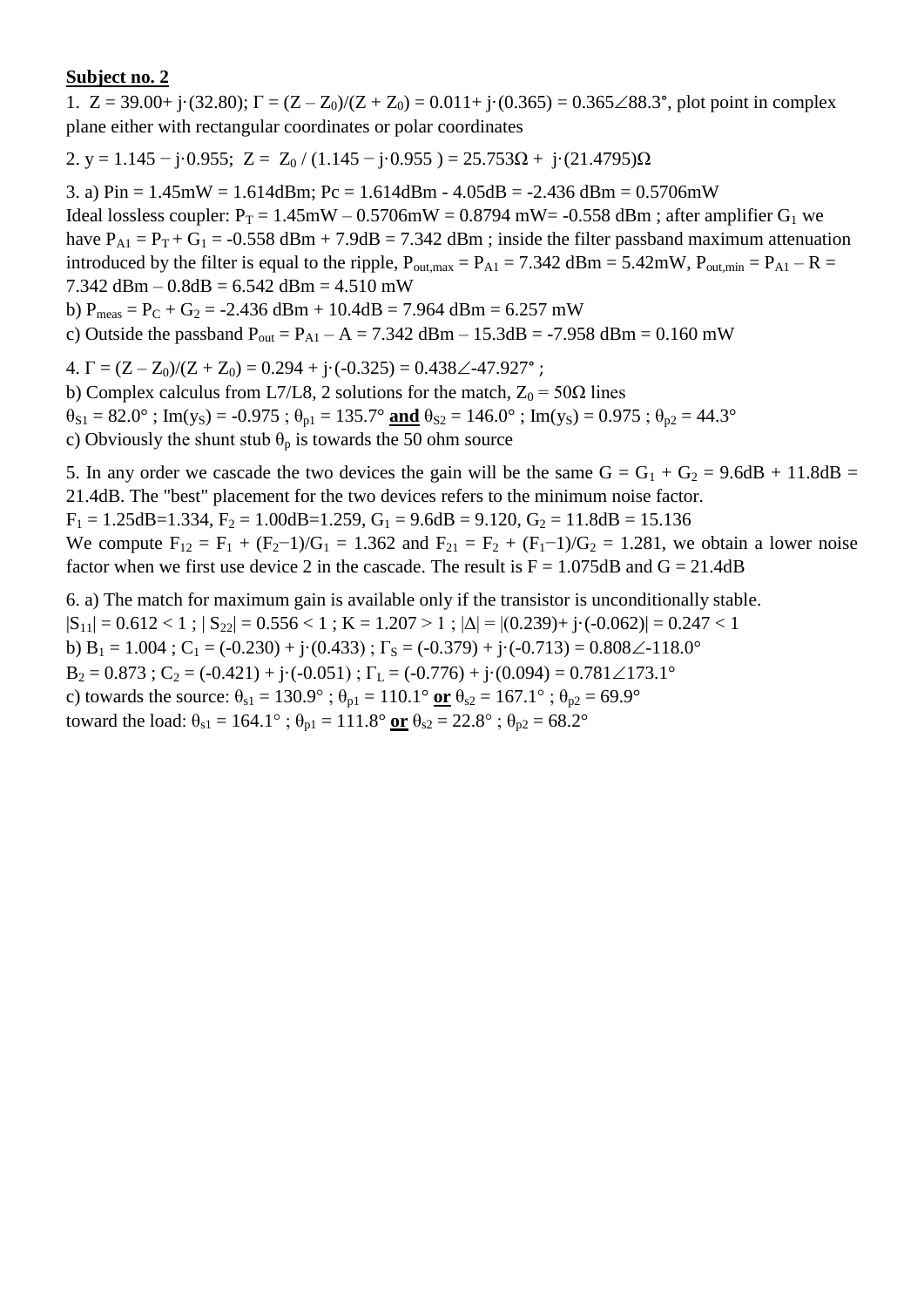1.  $Z = 60.00 + j(52.98)$ ;  $\Gamma = (Z - Z_0)/(Z + Z_0) = 0.262 + j(0.355) = 0.442\angle 53.6^{\circ}$ , plot point in complex plane either with rectangular coordinates or polar coordinates

2. y = 1.040 – j·0.825; Z = Z<sub>0</sub> / (1.040 – j·0.825) = 29.508 $\Omega$  + j·(23.4079) $\Omega$ 

3. a)  $Pin = 1.85mW = 2.672dBm$ ;  $Pc = 2.672dBm - 4.50dB = -1.828dBm = 0.6564mW$ Ideal lossless coupler:  $P_T = 1.85$ mW – 0.6564mW = 1.1936 mW = 0.769 dBm; after amplifier G<sub>1</sub> we have  $P_{A1} = P_T + G_1 = 0.769$  dBm + 6.9dB = 7.669 dBm; inside the filter passband maximum attenuation introduced by the filter is equal to the ripple,  $P_{\text{out,max}} = P_{A1} = 7.669$  dBm = 5.85mW,  $P_{\text{out,min}} = P_{A1} - R =$ 7.669 dBm –  $2.5$ dB =  $5.169$  dBm =  $3.287$  mW b)  $P_{meas} = P_C + G_2 = -1.828$  dBm + 9.8dB = 7.972 dBm = 6.269 mW c) Outside the passband  $P_{out} = P_{A1} - A = 7.669$  dBm – 16.3dB = -8.631 dBm = 0.137 mW

4.  $\Gamma = (Z - Z_0)/(Z + Z_0) = 0.251 + i \cdot (-0.323) = 0.409\angle -52.134$ °;

b) Complex calculus from L7/L8, 2 solutions for the match,  $Z_0 = 50\Omega$  lines  $\theta_{S1} = 83.1^\circ$ ; Im(y<sub>S</sub>) = -0.896;  $\theta_{p1} = 138.1^\circ$  and  $\theta_{S2} = 149.0^\circ$ ; Im(y<sub>S</sub>) = 0.896;  $\theta_{p2} = 41.9^\circ$ c) Obviously the shunt stub  $\theta_p$  is towards the 50 ohm source

5. In any order we cascade the two devices the gain will be the same  $G = G_1 + G_2 = 9.4dB + 11.6dB =$ 21.0dB. The "best" placement for the two devices refers to the minimum noise factor.

 $F_1 = 1.23$ dB=1.327,  $F_2 = 0.93$ dB=1.239,  $G_1 = 9.4$ dB = 8.710,  $G_2 = 11.6$ dB = 14.454

We compute  $F_{12} = F_1 + (F_2 - 1)/G_1 = 1.355$  and  $F_{21} = F_2 + (F_1 - 1)/G_2 = 1.261$ , we obtain a lower noise factor when we first use device 2 in the cascade. The result is  $F = 1.009dB$  and  $G = 21.0dB$ 

6. a) The match for maximum gain is available only if the transistor is unconditionally stable.  $|S_{11}| = 0.615 < 1$ ;  $|S_{22}| = 0.555 < 1$ ;  $K = 1.211 > 1$ ;  $|\Delta| = |(0.243) + j \cdot (-0.055)| = 0.249 < 1$ b)  $B_1 = 1.008$ ;  $C_1 = (-0.241) + j(0.430)$ ;  $\Gamma_s = (-0.395) + j(-0.705) = 0.808\angle -119.3^\circ$  $B_2 = 0.868$ ;  $C_2 = (-0.417) + i(-0.057)$ ;  $\Gamma_L = (-0.772) + i(0.105) = 0.780 \angle 172.2^\circ$ c) towards the source:  $\theta_{s1} = 131.6^\circ$ ;  $\theta_{p1} = 110.0^\circ$  or  $\theta_{s2} = 167.7^\circ$ ;  $\theta_{p2} = 70.0^\circ$ toward the load:  $\theta_{s1} = 164.5^\circ$ ;  $\theta_{p1} = 111.9^\circ$  or  $\theta_{s2} = 23.3^\circ$ ;  $\theta_{p2} = 68.1^\circ$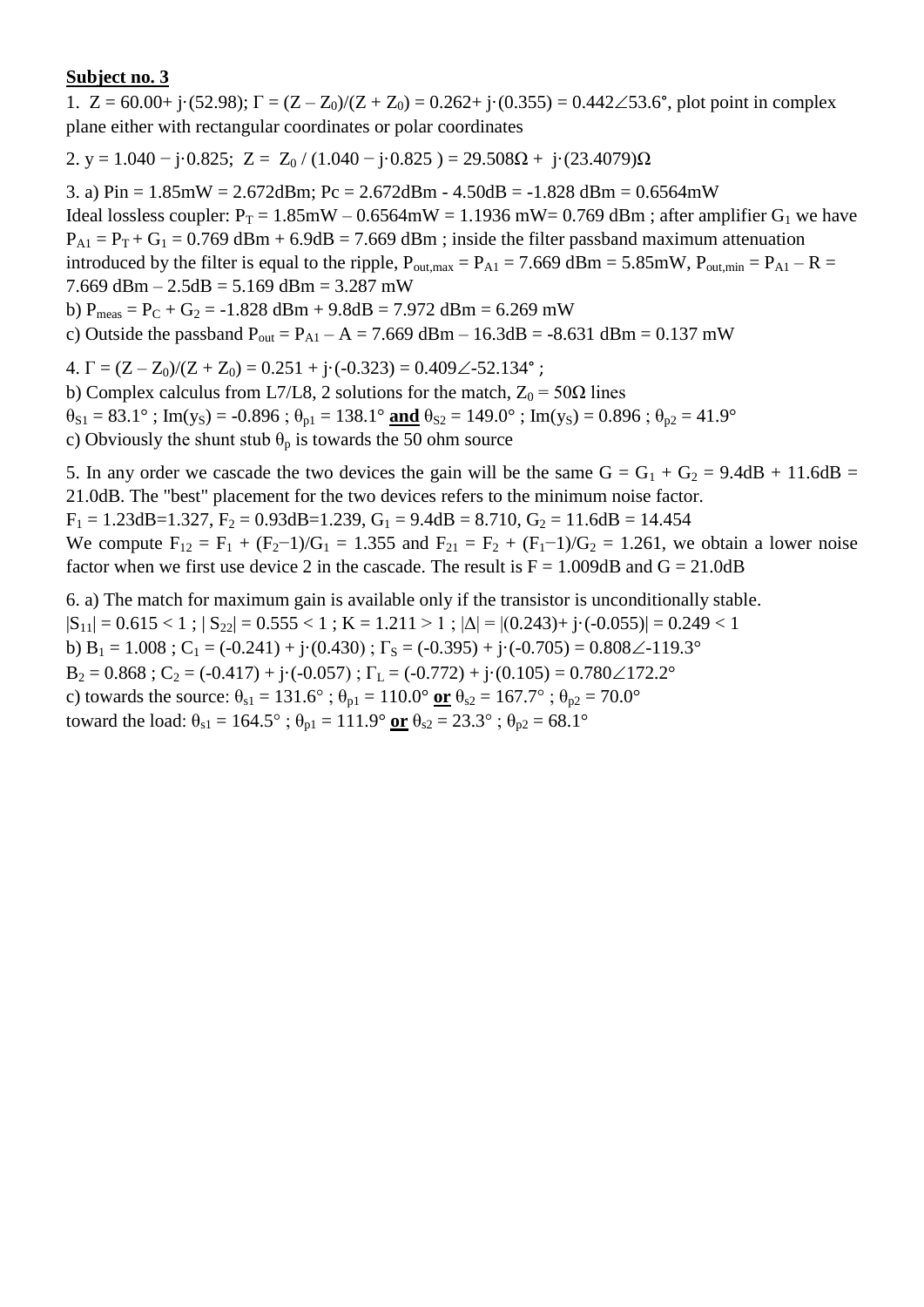1.  $Z = 28.56 + j \cdot (13.56)$ ;  $\Gamma = (Z - Z_0)/(Z + Z_0) = -0.236 + j \cdot (0.213) = 0.318 \angle 137.9^{\circ}$ , plot point in complex plane either with rectangular coordinates or polar coordinates

2. y = 0.925 + j·0.925; Z = Z<sub>0</sub> / (0.925 + j·0.925 ) = 27.027 $\Omega$  + j·(-27.0270) $\Omega$ 

3. a) Pin = 2.65mW = 4.232dBm; Pc = 4.232dBm - 4.95dB = -0.718 dBm = 0.8477mW Ideal lossless coupler:  $P_T = 2.65 \text{mW} - 0.8477 \text{mW} = 1.8023 \text{ mW} = 2.558 \text{ dBm}$ ; after amplifier  $G_1$  we have  $P_{A1} = P_T + G_1 = 2.558$  dBm + 6.9dB = 9.458 dBm; inside the filter passband maximum attenuation introduced by the filter is equal to the ripple,  $P_{\text{out,max}} = P_{A1} = 9.458$  dBm = 8.83mW,  $P_{\text{out,min}} = P_{A1} - R =$ 9.458 dBm  $- 2.7$ dB  $= 6.758$  dBm  $= 4.741$  mW b)  $P_{meas} = P_C + G_2 = -0.718$  dBm + 11.0dB = 10.282 dBm = 10.672 mW c) Outside the passband  $P_{out} = P_{A1} - A = 9.458$  dBm  $- 24.1$ dB = -14.642 dBm = 0.034 mW

4.  $\Gamma = (Z - Z_0)/(Z + Z_0) = 0.223 + j(0.336) = 0.403\angle 56.351^{\circ}$ ;

b) Complex calculus from L7/L8, 2 solutions for the match,  $Z_0 = 50\Omega$  lines  $\theta_{S1} = 28.7^\circ$ ; Im(y<sub>S</sub>) = -0.881;  $\theta_{p1} = 138.6^\circ$  and  $\theta_{S2} = 94.9^\circ$ ; Im(y<sub>S</sub>) = 0.881;  $\theta_{p2} = 41.4^\circ$ c) Obviously the shunt stub  $\theta_p$  is towards the 50 ohm source

5. In any order we cascade the two devices the gain will be the same  $G = G_1 + G_2 = 9.5dB + 10.4dB =$ 19.9dB. The "best" placement for the two devices refers to the minimum noise factor.  $F_1 = 1.25$ dB=1.334,  $F_2 = 1.05$ dB=1.274,  $G_1 = 9.5$ dB = 8.913,  $G_2 = 10.4$ dB = 10.965

We compute  $F_{12} = F_1 + (F_2 - 1)/G_1 = 1.364$  and  $F_{21} = F_2 + (F_1 - 1)/G_2 = 1.304$ , we obtain a lower noise factor when we first use device 2 in the cascade. The result is  $F = 1.153dB$  and  $G = 19.9dB$ 

6. a) The match for maximum gain is available only if the transistor is unconditionally stable.  $|S_{11}| = 0.631 < 1$ ;  $|S_{22}| = 0.550 < 1$ ;  $K = 1.227 > 1$ ;  $|\Delta| = |(0.258) + j \cdot (-0.008)| = 0.258 < 1$ b)  $B_1 = 1.029$ ;  $C_1 = (-0.303) + (-0.402)$ ;  $\Gamma_s = (-0.488) + (-0.649) = 0.811 \angle 126.9^\circ$  $B_2 = 0.838$ ;  $C_2 = (-0.395) + i(-0.090)$ ;  $\Gamma_L = (-0.753) + i(0.171) = 0.772 \angle 167.2^\circ$ c) towards the source:  $\theta_{s1} = 135.6^\circ$ ;  $\theta_{p1} = 109.8^\circ$  or  $\theta_{s2} = 171.4^\circ$ ;  $\theta_{p2} = 70.2^\circ$ toward the load:  $\theta_{s1} = 166.7^\circ$ ;  $\theta_{p1} = 112.4^\circ$  or  $\theta_{s2} = 26.1^\circ$ ;  $\theta_{p2} = 67.6^\circ$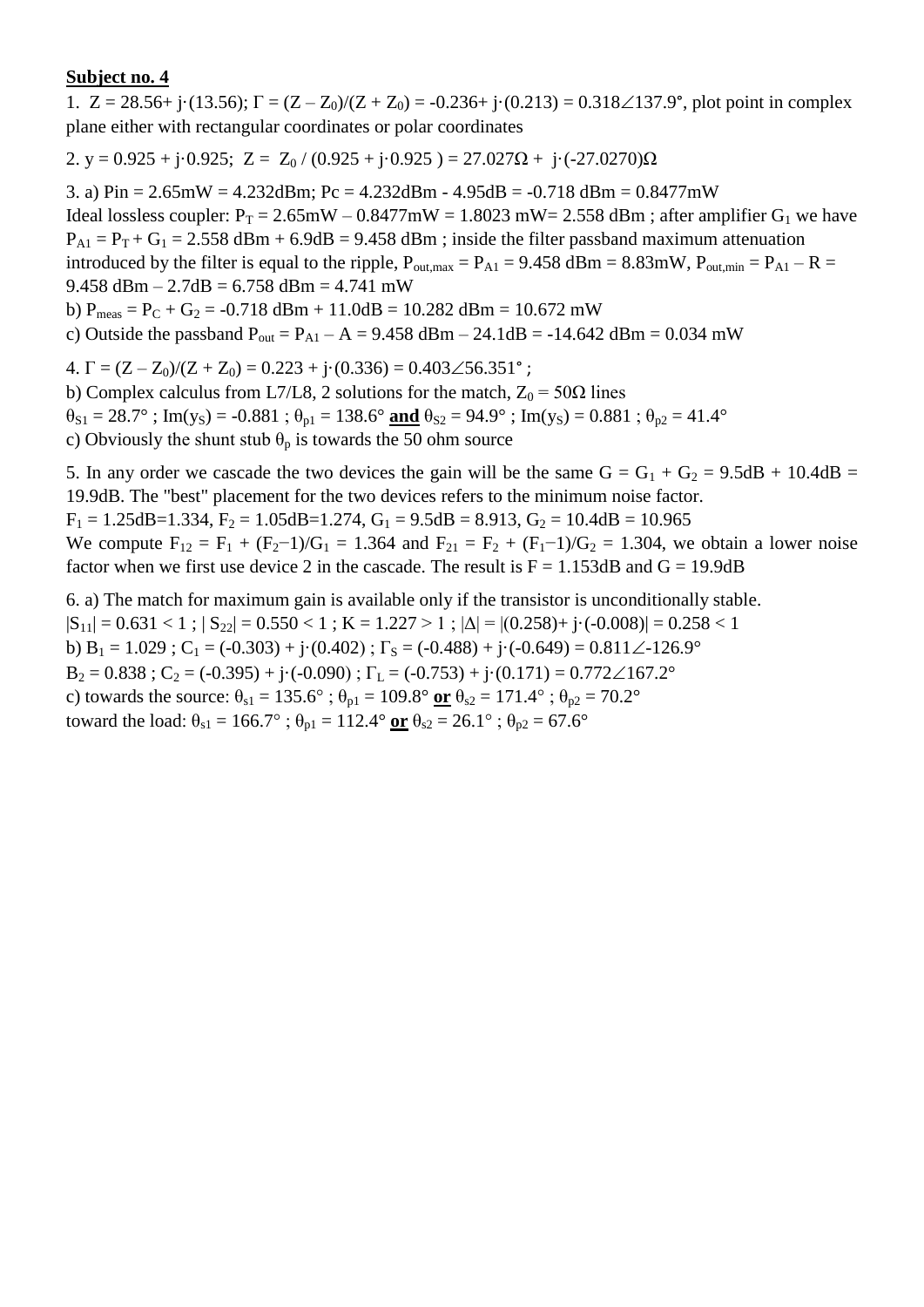1.  $Z = 16.55 + i \cdot (-30.56)$ ;  $\Gamma = (Z - Z_0)/(Z + Z_0) = -0.241 + i \cdot (-0.570) = 0.619\angle -112.9^\circ$ , plot point in complex plane either with rectangular coordinates or polar coordinates

2. y = 1.170 – j·1.105; Z = Z<sub>0</sub> / (1.170 – j·1.105) = 22.588 $\Omega$  + j·(21.3327) $\Omega$ 

3. a) Pin = 2.50mW = 3.979dBm; Pc = 3.979dBm - 6.10dB = -2.121 dBm = 0.6137mW Ideal lossless coupler:  $P_T = 2.50$ mW – 0.6137mW = 1.8863 mW = 2.756 dBm; after amplifier G<sub>1</sub> we have  $P_{A1} = P_T + G_1 = 2.756$  dBm + 8.9dB = 11.656 dBm; inside the filter passband maximum attenuation introduced by the filter is equal to the ripple,  $P_{\text{out,max}} = P_{\text{A1}} = 11.656 \text{ dBm} = 14.64 \text{mW}$ ,  $P_{\text{out,min}} = P_{\text{A1}} - R =$  $11.656$  dBm  $- 1.3$ dB  $= 10.356$  dBm  $= 10.855$  mW

b)  $P_{meas} = P_C + G_2 = -2.121$  dBm + 10.9dB = 8.779 dBm = 7.550 mW

c) Outside the passband  $P_{out} = P_{A1} - A = 11.656$  dBm – 19.4dB = -7.744 dBm = 0.168 mW

4.  $\Gamma = (Z - Z_0)/(Z + Z_0) = 0.341 + i \cdot (-0.386) = 0.515 \angle 48.588^\circ$ ;

b) Complex calculus from L7/L8, 2 solutions for the match,  $Z_0 = 50\Omega$  lines

 $\theta_{S1} = 84.8^\circ$ ; Im(y<sub>S</sub>) = -1.203;  $\theta_{p1} = 129.7^\circ$  and  $\theta_{S2} = 143.8^\circ$ ; Im(y<sub>S</sub>) = 1.203;  $\theta_{p2} = 50.3^\circ$ 

c) Obviously the shunt stub  $\theta_p$  is towards the 50 ohm source

5. In any order we cascade the two devices the gain will be the same  $G = G_1 + G_2 = 9.6dB + 11.4dB =$ 21.0dB. The "best" placement for the two devices refers to the minimum noise factor.

 $F_1 = 1.24$ dB=1.330,  $F_2 = 0.92$ dB=1.236,  $G_1 = 9.6$ dB = 9.120,  $G_2 = 11.4$ dB = 13.804

We compute  $F_{12} = F_1 + (F_2 - 1)/G_1 = 1.356$  and  $F_{21} = F_2 + (F_1 - 1)/G_2 = 1.260$ , we obtain a lower noise factor when we first use device 2 in the cascade. The result is  $F = 1.003dB$  and  $G = 21.0dB$ 

6. a) The match for maximum gain is available only if the transistor is unconditionally stable.  $|S_{11}| = 0.600 < 1$ ;  $|S_{22}| = 0.560 < 1$ ;  $K = 1.192 > 1$ ;  $|\Delta| = |(0.225) + j \cdot (-0.088)| = 0.242 < 1$ b) B<sub>1</sub> = 0.988 ; C<sub>1</sub> = (-0.187) + j·(0.445) ;  $\Gamma$ <sub>S</sub> = (-0.313) + j·(-0.743) = 0.806 $\angle$ -112.8°  $B_2 = 0.895$ ;  $C_2 = (-0.434) + (-0.026)$ ;  $\Gamma_L = (-0.787) + (-0.047) = 0.788 \measuredangle 176.6^\circ$ c) towards the source:  $\theta_{s1} = 128.3^\circ$ ;  $\theta_{p1} = 110.1^\circ$  or  $\theta_{s2} = 164.5^\circ$ ;  $\theta_{p2} = 69.9^\circ$ toward the load:  $\theta_{s1} = 162.7^\circ$ ;  $\theta_{p1} = 111.3^\circ$  or  $\theta_{s2} = 20.7^\circ$ ;  $\theta_{p2} = 68.7^\circ$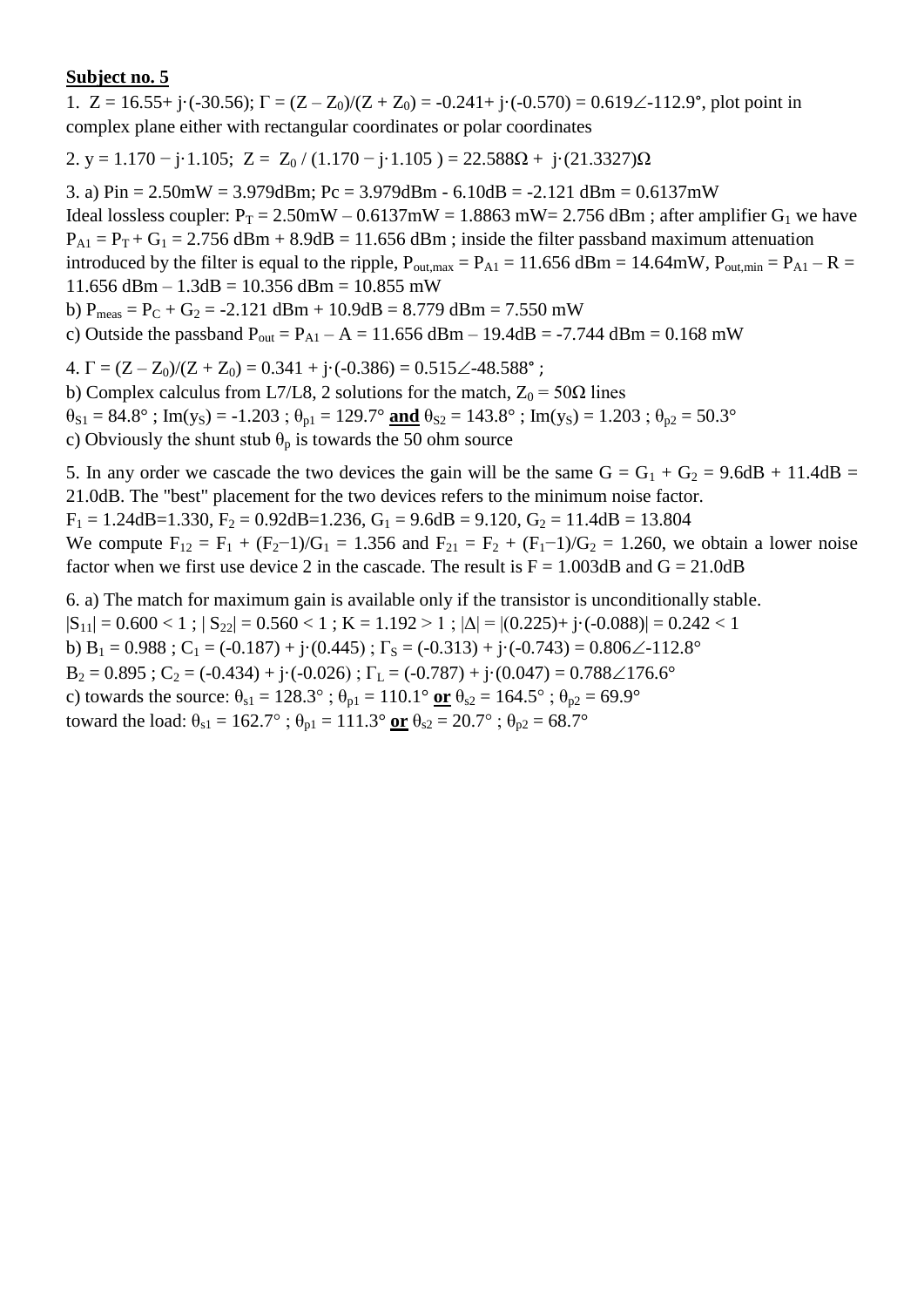1.  $Z = 21.02 + j \cdot (18.89)$ ;  $\Gamma = (Z - Z_0)/(Z + Z_0) = -0.315 + j \cdot (0.350) = 0.471 \angle 132.0^{\circ}$ , plot point in complex plane either with rectangular coordinates or polar coordinates

2. y = 0.910  $-$  j·1.225; Z = Z<sub>0</sub> / (0.910  $-$  j·1.225) = 19.539 $\Omega$  + j·(26.3019) $\Omega$ 

3. a)  $Pin = 3.50mW = 5.441dBm$ ;  $Pc = 5.441dBm - 6.55dB = -1.109dBm = 0.7746mW$ Ideal lossless coupler:  $P_T = 3.50$ mW – 0.7746mW = 2.7254 mW= 4.354 dBm; after amplifier G<sub>1</sub> we have  $P_{A1} = P_T + G_1 = 4.354$  dBm + 7.4dB = 11.754 dBm ; inside the filter passband maximum attenuation introduced by the filter is equal to the ripple,  $P_{\text{out,max}} = P_{\text{A1}} = 11.754 \text{ dBm} = 14.98 \text{mW}$ ,  $P_{\text{out,min}} = P_{\text{A1}} - R =$ 11.754 dBm – 2.4dB = 9.354 dBm = 8.619 mW b)  $P_{meas} = P_C + G_2 = -1.109$  dBm + 10.9dB = 9.791 dBm = 9.529 mW

c) Outside the passband  $P_{out} = P_{A1} - A = 11.754$  dBm – 22.1dB = -10.346 dBm = 0.092 mW

 $4. \Gamma = (Z - Z_0)/(Z + Z_0) = 0.179 + j \cdot (-0.325) = 0.371 \angle -61.153$ °;

b) Complex calculus from L7/L8, 2 solutions for the match,  $Z_0 = 50\Omega$  lines  $\theta_{S1} = 86.5^\circ$ ; Im(y<sub>S</sub>) = -0.799;  $\theta_{p1} = 141.4^\circ$  and  $\theta_{S2} = 154.7^\circ$ ; Im(y<sub>S</sub>) = 0.799;  $\theta_{p2} = 38.6^\circ$ c) Obviously the shunt stub  $\theta_p$  is towards the 50 ohm source

5. In any order we cascade the two devices the gain will be the same  $G = G_1 + G_2 = 8.8dB + 11.1dB =$ 19.9dB. The "best" placement for the two devices refers to the minimum noise factor.

 $F_1 = 1.27$ dB=1.340,  $F_2 = 1.03$ dB=1.268,  $G_1 = 8.8$ dB = 7.586,  $G_2 = 11.1$ dB = 12.882 We compute  $F_{12} = F_1 + (F_2 - 1)/G_1 = 1.375$  and  $F_{21} = F_2 + (F_1 - 1)/G_2 = 1.294$ , we obtain a lower noise

factor when we first use device 2 in the cascade. The result is  $F = 1.119dB$  and  $G = 19.9dB$ 

6. a) The match for maximum gain is available only if the transistor is unconditionally stable.  $|S_{11}| = 0.650 < 1$ ;  $|S_{22}| = 0.520 < 1$ ;  $K = 1.099 > 1$ ;  $|\Delta| = |(-0.133) + (-0.247)| = 0.281 < 1$ b)  $B_1 = 1.073$ ;  $C_1 = (-0.526) + j \cdot (-0.072)$ ;  $\Gamma_s = (-0.853) + j \cdot (0.117) = 0.861 \angle 172.2^\circ$  $B_2 = 0.769$ ;  $C_2 = (-0.208) + i(-0.313)$ ;  $\Gamma_L = (-0.448) + i(0.675) = 0.810 \angle 123.6^\circ$ c) towards the source:  $\theta_{s1} = 168.6^\circ$ ;  $\theta_{p1} = 106.5^\circ$  or  $\theta_{s2} = 19.2^\circ$ ;  $\theta_{p2} = 73.5^\circ$ toward the load:  $\theta_{s1} = 10.3^\circ$ ;  $\theta_{p1} = 109.9^\circ$  or  $\theta_{s2} = 46.2^\circ$ ;  $\theta_{p2} = 70.1^\circ$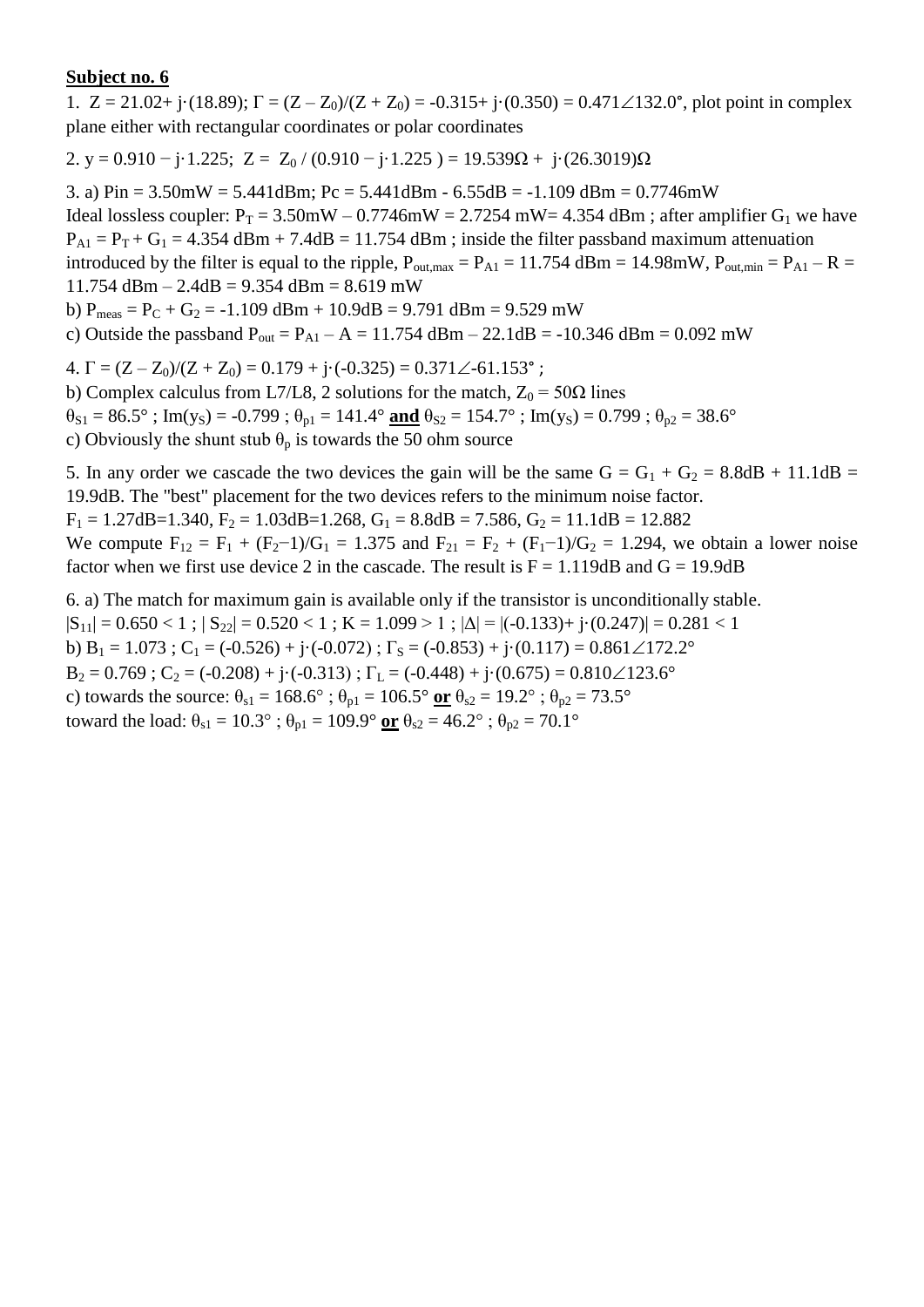1.  $Z = 26.08 + j \cdot (11.33)$ ;  $\Gamma = (Z - Z_0)/(Z + Z_0) = -0.286 + j \cdot (0.191) = 0.344 \angle 146.2^{\circ}$ , plot point in complex plane either with rectangular coordinates or polar coordinates

2. y = 0.750  $-$  j·0.725; Z = Z<sub>0</sub> / (0.750  $-$  j·0.725 ) = 34.463 $\Omega$  + j·(33.3142) $\Omega$ 

3. a) Pin = 3.45mW = 5.378dBm; Pc = 5.378dBm - 4.05dB = 1.328 dBm = 1.3577mW

Ideal lossless coupler:  $P_T = 3.45 \text{mW} - 1.3577 \text{mW} = 2.0923 \text{ mW} = 3.206 \text{ dBm}$ ; after amplifier  $G_1$  we have  $P_{A1} = P_T + G_1 = 3.206$  dBm + 8.1dB = 11.306 dBm; inside the filter passband maximum attenuation introduced by the filter is equal to the ripple,  $P_{\text{out,max}} = P_{\text{A1}} = 11.306$  dBm = 13.51mW,  $P_{\text{out,min}} = P_{\text{A1}} - R =$ 

11.306 dBm – 1.6dB = 9.706 dBm = 9.346 mW

b)  $P_{meas} = P_C + G_2 = 1.328$  dBm + 11.5dB = 12.828 dBm = 19.179 mW

c) Outside the passband  $P_{out} = P_{A1} - A = 11.306$  dBm – 20.2dB = -8.894 dBm = 0.129 mW

4.  $\Gamma = (Z - Z_0)/(Z + Z_0) = 0.054 + i \cdot (-0.448) = 0.451 \angle 83.061$ °;

b) Complex calculus from L7/L8, 2 solutions for the match,  $Z_0 = 50\Omega$  lines

 $\theta_{S1} = 99.9^\circ$ ; Im(y<sub>S</sub>) = -1.010;  $\theta_{p1} = 134.7^\circ$  and  $\theta_{S2} = 163.1^\circ$ ; Im(y<sub>S</sub>) = 1.010;  $\theta_{p2} = 45.3^\circ$ 

c) Obviously the shunt stub  $\theta_p$  is towards the 50 ohm source

5. In any order we cascade the two devices the gain will be the same  $G = G_1 + G_2 = 9.7dB + 11.6dB =$ 21.3dB. The "best" placement for the two devices refers to the minimum noise factor.  $F_1 = 1.10$ dB=1.288,  $F_2 = 0.95$ dB=1.245,  $G_1 = 9.7$ dB = 9.333,  $G_2 = 11.6$ dB = 14.454

We compute  $F_{12} = F_1 + (F_2 - 1)/G_1 = 1.314$  and  $F_{21} = F_2 + (F_1 - 1)/G_2 = 1.264$ , we obtain a lower noise factor when we first use device 2 in the cascade. The result is  $F = 1.019dB$  and  $G = 21.3dB$ 

6. a) The match for maximum gain is available only if the transistor is unconditionally stable.  $|S_{11}| = 0.638 < 1$ ;  $|S_{22}| = 0.550 < 1$ ;  $K = 1.197 > 1$ ;  $|\Delta| = |(0.265) + j(0.072)| = 0.274 < 1$ b) B<sub>1</sub> = 1.029 ; C<sub>1</sub> = (-0.358) + j·(0.355) ;  $\Gamma$ <sub>S</sub> = (-0.583) + j·(-0.578) = 0.821 $\angle$ -135.2°  $B_2 = 0.820$ ;  $C_2 = (-0.379) + i(-0.120)$ ;  $\Gamma_L = (-0.742) + i(0.236) = 0.779 \angle 162.4^\circ$ c) towards the source:  $\theta_{s1} = 140.2^\circ$ ;  $\theta_{p1} = 109.2^\circ$  or  $\theta_{s2} = 175.0^\circ$ ;  $\theta_{p2} = 70.8^\circ$ toward the load:  $\theta_{s1} = 169.4^\circ$ ;  $\theta_{p1} = 111.9^\circ$  or  $\theta_{s2} = 28.2^\circ$ ;  $\theta_{p2} = 68.1^\circ$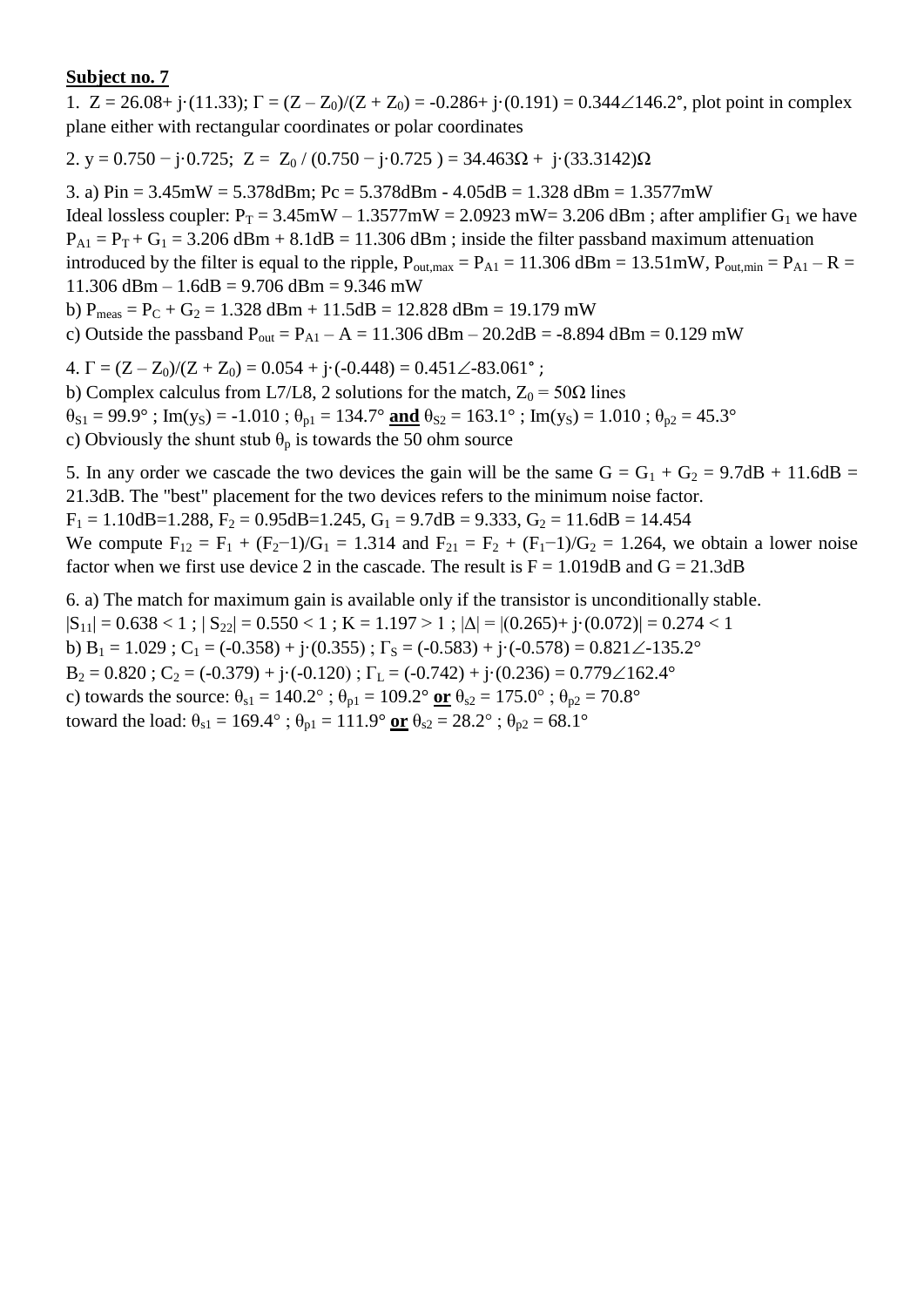1.  $Z = 28.60 + i \cdot (-26.42)$ ;  $\Gamma = (Z - Z_0)/(Z + Z_0) = -0.143 + i \cdot (-0.384) = 0.410\angle -110.4^{\circ}$ , plot point in complex plane either with rectangular coordinates or polar coordinates

2. y = 1.165 – j·0.840; Z = Z<sub>0</sub> / (1.165 – j·0.840) = 28.238 $\Omega$  + j·(20.3604) $\Omega$ 

3. a)  $Pin = 3.30mW = 5.185dBm$ ;  $Pc = 5.185dBm - 6.05dB = -0.865dBm = 0.8194mW$ Ideal lossless coupler:  $P_T = 3.30$ mW – 0.8194mW = 2.4806 mW= 3.946 dBm; after amplifier G<sub>1</sub> we have  $P_{A1} = P_T + G_1 = 3.946$  dBm + 9.9dB = 13.846 dBm; inside the filter passband maximum attenuation introduced by the filter is equal to the ripple,  $P_{\text{out,max}} = P_{\text{A1}} = 13.846 \text{ dBm} = 24.24 \text{mW}$ ,  $P_{\text{out,min}} = P_{\text{A1}} - R =$  $13.846$  dBm  $- 0.8$ dB  $= 13.046$  dBm  $= 20.163$  mW

b)  $P_{meas} = P_C + G_2 = -0.865$  dBm + 11.3dB = 10.435 dBm = 11.054 mW

c) Outside the passband  $P_{out} = P_{A1} - A = 13.846$  dBm – 24.3dB = -10.454 dBm = 0.090 mW

4.  $\Gamma = (Z - Z_0)/(Z + Z_0) = 0.204 + i \cdot (-0.533) = 0.571 \angle 69.067$ °;

b) Complex calculus from L7/L8, 2 solutions for the match,  $Z_0 = 50\Omega$  lines  $\theta_{S1} = 96.9^\circ$ ; Im(y<sub>S</sub>) = -1.391;  $\theta_{p1} = 125.7^\circ$  and  $\theta_{S2} = 152.1^\circ$ ; Im(y<sub>S</sub>) = 1.391;  $\theta_{p2} = 54.3^\circ$ 

c) Obviously the shunt stub  $\theta_p$  is towards the 50 ohm source

5. In any order we cascade the two devices the gain will be the same  $G = G_1 + G_2 = 8.5dB + 11.3dB =$ 19.8dB. The "best" placement for the two devices refers to the minimum noise factor.

 $F_1 = 1.12$ dB=1.294,  $F_2 = 0.91$ dB=1.233,  $G_1 = 8.5$ dB = 7.079,  $G_2 = 11.3$ dB = 13.490

We compute  $F_{12} = F_1 + (F_2 - 1)/G_1 = 1.327$  and  $F_{21} = F_2 + (F_1 - 1)/G_2 = 1.255$ , we obtain a lower noise factor when we first use device 2 in the cascade. The result is  $F = 0.986 dB$  and  $G = 19.8dB$ 

6. a) The match for maximum gain is available only if the transistor is unconditionally stable.  $|S_{11}| = 0.602 < 1$ ;  $|S_{22}| = 0.520 < 1$ ;  $K = 1.180 > 1$ ;  $|\Delta| = |(-0.026) + (-0.260)| = 0.261 < 1$ b) B<sub>1</sub> = 1.024 ; C<sub>1</sub> = (-0.481) + j·(0.131) ;  $\Gamma$ <sub>S</sub> = (-0.767) + j·(-0.209) = 0.795 $\angle$ -164.8°  $B_2 = 0.840$ ;  $C_2 = (-0.247) + i(-0.320)$ ;  $\Gamma_L = (-0.461) + i(0.597) = 0.754 \angle 127.6^\circ$ c) towards the source:  $\theta_{s1} = 153.7^\circ$ ;  $\theta_{p1} = 110.9^\circ$  or  $\theta_{s2} = 11.1^\circ$ ;  $\theta_{p2} = 69.1^\circ$ toward the load:  $\theta_{s1} = 5.6^\circ$ ;  $\theta_{p1} = 113.5^\circ$  or  $\theta_{s2} = 46.7^\circ$ ;  $\theta_{p2} = 66.5^\circ$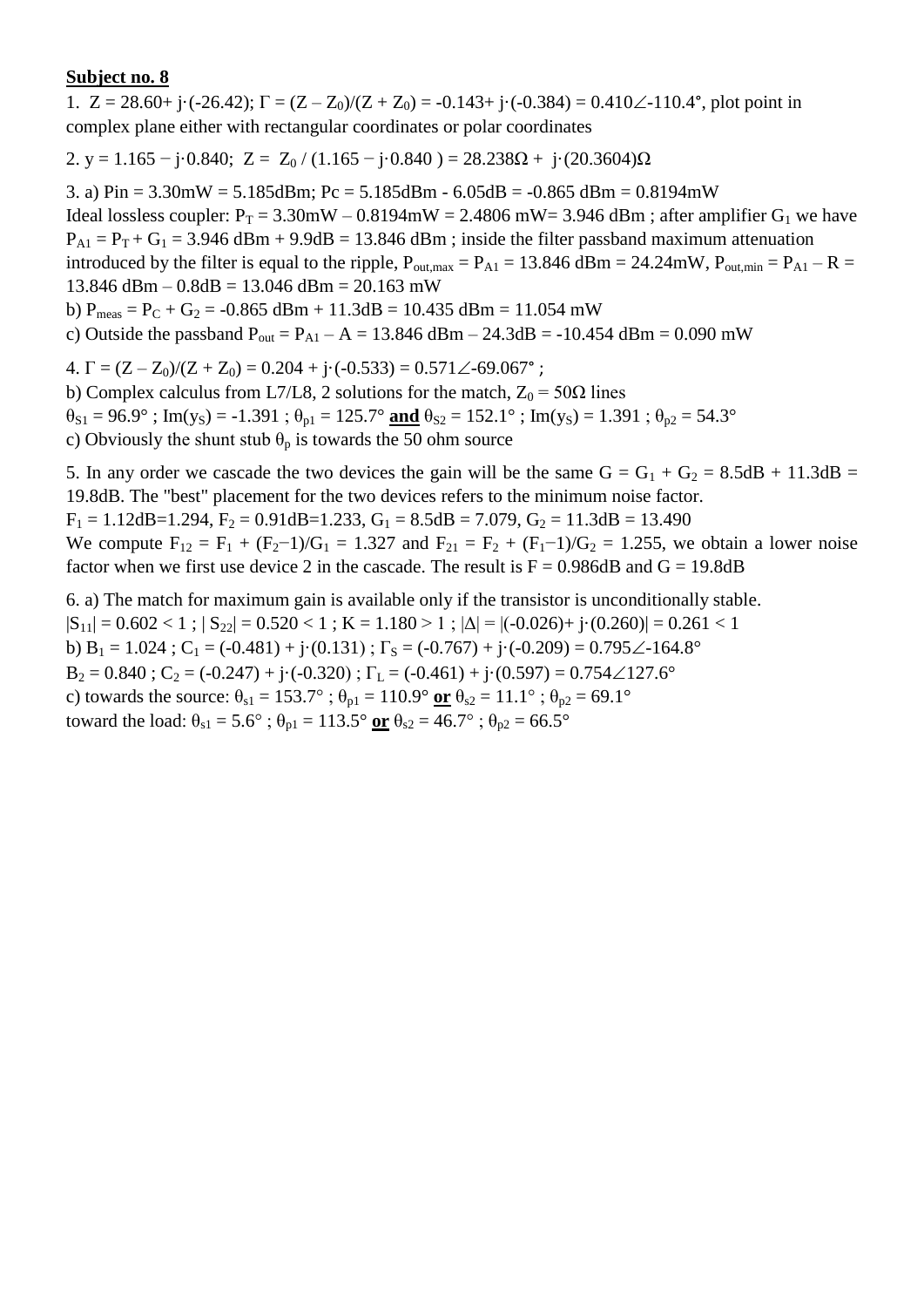1.  $Z = 15.56 + j \cdot (-29.63)$ ;  $\Gamma = (Z - Z_0)/(Z + Z_0) = -0.267 + j \cdot (-0.573) = 0.632 \angle -115.0^{\circ}$ , plot point in complex plane either with rectangular coordinates or polar coordinates

2. y = 0.730 + j·0.865; Z = Z<sub>0</sub> / (0.730 + j·0.865) = 28.491 $\Omega$  + j·(-33.7594) $\Omega$ 

3. a)  $Pin = 3.65mW = 5.623dBm$ ;  $Pc = 5.623dBm - 6.30dB = -0.677dBm = 0.8556mW$ Ideal lossless coupler:  $P_T = 3.65$ mW – 0.8556mW = 2.7944 mW= 4.463 dBm; after amplifier G<sub>1</sub> we have  $P_{A1} = P_T + G_1 = 4.463$  dBm + 7.4dB = 11.863 dBm ; inside the filter passband maximum attenuation introduced by the filter is equal to the ripple,  $P_{\text{out,max}} = P_{\text{A1}} = 11.863 \text{ dBm} = 15.36 \text{mW}$ ,  $P_{\text{out,min}} = P_{\text{A1}} - R =$  $11.863$  dBm  $- 1.2$ dB  $= 10.663$  dBm  $= 11.649$  mW b)  $P_{meas} = P_C + G_2 = -0.677$  dBm + 11.0dB = 10.323 dBm = 10.772 mW

c) Outside the passband  $P_{out} = P_{A1} - A = 11.863$  dBm  $- 18.1$ dB = -6.237 dBm = 0.238 mW

4.  $\Gamma = (Z - Z_0)/(Z + Z_0) = 0.016 + \mathrm{i} \cdot (0.419) = 0.419\angle 87.879$ °;

b) Complex calculus from L7/L8, 2 solutions for the match,  $Z_0 = 50\Omega$  lines  $\theta_{S1} = 13.5^\circ$ ; Im(y<sub>S</sub>) = -0.924;  $\theta_{p1} = 137.3^\circ$  and  $\theta_{S2} = 78.7^\circ$ ; Im(y<sub>S</sub>) = 0.924;  $\theta_{p2} = 42.7^\circ$ c) Obviously the shunt stub  $\theta_p$  is towards the 50 ohm source

5. In any order we cascade the two devices the gain will be the same  $G = G_1 + G_2 = 8.4dB + 11.4dB =$ 19.8dB. The "best" placement for the two devices refers to the minimum noise factor.  $F_1 = 1.22$ dB=1.324,  $F_2 = 0.97$ dB=1.250,  $G_1 = 8.4$ dB = 6.918,  $G_2 = 11.4$ dB = 13.804

We compute  $F_{12} = F_1 + (F_2 - 1)/G_1 = 1.361$  and  $F_{21} = F_2 + (F_1 - 1)/G_2 = 1.274$ , we obtain a lower noise factor when we first use device 2 in the cascade. The result is  $F = 1.051dB$  and  $G = 19.8dB$ 

6. a) The match for maximum gain is available only if the transistor is unconditionally stable.  $|S_{11}| = 0.632 < 1$ ;  $|S_{22}| = 0.520 < 1$ ;  $K = 1.106 > 1$ ;  $|\Delta| = |(-0.111) + (-0.257)| = 0.280 < 1$ b)  $B_1 = 1.051$ ;  $C_1 = (-0.518) + j(0.008)$ ;  $\Gamma_s = (-0.845) + j(-0.013) = 0.845\angle{-179.1^{\circ}}$  $B_2 = 0.792$ ;  $C_2 = (-0.216) + i(-0.321)$ ;  $\Gamma_L = (-0.446) + i(0.663) = 0.799 \angle 123.9^\circ$ c) towards the source:  $\theta_{s1} = 163.4^\circ$ ;  $\theta_{p1} = 107.5^\circ$  or  $\theta_{s2} = 15.7^\circ$ ;  $\theta_{p2} = 72.5^\circ$ toward the load:  $\theta_{s1} = 9.6^\circ$ ;  $\theta_{p1} = 110.6^\circ$  or  $\theta_{s2} = 46.5^\circ$ ;  $\theta_{p2} = 69.4^\circ$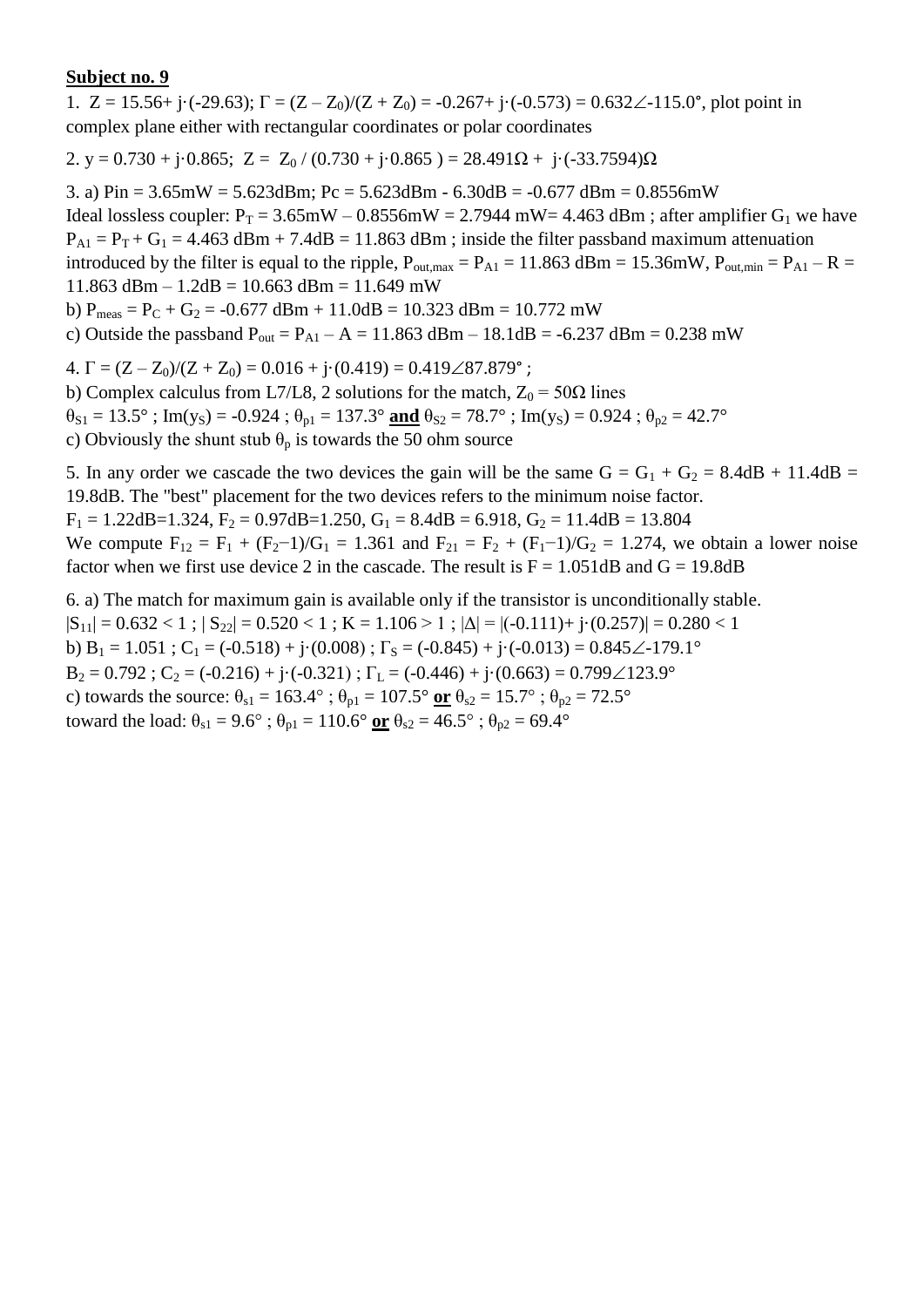1.  $Z = 27.89 + i \cdot (-21.20)$ ;  $\Gamma = (Z - Z_0)/(Z + Z_0) = -0.195 + i \cdot (-0.325) = 0.379\angle -121.0^{\circ}$ , plot point in complex plane either with rectangular coordinates or polar coordinates

2. y =  $0.950 + j \cdot 1.100$ ; Z =  $Z_0 / (0.950 + j \cdot 1.100) = 22.485\Omega + j \cdot (-26.0355)\Omega$ 

3. a) Pin = 1.50mW = 1.761dBm; Pc = 1.761dBm - 4.40dB = -2.639 dBm = 0.5446mW Ideal lossless coupler:  $P_T = 1.50$ mW – 0.5446mW = 0.9554 mW = -0.198 dBm; after amplifier G<sub>1</sub> we have  $P_{A1} = P_T + G_1 = -0.198$  dBm + 9.3dB = 9.102 dBm ; inside the filter passband maximum attenuation introduced by the filter is equal to the ripple,  $P_{\text{out,max}} = P_{A1} = 9.102$  dBm = 8.13mW,  $P_{\text{out,min}} = P_{A1} - R =$ 9.102 dBm  $- 1.0$ dB  $= 8.102$  dBm  $= 6.459$  mW b)  $P_{meas} = P_C + G_2 = -2.639$  dBm + 10.2dB = 7.561 dBm = 5.703 mW

c) Outside the passband  $P_{out} = P_{A1} - A = 9.102$  dBm – 19.7dB = -10.598 dBm = 0.087 mW

4.  $\Gamma = (Z - Z_0)/(Z + Z_0) = 0.218 + i \cdot (-0.461) = 0.510 \angle 64.713$ °;

b) Complex calculus from L7/L8, 2 solutions for the match,  $Z_0 = 50\Omega$  lines  $\theta_{S1} = 92.7^\circ$ ; Im(y<sub>S</sub>) = -1.185;  $\theta_{p1} = 130.2^\circ$  and  $\theta_{S2} = 152.0^\circ$ ; Im(y<sub>S</sub>) = 1.185;  $\theta_{p2} = 49.8^\circ$ c) Obviously the shunt stub  $\theta_p$  is towards the 50 ohm source

5. In any order we cascade the two devices the gain will be the same  $G = G_1 + G_2 = 8.1dB + 10.3dB =$ 18.4dB. The "best" placement for the two devices refers to the minimum noise factor.  $F_1 = 1.16$ dB=1.306,  $F_2 = 1.04$ dB=1.271,  $G_1 = 8.1$ dB = 6.457,  $G_2 = 10.3$ dB = 10.715

We compute  $F_{12} = F_1 + (F_2 - 1)/G_1 = 1.348$  and  $F_{21} = F_2 + (F_1 - 1)/G_2 = 1.299$ , we obtain a lower noise factor when we first use device 2 in the cascade. The result is  $F = 1.137dB$  and  $G = 18.4dB$ 

6. a) The match for maximum gain is available only if the transistor is unconditionally stable.  $|S_{11}| = 0.640 < 1$ ;  $|S_{22}| = 0.550 < 1$ ;  $K = 1.189 > 1$ ;  $|\Delta| = |(0.262) + j(0.095)| = 0.279 < 1$ b)  $B_1 = 1.029$ ;  $C_1 = (-0.373) + j(0.340)$ ;  $\Gamma_s = (-0.608) + j(-0.555) = 0.823 \angle 137.6^\circ$  $B_2 = 0.815$ ;  $C_2 = (-0.374) + i(-0.129)$ ;  $\Gamma_L = (-0.738) + i(0.254) = 0.780 \angle 161.0^\circ$ c) towards the source:  $\theta_{s1} = 141.5^\circ$ ;  $\theta_{p1} = 109.0^\circ$  or  $\theta_{s2} = 176.1^\circ$ ;  $\theta_{p2} = 71.0^\circ$ toward the load:  $\theta_{s1} = 170.1^\circ$ ;  $\theta_{p1} = 111.8^\circ$  or  $\theta_{s2} = 28.9^\circ$ ;  $\theta_{p2} = 68.2^\circ$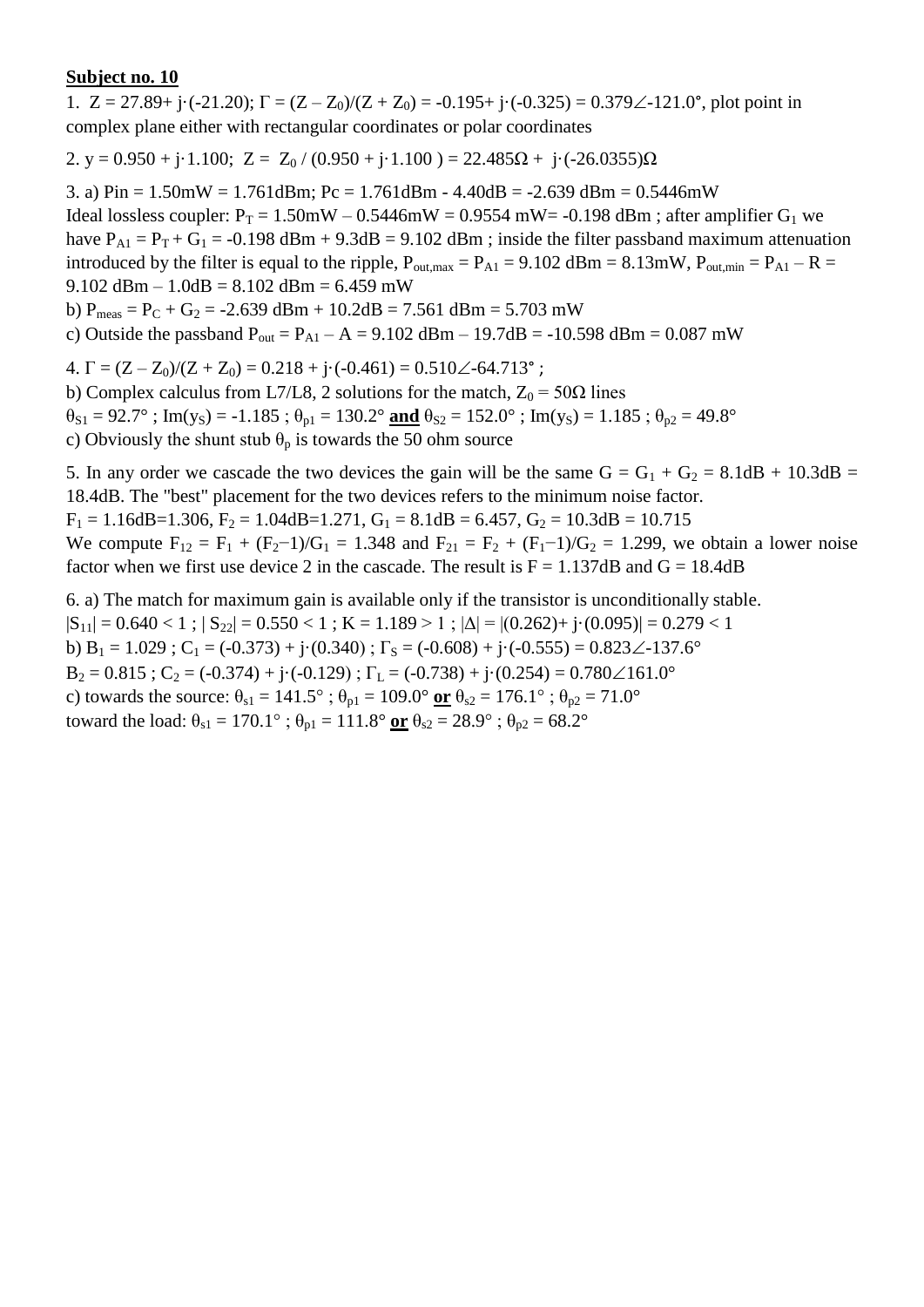1.  $Z = 18.85 + j \cdot (19.97)$ ;  $\Gamma = (Z - Z_0)/(Z + Z_0) = -0.340 + j \cdot (0.389) = 0.516\angle 131.2^\circ$ , plot point in complex plane either with rectangular coordinates or polar coordinates

2. y = 1.225 + j·1.200; Z =  $Z_0$  / (1.225 + j·1.200) = 20.829 $\Omega$  + j·(-20.4038) $\Omega$ 

3. a)  $Pin = 2.65mW = 4.232dBm$ ;  $Pc = 4.232dBm - 4.80dB = -0.568dBm = 0.8775mW$ Ideal lossless coupler:  $P_T = 2.65 \text{mW} - 0.8775 \text{mW} = 1.7725 \text{mW} = 2.486 \text{ dBm}$ ; after amplifier  $G_1$  we have  $P_{A1} = P_T + G_1 = 2.486$  dBm + 7.4dB = 9.886 dBm ; inside the filter passband maximum attenuation introduced by the filter is equal to the ripple,  $P_{\text{out,max}} = P_{A1} = 9.886$  dBm = 9.74mW,  $P_{\text{out,min}} = P_{A1} - R =$ 9.886 dBm – 2.3dB = 7.586 dBm = 5.736 mW b)  $P_{meas} = P_C + G_2 = -0.568$  dBm + 8.0dB = 7.432 dBm = 5.537 mW c) Outside the passband  $P_{out} = P_{A1} - A = 9.886$  dBm  $- 17.3$ dB = -7.414 dBm = 0.181 mW

4.  $\Gamma = (Z - Z_0)/(Z + Z_0) = 0.205 + i \cdot (0.415) = 0.463 \angle 63.756^{\circ}$ ;

b) Complex calculus from L7/L8, 2 solutions for the match,  $Z_0 = 50\Omega$  lines

 $\theta_{S1} = 26.9^\circ$ ; Im(y<sub>S</sub>) = -1.045;  $\theta_{p1} = 133.7^\circ$  and  $\theta_{S2} = 89.3^\circ$ ; Im(y<sub>S</sub>) = 1.045;  $\theta_{p2} = 46.3^\circ$ 

c) Obviously the shunt stub  $\theta_p$  is towards the 50 ohm source

5. In any order we cascade the two devices the gain will be the same  $G = G_1 + G_2 = 9.1dB + 10.7dB =$ 19.8dB. The "best" placement for the two devices refers to the minimum noise factor.  $F_1 = 1.29$ dB=1.346,  $F_2 = 1.04$ dB=1.271,  $G_1 = 9.1$ dB = 8.128,  $G_2 = 10.7$ dB = 11.749

We compute  $F_{12} = F_1 + (F_2 - 1)/G_1 = 1.379$  and  $F_{21} = F_2 + (F_1 - 1)/G_2 = 1.300$ , we obtain a lower noise factor when we first use device 2 in the cascade. The result is  $F = 1.139dB$  and  $G = 19.8dB$ 

6. a) The match for maximum gain is available only if the transistor is unconditionally stable.  $|S_{11}| = 0.644 < 1$ ;  $|S_{22}| = 0.520 < 1$ ;  $K = 1.101 > 1$ ;  $|\Delta| = |(-0.126) + (-0.250)| = 0.280 < 1$ b) B<sub>1</sub> = 1.066 ; C<sub>1</sub> = (-0.525) + j·(-0.045) ;  $\Gamma_s$  = (-0.853) + j·(0.073) = 0.856 $\angle$ 175.1°  $B_2 = 0.777$ ;  $C_2 = (-0.211) + i(-0.316)$ ;  $\Gamma_L = (-0.447) + i(0.671) = 0.807 \angle 123.7^\circ$ c) towards the source:  $\theta_{s1} = 166.9^\circ$ ;  $\theta_{p1} = 106.8^\circ$  or  $\theta_{s2} = 18.0^\circ$ ;  $\theta_{p2} = 73.2^\circ$ toward the load:  $\theta_{s1} = 10.0^\circ$ ;  $\theta_{p1} = 110.1^\circ$  or  $\theta_{s2} = 46.3^\circ$ ;  $\theta_{p2} = 69.9^\circ$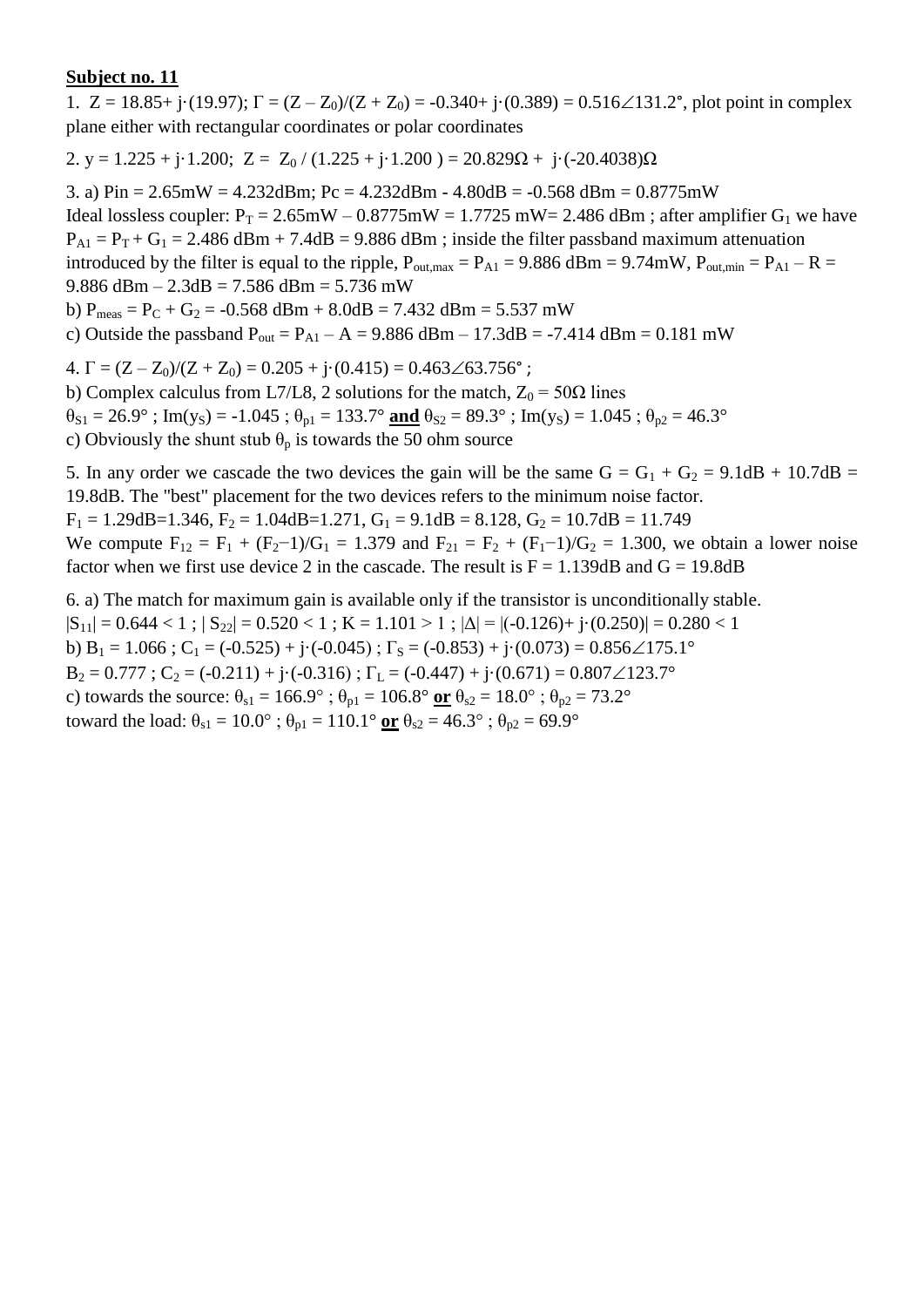1.  $Z = 21.29 + i \cdot (-17.08)$ ;  $\Gamma = (Z - Z_0)/(Z + Z_0) = -0.327 + i \cdot (-0.318) = 0.456\angle -135.8^\circ$ , plot point in complex plane either with rectangular coordinates or polar coordinates

2. y = 1.015 – j·0.710; Z = Z<sub>0</sub> / (1.015 – j·0.710) = 33.076 $\Omega$  + j·(23.1372) $\Omega$ 

3. a) Pin = 2.25mW = 3.522dBm; Pc = 3.522dBm - 6.65dB = -3.128 dBm = 0.4866mW Ideal lossless coupler:  $P_T = 2.25 \text{mW} - 0.4866 \text{mW} = 1.7634 \text{ mW} = 2.463 \text{ dBm}$ ; after amplifier  $G_1$  we have  $P_{A1} = P_T + G_1 = 2.463$  dBm + 9.6dB = 12.063 dBm; inside the filter passband maximum attenuation introduced by the filter is equal to the ripple,  $P_{\text{out,max}} = P_{\text{A1}} = 12.063 \text{ dBm} = 16.08 \text{mW}, P_{\text{out,min}} = P_{\text{A1}} - R =$  $12.063$  dBm  $- 1.6$ dB  $= 10.463$  dBm  $= 11.126$  mW b)  $P_{meas} = P_C + G_2 = -3.128$  dBm + 8.2dB = 5.072 dBm = 3.215 mW

c) Outside the passband  $P_{out} = P_{A1} - A = 12.063$  dBm  $- 15.1$ dB = -3.037 dBm = 0.497 mW

4.  $\Gamma = (Z - Z_0)/(Z + Z_0) = 0.251 + \mathrm{i} \cdot (0.394) = 0.467 \angle 57.564^{\circ}$ ;

b) Complex calculus from L7/L8, 2 solutions for the match,  $Z_0 = 50\Omega$  lines

 $\theta_{S1} = 30.1^\circ$ ; Im(y<sub>S</sub>) = -1.057;  $\theta_{p1} = 133.4^\circ$  and  $\theta_{S2} = 92.3^\circ$ ; Im(y<sub>S</sub>) = 1.057;  $\theta_{p2} = 46.6^\circ$ 

c) Obviously the shunt stub  $\theta_p$  is towards the 50 ohm source

5. In any order we cascade the two devices the gain will be the same  $G = G_1 + G_2 = 9.2dB + 10.6dB =$ 19.8dB. The "best" placement for the two devices refers to the minimum noise factor.

 $F_1 = 1.16$ dB=1.306,  $F_2 = 1.07$ dB=1.279,  $G_1 = 9.2$ dB = 8.318,  $G_2 = 10.6$ dB = 11.482

We compute  $F_{12} = F_1 + (F_2 - 1)/G_1 = 1.340$  and  $F_{21} = F_2 + (F_1 - 1)/G_2 = 1.306$ , we obtain a lower noise factor when we first use device 2 in the cascade. The result is  $F = 1.160dB$  and  $G = 19.8dB$ 

6. a) The match for maximum gain is available only if the transistor is unconditionally stable.  $|S_{11}| = 0.638 < 1$ ;  $|S_{22}| = 0.520 < 1$ ;  $K = 1.103 > 1$ ;  $|\Delta| = |(-0.118) + (-0.254)| = 0.280 < 1$ b)  $B_1 = 1.058$ ;  $C_1 = (-0.522) + j \cdot (-0.018)$ ;  $\Gamma_s = (-0.850) + j \cdot (0.030) = 0.851 \angle 178.0^\circ$  $B_2 = 0.785$ ;  $C_2 = (-0.213) + i(-0.318)$ ;  $\Gamma_L = (-0.447) + i(0.667) = 0.803 \angle 123.8^\circ$ c) towards the source:  $\theta_{s1} = 165.2^\circ$ ;  $\theta_{p1} = 107.2^\circ$  or  $\theta_{s2} = 16.9^\circ$ ;  $\theta_{p2} = 72.8^\circ$ toward the load:  $\theta_{s1} = 9.8^\circ$ ;  $\theta_{p1} = 110.4^\circ$  or  $\theta_{s2} = 46.4^\circ$ ;  $\theta_{p2} = 69.6^\circ$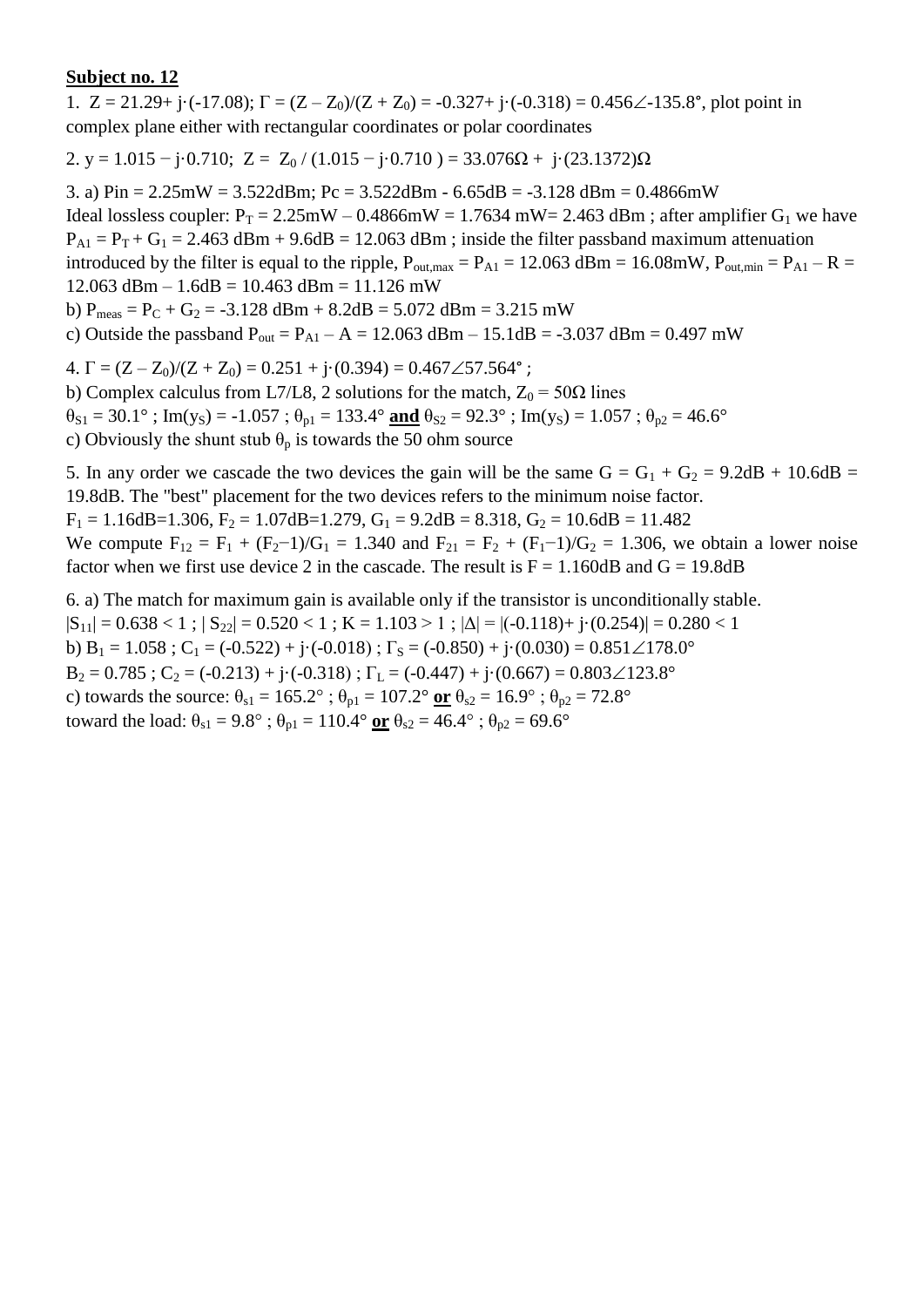1.  $Z = 25.13 + j \cdot (-25.00)$ ;  $\Gamma = (Z - Z_0)/(Z + Z_0) = -0.198 + j \cdot (-0.399) = 0.445\angle -116.4^\circ$ , plot point in complex plane either with rectangular coordinates or polar coordinates

2. y = 0.910 – j·0.810; Z = Z<sub>0</sub> / (0.910 – j·0.810 ) = 30.656 $\Omega$  + j·(27.2874) $\Omega$ 

3. a)  $Pin = 1.85mW = 2.672dBm$ ;  $Pc = 2.672dBm - 6.45dB = -3.778dBm = 0.4190mW$ Ideal lossless coupler:  $P_T = 1.85$ mW – 0.4190mW = 1.4310 mW = 1.557 dBm; after amplifier G<sub>1</sub> we have  $P_{A1} = P_T + G_1 = 1.557$  dBm + 6.5dB = 8.057 dBm; inside the filter passband maximum attenuation introduced by the filter is equal to the ripple,  $P_{\text{out,max}} = P_{\text{A1}} = 8.057$  dBm = 6.39mW,  $P_{\text{out,min}} = P_{\text{A1}} - R =$ 8.057 dBm – 1.1dB = 6.957 dBm = 4.962 mW b)  $P_{meas} = P_C + G_2 = -3.778$  dBm + 9.9dB = 6.122 dBm = 4.094 mW c) Outside the passband  $P_{out} = P_{A1} - A = 8.057$  dBm – 16.4dB = -8.343 dBm = 0.146 mW 4.  $\Gamma = (Z - Z_0)/(Z + Z_0) = 0.185 + i \cdot (-0.301) = 0.353 \angle 58.386^\circ$ ;

b) Complex calculus from L7/L8, 2 solutions for the match,  $Z_0 = 50\Omega$  lines

 $\theta_{S1} = 84.5^\circ$ ; Im(y<sub>S</sub>) = -0.756;  $\theta_{p1} = 142.9^\circ$  and  $\theta_{S2} = 153.8^\circ$ ; Im(y<sub>S</sub>) = 0.756;  $\theta_{p2} = 37.1^\circ$ 

c) Obviously the shunt stub  $\theta_p$  is towards the 50 ohm source

5. In any order we cascade the two devices the gain will be the same  $G = G_1 + G_2 = 8.0dB + 10.8dB =$ 18.8dB. The "best" placement for the two devices refers to the minimum noise factor.

 $F_1 = 1.18$ dB=1.312,  $F_2 = 0.98$ dB=1.253,  $G_1 = 8.0$ dB = 6.310,  $G_2 = 10.8$ dB = 12.023

We compute  $F_{12} = F_1 + (F_2 - 1)/G_1 = 1.352$  and  $F_{21} = F_2 + (F_1 - 1)/G_2 = 1.279$ , we obtain a lower noise factor when we first use device 2 in the cascade. The result is  $F = 1.069$ dB and  $G = 18.8$ dB

6. a) The match for maximum gain is available only if the transistor is unconditionally stable.  $|S_{11}| = 0.640 < 1$ ;  $|S_{22}| = 0.550 < 1$ ;  $K = 1.182 > 1$ ;  $|\Delta| = |(0.246) + j(0.141)| = 0.284 < 1$ b) B<sub>1</sub> = 1.026 ; C<sub>1</sub> = (-0.400) + j·(0.307) ;  $\Gamma$ <sub>S</sub> = (-0.653) + j·(-0.502) = 0.824 $\angle$ -142.5°  $B_2 = 0.812$ ;  $C_2 = (-0.364) + i(-0.151)$ ;  $\Gamma_L = (-0.722) + i(0.299) = 0.781 \angle 157.5^\circ$ c) towards the source:  $\theta_{s1} = 144.0^{\circ}$ ;  $\theta_{p1} = 109.0^{\circ}$  or  $\theta_{s2} = 178.5^{\circ}$ ;  $\theta_{p2} = 71.0^{\circ}$ toward the load:  $\theta_{s1} = 171.9^\circ$ ;  $\theta_{p1} = 111.8^\circ$  or  $\theta_{s2} = 30.6^\circ$ ;  $\theta_{p2} = 68.2^\circ$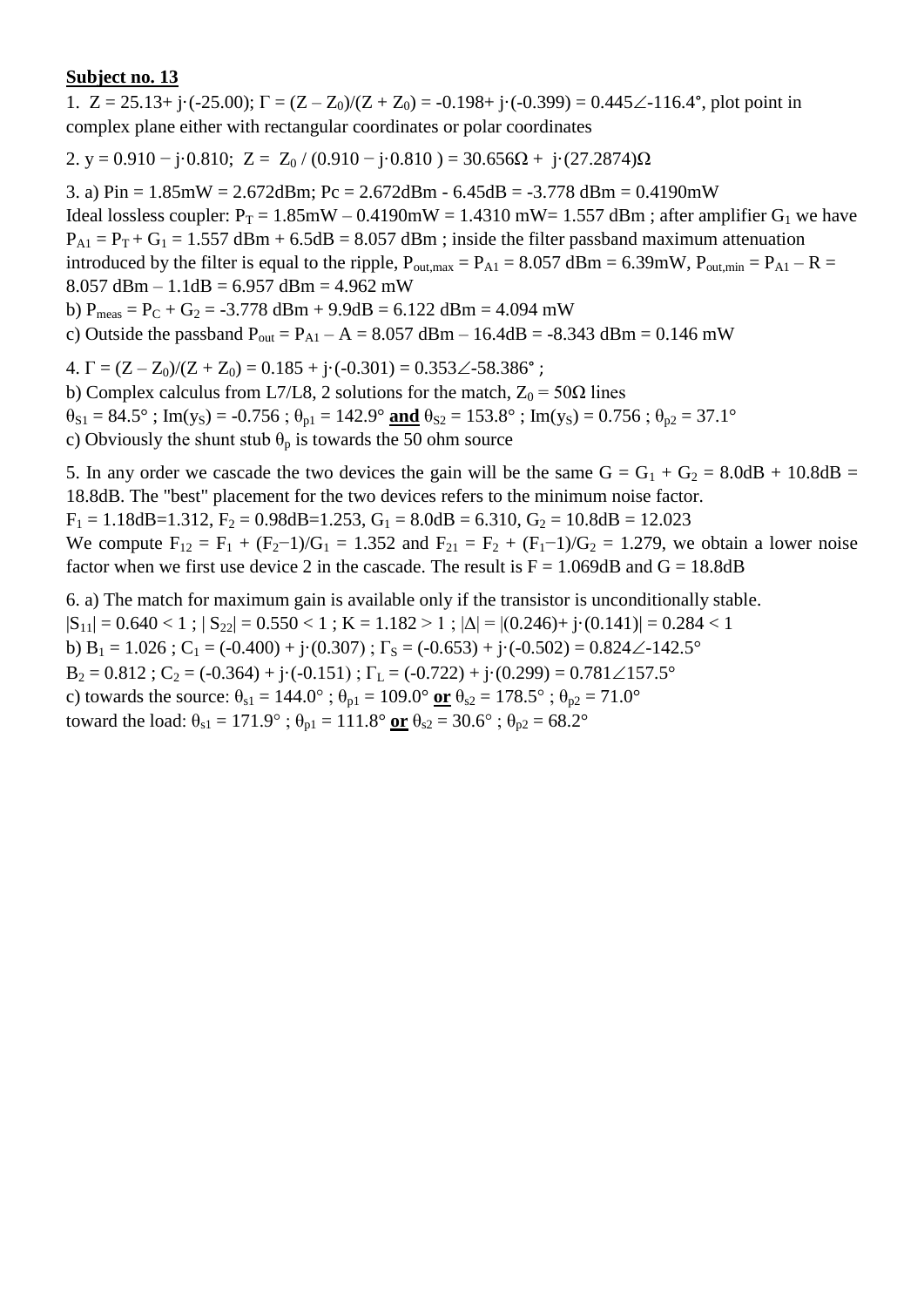1.  $Z = 52.00 + j(33.46)$ ;  $\Gamma = (Z - Z_0)/(Z + Z_0) = 0.115 + j(0.290) = 0.312\angle 68.4^{\circ}$ , plot point in complex plane either with rectangular coordinates or polar coordinates

2. y = 1.040 + j·1.085; Z = Z<sub>0</sub> / (1.040 + j·1.085) = 23.021 $\Omega$  + j·(-24.0169) $\Omega$ 

3. a)  $Pin = 2.30mW = 3.617dBm$ ;  $Pc = 3.617dBm - 4.10dB = -0.483dBm = 0.8948mW$ Ideal lossless coupler:  $P_T = 2.30$ mW – 0.8948mW = 1.4052 mW = 1.477 dBm; after amplifier G<sub>1</sub> we have  $P_{A1} = P_T + G_1 = 1.477$  dBm + 7.9dB = 9.377 dBm ; inside the filter passband maximum attenuation introduced by the filter is equal to the ripple,  $P_{\text{out,max}} = P_{\text{A1}} = 9.377 \text{ dBm} = 8.66 \text{mW}$ ,  $P_{\text{out,min}} = P_{\text{A1}} - R =$ 9.377 dBm – 2.2dB = 7.177 dBm = 5.221 mW b)  $P_{meas} = P_C + G_2 = -0.483$  dBm + 8.2dB = 7.717 dBm = 5.912 mW c) Outside the passband  $P_{out} = P_{A1} - A = 9.377$  dBm  $- 15.3$ dB = -5.923 dBm = 0.256 mW

4.  $\Gamma = (Z - Z_0)/(Z + Z_0) = 0.289 + j \cdot (-0.349) = 0.453 \angle 50.331^{\circ}$ ;

b) Complex calculus from L7/L8, 2 solutions for the match,  $Z_0 = 50\Omega$  lines  $\theta_{S1} = 83.6^\circ$ ; Im(y<sub>S</sub>) = -1.016;  $\theta_{p1} = 134.6^\circ$  and  $\theta_{S2} = 146.7^\circ$ ; Im(y<sub>S</sub>) = 1.016;  $\theta_{p2} = 45.4^\circ$ c) Obviously the shunt stub  $\theta_p$  is towards the 50 ohm source

5. In any order we cascade the two devices the gain will be the same  $G = G_1 + G_2 = 8.1dB + 10.6dB =$ 18.7dB. The "best" placement for the two devices refers to the minimum noise factor.  $F_1 = 1.18$ dB=1.312,  $F_2 = 1.05$ dB=1.274,  $G_1 = 8.1$ dB = 6.457,  $G_2 = 10.6$ dB = 11.482

We compute  $F_{12} = F_1 + (F_2 - 1)/G_1 = 1.355$  and  $F_{21} = F_2 + (F_1 - 1)/G_2 = 1.301$ , we obtain a lower noise factor when we first use device 2 in the cascade. The result is  $F = 1.142dB$  and  $G = 18.7dB$ 

6. a) The match for maximum gain is available only if the transistor is unconditionally stable.  $|S_{11}| = 0.640 < 1$ ;  $|S_{22}| = 0.550 < 1$ ;  $K = 1.181 > 1$ ;  $|\Delta| = |(0.241) + j(0.152)| = 0.285 < 1$ b)  $B_1 = 1.026$ ;  $C_1 = (-0.406) + j \cdot (0.298)$ ;  $\Gamma_s = (-0.664) + j \cdot (-0.488) = 0.824 \angle -143.7^\circ$  $B_2 = 0.812$ ;  $C_2 = (-0.361) + i(-0.156)$ ;  $\Gamma_L = (-0.717) + i(0.310) = 0.781 \angle 156.6^\circ$ c) towards the source:  $\theta_{s1} = 144.6^\circ$ ;  $\theta_{p1} = 109.0^\circ$  or  $\theta_{s2} = 179.1^\circ$ ;  $\theta_{p2} = 71.0^\circ$ toward the load:  $\theta_{s1} = 172.4^\circ$ ;  $\theta_{p1} = 111.8^\circ$  or  $\theta_{s2} = 31.0^\circ$ ;  $\theta_{p2} = 68.2^\circ$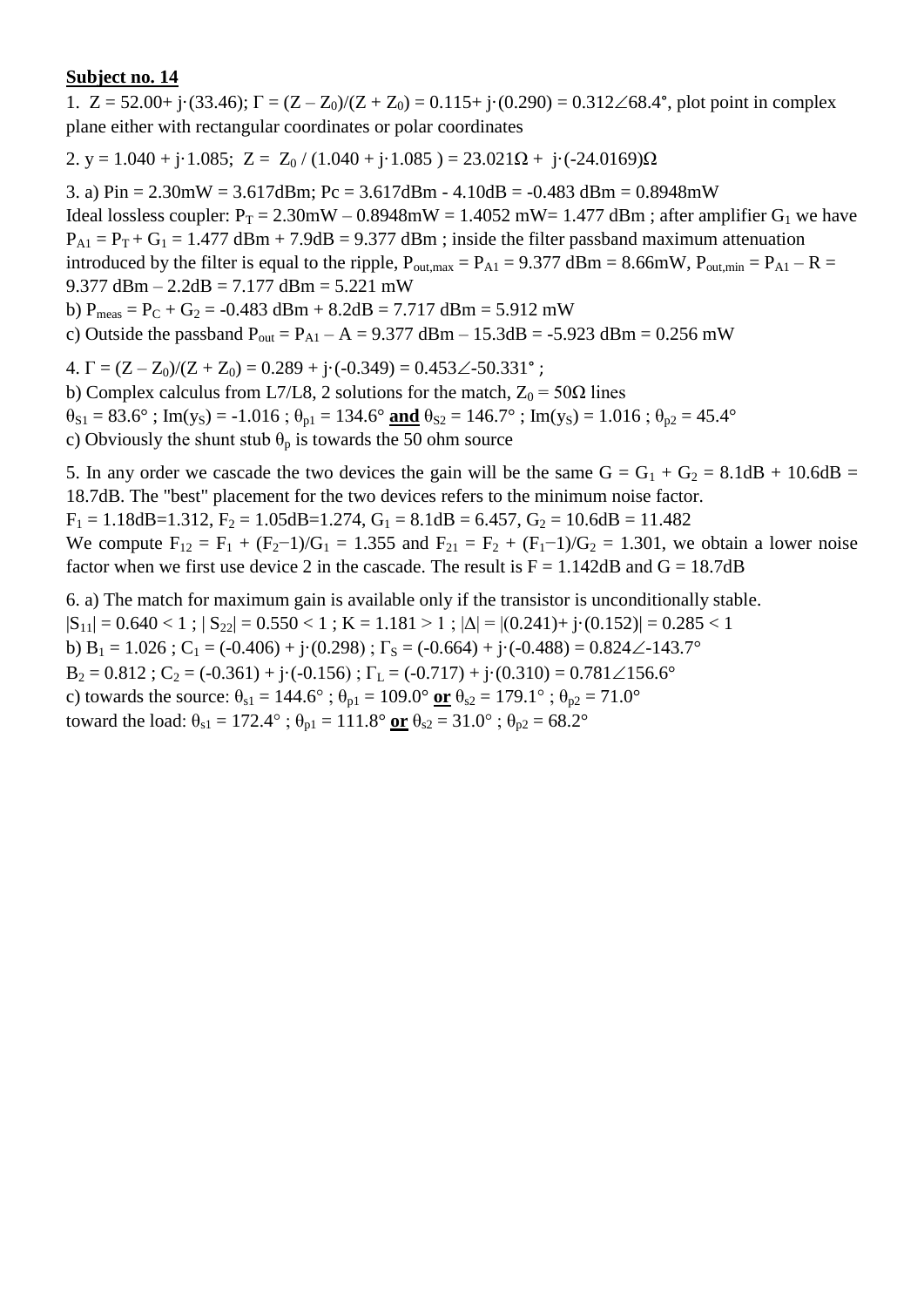1.  $Z = 17.85 + i \cdot (-30.80)$ ;  $\Gamma = (Z - Z_0)/(Z + Z_0) = -0.222 + i \cdot (-0.555) = 0.597\angle -111.8^\circ$ , plot point in complex plane either with rectangular coordinates or polar coordinates

2. y = 0.950 + j·1.275; Z = Z<sub>0</sub> / (0.950 + j·1.275) = 18.789 $\Omega$  + j·(-25.2163) $\Omega$ 

3. a)  $Pin = 2.30mW = 3.617dBm$ ;  $Pc = 3.617dBm - 4.60dB = -0.983dBm = 0.7975mW$ Ideal lossless coupler:  $P_T = 2.30$ mW – 0.7975mW = 1.5025 mW = 1.768 dBm; after amplifier G<sub>1</sub> we have  $P_{A1} = P_T + G_1 = 1.768$  dBm + 7.1dB = 8.868 dBm ; inside the filter passband maximum attenuation introduced by the filter is equal to the ripple,  $P_{\text{out,max}} = P_{\text{A1}} = 8.868$  dBm = 7.71mW,  $P_{\text{out,min}} = P_{\text{A1}} - R =$ 8.868 dBm – 2.1dB = 6.768 dBm = 4.751 mW b)  $P_{meas} = P_C + G_2 = -0.983$  dBm + 10.2dB = 9.217 dBm = 8.351 mW c) Outside the passband  $P_{out} = P_{A1} - A = 8.868$  dBm  $- 18.5$ dB = -9.632 dBm = 0.109 mW

4.  $\Gamma = (Z - Z_0)/(Z + Z_0) = 0.118 + i \cdot (-0.294) = 0.317 \angle 68.048^\circ$ ;

b) Complex calculus from L7/L8, 2 solutions for the match,  $Z_0 = 50\Omega$  lines  $\theta_{S1} = 88.3^\circ$ ; Im(y<sub>S</sub>) = -0.667;  $\theta_{p1} = 146.3^\circ$  and  $\theta_{S2} = 159.8^\circ$ ; Im(y<sub>S</sub>) = 0.667;  $\theta_{p2} = 33.7^\circ$ c) Obviously the shunt stub  $\theta_p$  is towards the 50 ohm source

5. In any order we cascade the two devices the gain will be the same  $G = G_1 + G_2 = 8.9dB + 10.2dB =$ 19.1dB. The "best" placement for the two devices refers to the minimum noise factor.  $F_1 = 1.27$ dB=1.340,  $F_2 = 1.08$ dB=1.282,  $G_1 = 8.9$ dB = 7.762,  $G_2 = 10.2$ dB = 10.471 We compute  $F_{12} = F_1 + (F_2 - 1)/G_1 = 1.376$  and  $F_{21} = F_2 + (F_1 - 1)/G_2 = 1.315$ , we obtain a lower noise

6. a) The match for maximum gain is available only if the transistor is unconditionally stable.  $|S_{11}| = 0.620 < 1$ ;  $|S_{22}| = 0.520 < 1$ ;  $K = 1.114 > 1$ ;  $|\Delta| = |(-0.096) + (-0.264)| = 0.281 < 1$ b)  $B_1 = 1.035$ ; C<sub>1</sub> = (-0.506) + j·(0.059);  $\Gamma_s = (-0.827) +$ j·(-0.097) = 0.833 $\angle$ -173.3°  $B_2 = 0.807$ ;  $C_2 = (-0.220) + i(-0.325)$ ;  $\Gamma_L = (-0.443) + i(0.654) = 0.790 \angle 124.1^\circ$ c) towards the source:  $\theta_{s1} = 159.9^\circ$ ;  $\theta_{p1} = 108.4^\circ$  or  $\theta_{s2} = 13.5^\circ$ ;  $\theta_{p2} = 71.6^\circ$ 

factor when we first use device 2 in the cascade. The result is  $F = 1.188 dB$  and  $G = 19.1dB$ 

toward the load:  $\theta_{s1} = 9.0^{\circ}$ ;  $\theta_{p1} = 111.2^{\circ}$  or  $\theta_{s2} = 46.9^{\circ}$ ;  $\theta_{p2} = 68.8^{\circ}$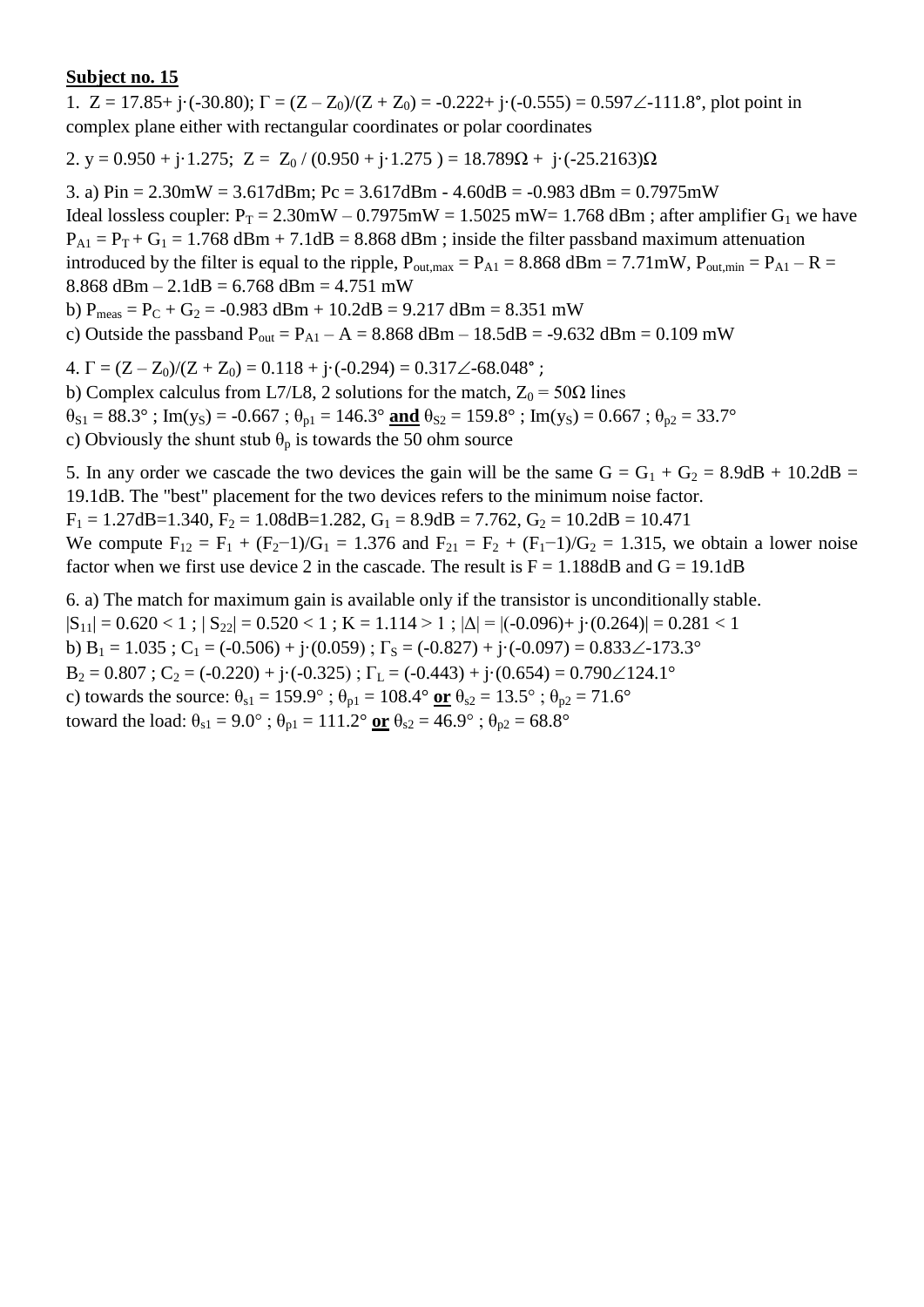1.  $Z = 20.49 + j \cdot (18.94)$ ;  $\Gamma = (Z - Z_0)/(Z + Z_0) = -0.323 + j \cdot (0.356) = 0.480 \angle 132.3^{\circ}$ , plot point in complex plane either with rectangular coordinates or polar coordinates

2. y =  $0.855 + j \cdot 1.275$ ; Z =  $Z_0 / (0.855 + j \cdot 1.275) = 18.140\Omega + j \cdot (-27.0511)\Omega$ 

3. a)  $Pin = 1.60mW = 2.041dBm$ ;  $Pc = 2.041dBm - 6.90dB = -4.859dBm = 0.3267mW$ Ideal lossless coupler:  $P_T = 1.60$ mW –  $0.3267$ mW = 1.2733 mW = 1.049 dBm; after amplifier G<sub>1</sub> we have  $P_{A1} = P_T + G_1 = 1.049$  dBm + 8.3dB = 9.349 dBm; inside the filter passband maximum attenuation introduced by the filter is equal to the ripple,  $P_{\text{out,max}} = P_{A1} = 9.349$  dBm = 8.61mW,  $P_{\text{out,min}} = P_{A1} - R =$ 9.349 dBm  $- 2.2$ dB  $= 7.149$  dBm  $= 5.187$  mW b)  $P_{meas} = P_C + G_2 = -4.859$  dBm + 9.6dB = 4.741 dBm = 2.979 mW c) Outside the passband  $P_{out} = P_{A1} - A = 9.349$  dBm  $- 21.7$ dB = -12.351 dBm = 0.058 mW

4.  $\Gamma = (Z - Z_0)/(Z + Z_0) = 0.339 + j \cdot (-0.353) = 0.490\angle -46.099^\circ$ ;

b) Complex calculus from L7/L8, 2 solutions for the match,  $Z_0 = 50\Omega$  lines  $\theta_{S1} = 82.7^\circ$ ; Im(y<sub>S</sub>) = -1.123;  $\theta_{p1} = 131.7^\circ$  and  $\theta_{S2} = 143.4^\circ$ ; Im(y<sub>S</sub>) = 1.123;  $\theta_{p2} = 48.3^\circ$ 

c) Obviously the shunt stub  $\theta_p$  is towards the 50 ohm source

5. In any order we cascade the two devices the gain will be the same  $G = G_1 + G_2 = 9.9dB + 10.3dB =$ 20.2dB. The "best" placement for the two devices refers to the minimum noise factor.  $F_1 = 1.15$ dB=1.303,  $F_2 = 1.07$ dB=1.279,  $G_1 = 9.9$ dB = 9.772,  $G_2 = 10.3$ dB = 10.715

We compute  $F_{12} = F_1 + (F_2 - 1)/G_1 = 1.332$  and  $F_{21} = F_2 + (F_1 - 1)/G_2 = 1.308$ , we obtain a lower noise factor when we first use device 2 in the cascade. The result is  $F = 1.165 dB$  and  $G = 20.2dB$ 

6. a) The match for maximum gain is available only if the transistor is unconditionally stable.  $|S_{11}| = 0.609 < 1$ ;  $|S_{22}| = 0.557 < 1$ ;  $K = 1.203 > 1$ ;  $|\Delta| = |(0.236) + j \cdot (-0.069)| = 0.246 < 1$ b) B<sub>1</sub> = 1.000 ; C<sub>1</sub> = (-0.220) + j·(0.437) ;  $\Gamma$ <sub>S</sub> = (-0.363) + j·(-0.721) = 0.807 $\angle$ -116.7°  $B_2 = 0.879$ ;  $C_2 = (-0.424) + i(-0.045)$ ;  $\Gamma_L = (-0.779) + i(0.082) = 0.783 \angle 174.0^\circ$ c) towards the source:  $\theta_{s1} = 130.3^\circ$ ;  $\theta_{p1} = 110.1^\circ$  or  $\theta_{s2} = 166.4^\circ$ ;  $\theta_{p2} = 69.9^\circ$ toward the load:  $\theta_{s1} = 163.8^\circ$ ;  $\theta_{p1} = 111.7^\circ$  or  $\theta_{s2} = 22.3^\circ$ ;  $\theta_{p2} = 68.3^\circ$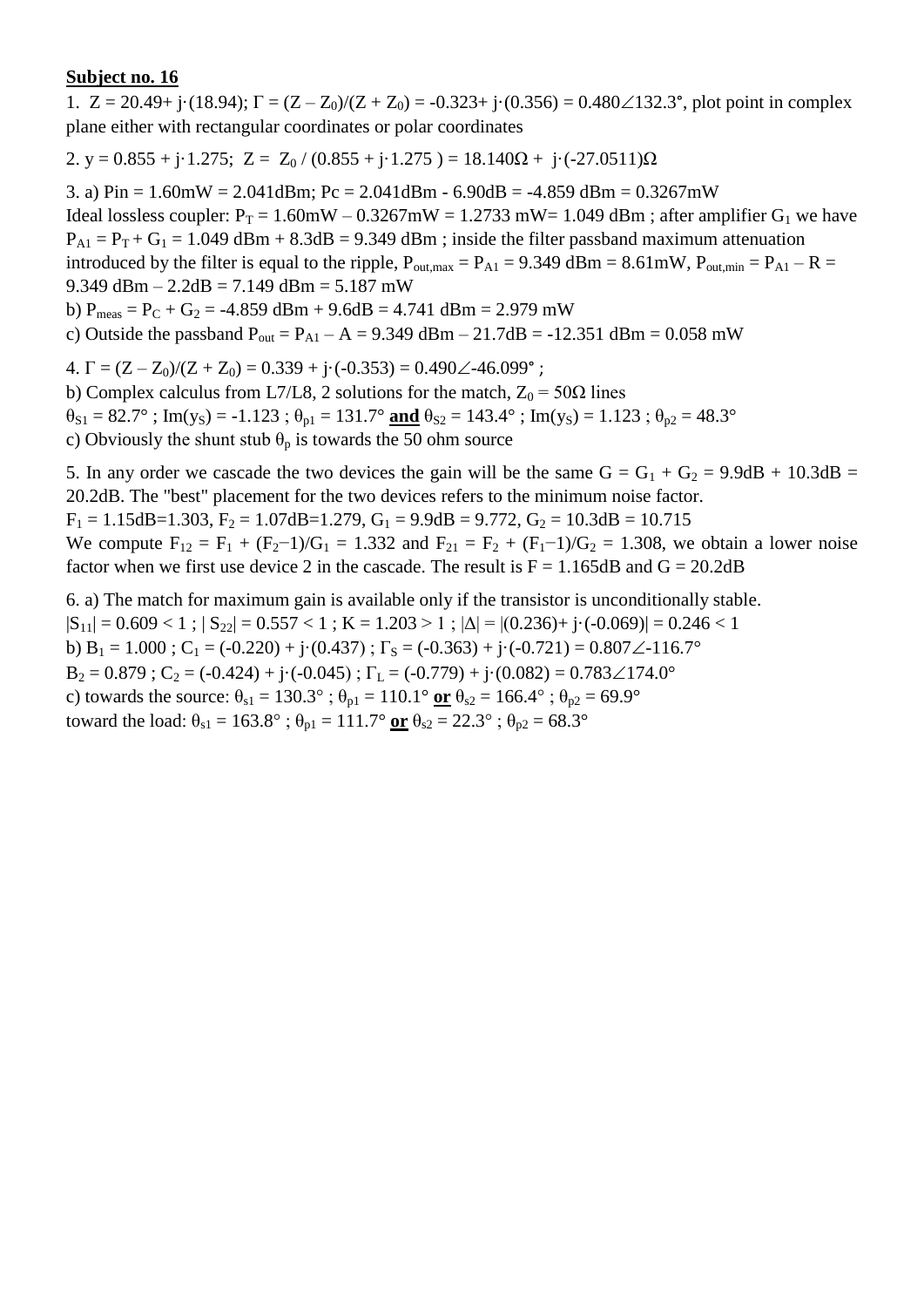1.  $Z = 60.00 + i(-71.45)$ ;  $\Gamma = (Z - Z_0)/(Z + Z_0) = 0.361 + i(-0.415) = 0.550\angle 49.0^{\circ}$ , plot point in complex plane either with rectangular coordinates or polar coordinates

2. y = 0.735 + j·0.905; Z = Z<sub>0</sub> / (0.735 + j·0.905 ) = 27.037 $\Omega$  + j·(-33.2904) $\Omega$ 

3. a) Pin = 1.30mW = 1.139dBm; Pc = 1.139dBm - 5.75dB = -4.611 dBm = 0.3459mW Ideal lossless coupler:  $P_T = 1.30$ mW – 0.3459mW = 0.9541 mW = -0.204 dBm; after amplifier G<sub>1</sub> we have  $P_{A1} = P_T + G_1 = -0.204$  dBm + 8.9dB = 8.696 dBm ; inside the filter passband maximum attenuation introduced by the filter is equal to the ripple,  $P_{\text{out,max}} = P_{A1} = 8.696$  dBm = 7.41mW,  $P_{\text{out,min}} = P_{A1} - R =$ 8.696 dBm –  $0.7$ dB = 7.996 dBm = 6.304 mW b)  $P_{meas} = P_C + G_2 = -4.611$  dBm + 10.3dB = 5.689 dBm = 3.706 mW

c) Outside the passband  $P_{out} = P_{A1} - A = 8.696$  dBm  $- 17.5$ dB = -8.804 dBm = 0.132 mW

4.  $\Gamma = (Z - Z_0)/(Z + Z_0) = 0.213 + i \cdot (-0.437) = 0.486 \angle -64.045^{\circ}$ ;

b) Complex calculus from L7/L8, 2 solutions for the match,  $Z_0 = 50\Omega$  lines  $\theta_{S1} = 91.6^\circ$ ; Im(y<sub>S</sub>) = -1.112;  $\theta_{p1} = 132.0^\circ$  and  $\theta_{S2} = 152.5^\circ$ ; Im(y<sub>S</sub>) = 1.112;  $\theta_{p2} = 48.0^\circ$ c) Obviously the shunt stub  $\theta_p$  is towards the 50 ohm source

5. In any order we cascade the two devices the gain will be the same  $G = G_1 + G_2 = 8.7dB + 10.5dB =$ 19.2dB. The "best" placement for the two devices refers to the minimum noise factor.  $F_1 = 1.23$ dB=1.327,  $F_2 = 1.08$ dB=1.282,  $G_1 = 8.7$ dB = 7.413,  $G_2 = 10.5$ dB = 11.220

We compute  $F_{12} = F_1 + (F_2 - 1)/G_1 = 1.365$  and  $F_{21} = F_2 + (F_1 - 1)/G_2 = 1.312$ , we obtain a lower noise factor when we first use device 2 in the cascade. The result is  $F = 1.178 dB$  and  $G = 19.2dB$ 

6. a) The match for maximum gain is available only if the transistor is unconditionally stable.  $|S_{11}| = 0.634 < 1$ ;  $|S_{22}| = 0.550 < 1$ ;  $K = 1.213 > 1$ ;  $|\Delta| = |(0.264) + j(0.026)| = 0.265 < 1$ b)  $B_1 = 1.029$ ;  $C_1 = (-0.327) + j(0.383)$ ;  $\Gamma_s = (-0.530) + j(-0.620) = 0.815\angle 130.5^\circ$  $B_2 = 0.830$ ;  $C_2 = (-0.389) + i(-0.103)$ ;  $\Gamma_L = (-0.749) + i(0.199) = 0.775\angle{165.1}^{\circ}$ c) towards the source:  $\theta_{s1} = 137.6^\circ$ ;  $\theta_{p1} = 109.5^\circ$  or  $\theta_{s2} = 172.9^\circ$ ;  $\theta_{p2} = 70.5^\circ$ toward the load:  $\theta_{s1} = 167.8^\circ$ ;  $\theta_{p1} = 112.2^\circ$  or  $\theta_{s2} = 27.0^\circ$ ;  $\theta_{p2} = 67.8^\circ$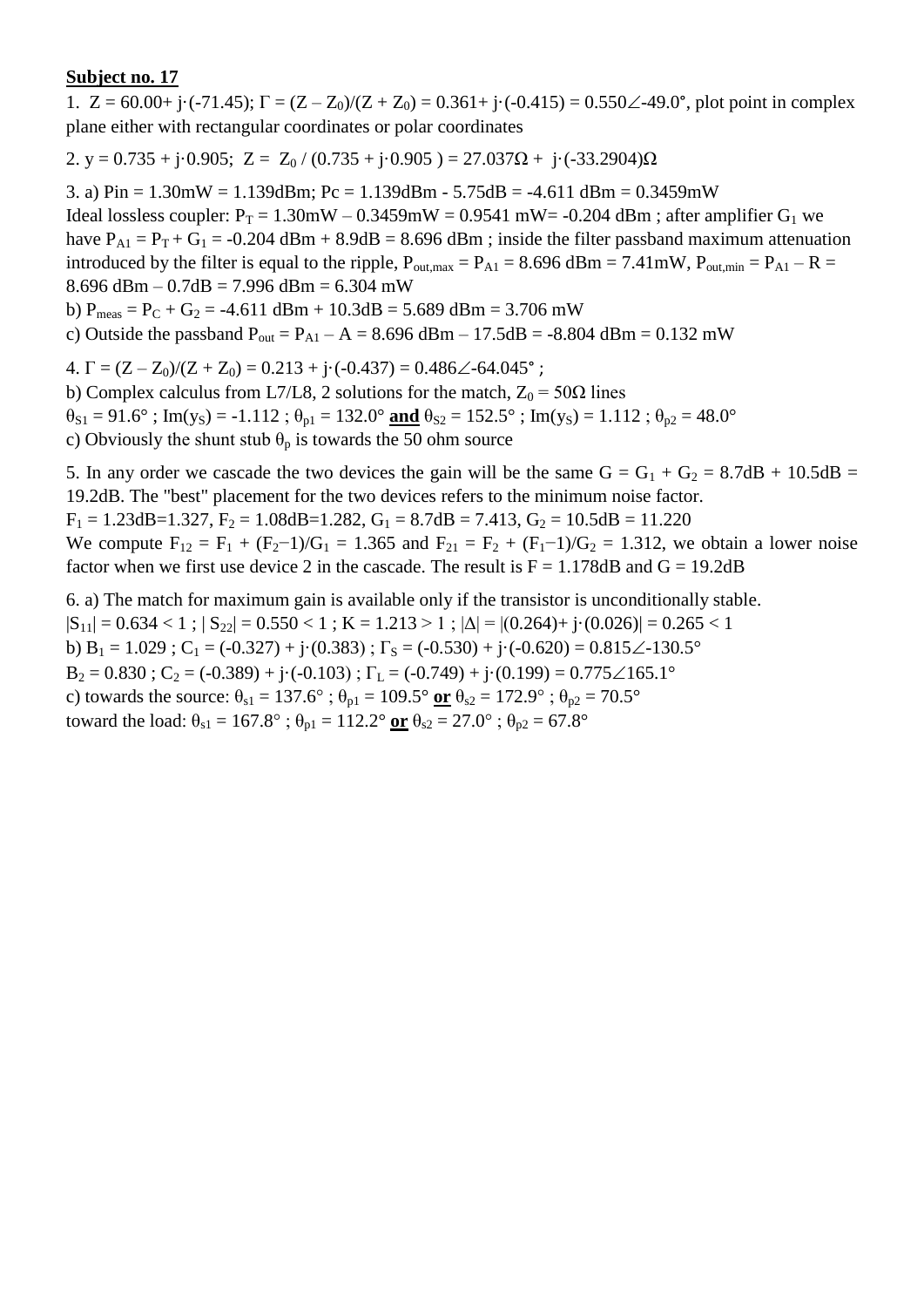1.  $Z = 36.00 + j \cdot (54.03)$ ;  $\Gamma = (Z - Z_0)/(Z + Z_0) = 0.166 + j \cdot (0.524) = 0.550 \angle 72.4^{\circ}$ , plot point in complex plane either with rectangular coordinates or polar coordinates

2. y = 0.890 + j·1.110; Z = Z<sub>0</sub> / (0.890 + j·1.110 ) = 21.984 $\Omega$  + j·(-27.4182) $\Omega$ 

3. a)  $Pin = 1.95mW = 2.900dBm$ ;  $Pc = 2.900dBm - 6.10dB = -3.200dBm = 0.4787mW$ 

Ideal lossless coupler:  $P_T = 1.95$ mW – 0.4787mW = 1.4713 mW = 1.677 dBm; after amplifier G<sub>1</sub> we have  $P_{A1} = P_T + G_1 = 1.677$  dBm + 8.7dB = 10.377 dBm; inside the filter passband maximum attenuation introduced by the filter is equal to the ripple,  $P_{\text{out,max}} = P_{\text{A1}} = 10.377 \text{ dBm} = 10.91 \text{mW}$ ,  $P_{\text{out,min}} = P_{\text{A1}} - R =$ 

10.377 dBm – 2.9dB = 7.477 dBm = 5.594 mW

b)  $P_{meas} = P_C + G_2 = -3.200$  dBm +  $8.5$ dB =  $5.300$  dBm =  $3.389$  mW

c) Outside the passband  $P_{out} = P_{A1} - A = 10.377$  dBm – 17.5dB = -7.123 dBm = 0.194 mW

4.  $\Gamma = (Z - Z_0)/(Z + Z_0) = 0.289 + i \cdot (0.440) = 0.527 \angle 56.677^{\circ}$ ;

b) Complex calculus from L7/L8, 2 solutions for the match,  $Z_0 = 50\Omega$  lines

 $\theta_{S1} = 32.6^\circ$ ; Im(y<sub>S</sub>) = -1.240;  $\theta_{p1} = 128.9^\circ$  and  $\theta_{S2} = 90.8^\circ$ ; Im(y<sub>S</sub>) = 1.240;  $\theta_{p2} = 51.1^\circ$ 

c) Obviously the shunt stub  $\theta_p$  is towards the 50 ohm source

5. In any order we cascade the two devices the gain will be the same  $G = G_1 + G_2 = 9.5dB + 10.3dB =$ 19.8dB. The "best" placement for the two devices refers to the minimum noise factor.

 $F_1 = 1.25$ dB=1.334,  $F_2 = 0.98$ dB=1.253,  $G_1 = 9.5$ dB = 8.913,  $G_2 = 10.3$ dB = 10.715 We compute  $F_{12} = F_1 + (F_2 - 1)/G_1 = 1.362$  and  $F_{21} = F_2 + (F_1 - 1)/G_2 = 1.284$ , we obtain a lower noise factor when we first use device 2 in the cascade. The result is  $F = 1.087dB$  and  $G = 19.8dB$ 

6. a) The match for maximum gain is available only if the transistor is unconditionally stable.  $|S_{11}| = 0.662 < 1$ ;  $|S_{22}| = 0.516 < 1$ ;  $K = 1.066 > 1$ ;  $|\Delta| = |(-0.198) + (-0.223)| = 0.298 < 1$ b) B<sub>1</sub> = 1.083 ; C<sub>1</sub> = (-0.525) + j·(-0.116) ;  $\Gamma$ <sub>S</sub> = (-0.862) + j·(0.191) = 0.883 $\angle 167.5^\circ$  $B_2 = 0.739$ ;  $C_2 = (-0.171) + (-0.321)$ ;  $\Gamma_L = (-0.392) + (-0.735) = 0.833 \measuredangle 118.1^\circ$ c) towards the source:  $\theta_{s1} = 172.3^\circ$ ;  $\theta_{p1} = 104.9^\circ$  or  $\theta_{s2} = 20.2^\circ$ ;  $\theta_{p2} = 75.1^\circ$ toward the load:  $\theta_{s1} = 14.2^\circ$ ;  $\theta_{p1} = 108.4^\circ$  or  $\theta_{s2} = 47.8^\circ$ ;  $\theta_{p2} = 71.6^\circ$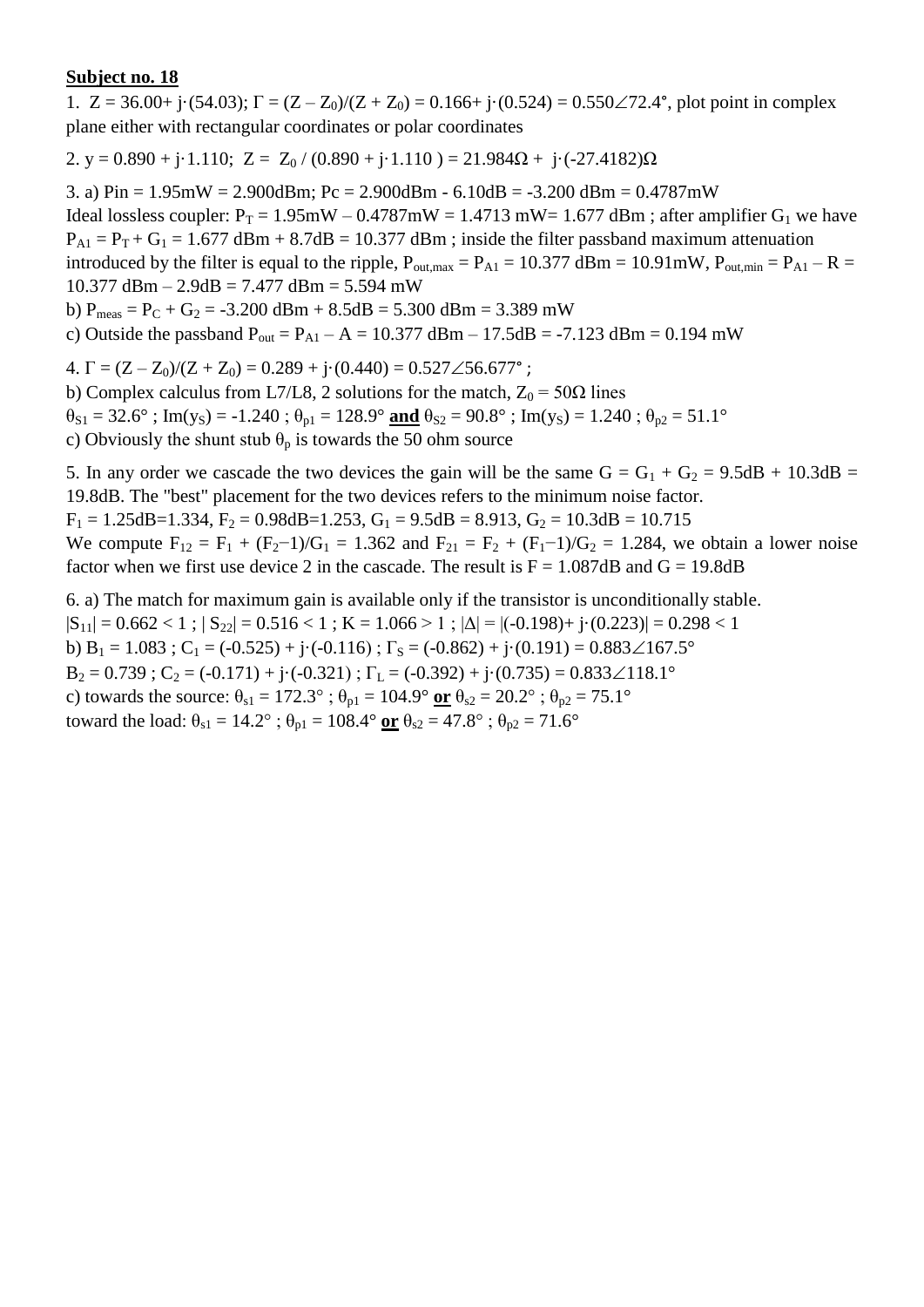1.  $Z = 51.00 + j \cdot (-34.54)$ ;  $\Gamma = (Z - Z_0)/(Z + Z_0) = 0.114 + j \cdot (-0.303) = 0.324 \angle 69.5^{\circ}$ , plot point in complex plane either with rectangular coordinates or polar coordinates

2. y =  $0.825 + j \cdot 1.280$ ; Z =  $Z_0$  /  $(0.825 + j \cdot 1.280)$  =  $17.788\Omega + j \cdot (-27.5978)\Omega$ 

3. a)  $Pin = 2.00mW = 3.010dBm$ ;  $Pc = 3.010dBm - 6.50dB = -3.490dBm = 0.4477mW$ 

Ideal lossless coupler:  $P_T = 2.00$ mW –  $0.4477$ mW = 1.5523 mW= 1.910 dBm; after amplifier G<sub>1</sub> we have  $P_{A1} = P_T + G_1 = 1.910$  dBm + 9.5dB = 11.410 dBm; inside the filter passband maximum attenuation introduced by the filter is equal to the ripple,  $P_{\text{out,max}} = P_{\text{A1}} = 11.410 \text{ dBm} = 13.83 \text{mW}$ ,  $P_{\text{out,min}} = P_{\text{A1}} - R =$ 

 $11.410$  dBm  $- 1.3$ dB  $= 10.110$  dBm  $= 10.256$  mW

b)  $P_{meas} = P_C + G_2 = -3.490$  dBm + 10.5dB = 7.010 dBm = 5.024 mW

c) Outside the passband  $P_{out} = P_{A1} - A = 11.410$  dBm – 19.8dB = -8.390 dBm = 0.145 mW

4.  $\Gamma = (Z - Z_0)/(Z + Z_0) = 0.367 + i \cdot (-0.363) = 0.516 \angle 44.687$ °;

b) Complex calculus from L7/L8, 2 solutions for the match,  $Z_0 = 50\Omega$  lines  $\theta_{S1} = 82.9^\circ$ ; Im(y<sub>S</sub>) = -1.204;  $\theta_{p1} = 129.7^\circ$  and  $\theta_{S2} = 141.8^\circ$ ; Im(y<sub>S</sub>) = 1.204;  $\theta_{p2} = 50.3^\circ$ 

c) Obviously the shunt stub  $\theta_p$  is towards the 50 ohm source

5. In any order we cascade the two devices the gain will be the same  $G = G_1 + G_2 = 9.5dB + 10.5dB =$ 20.0dB. The "best" placement for the two devices refers to the minimum noise factor.

 $F_1 = 1.10$ dB=1.288,  $F_2 = 0.92$ dB=1.236,  $G_1 = 9.5$ dB = 8.913,  $G_2 = 10.5$ dB = 11.220

We compute  $F_{12} = F_1 + (F_2 - 1)/G_1 = 1.315$  and  $F_{21} = F_2 + (F_1 - 1)/G_2 = 1.262$ , we obtain a lower noise factor when we first use device 2 in the cascade. The result is  $F = 1.009dB$  and  $G = 20.0dB$ 

6. a) The match for maximum gain is available only if the transistor is unconditionally stable.  $|S_{11}| = 0.621 < 1$ ;  $|S_{22}| = 0.553 < 1$ ;  $K = 1.218 > 1$ ;  $|\Delta| = |(0.248) + j \cdot (-0.041)| = 0.252 < 1$ b)  $B_1 = 1.017$ ;  $C_1 = (-0.262) + j \cdot (0.422)$ ;  $\Gamma_s = (-0.427) + j \cdot (-0.687) = 0.809 \angle -121.9^\circ$  $B_2 = 0.857$ ;  $C_2 = (-0.409) + i(-0.069)$ ;  $\Gamma_L = (-0.766) + i(0.128) = 0.776\angle{170.5^\circ}$ c) towards the source:  $\theta_{s1} = 132.9^\circ$ ;  $\theta_{p1} = 110.0^\circ$  or  $\theta_{s2} = 168.9^\circ$ ;  $\theta_{p2} = 70.0^\circ$ toward the load:  $\theta_{s1} = 165.2^{\circ}$ ;  $\theta_{p1} = 112.1^{\circ}$  or  $\theta_{s2} = 24.3^{\circ}$ ;  $\theta_{p2} = 67.9^{\circ}$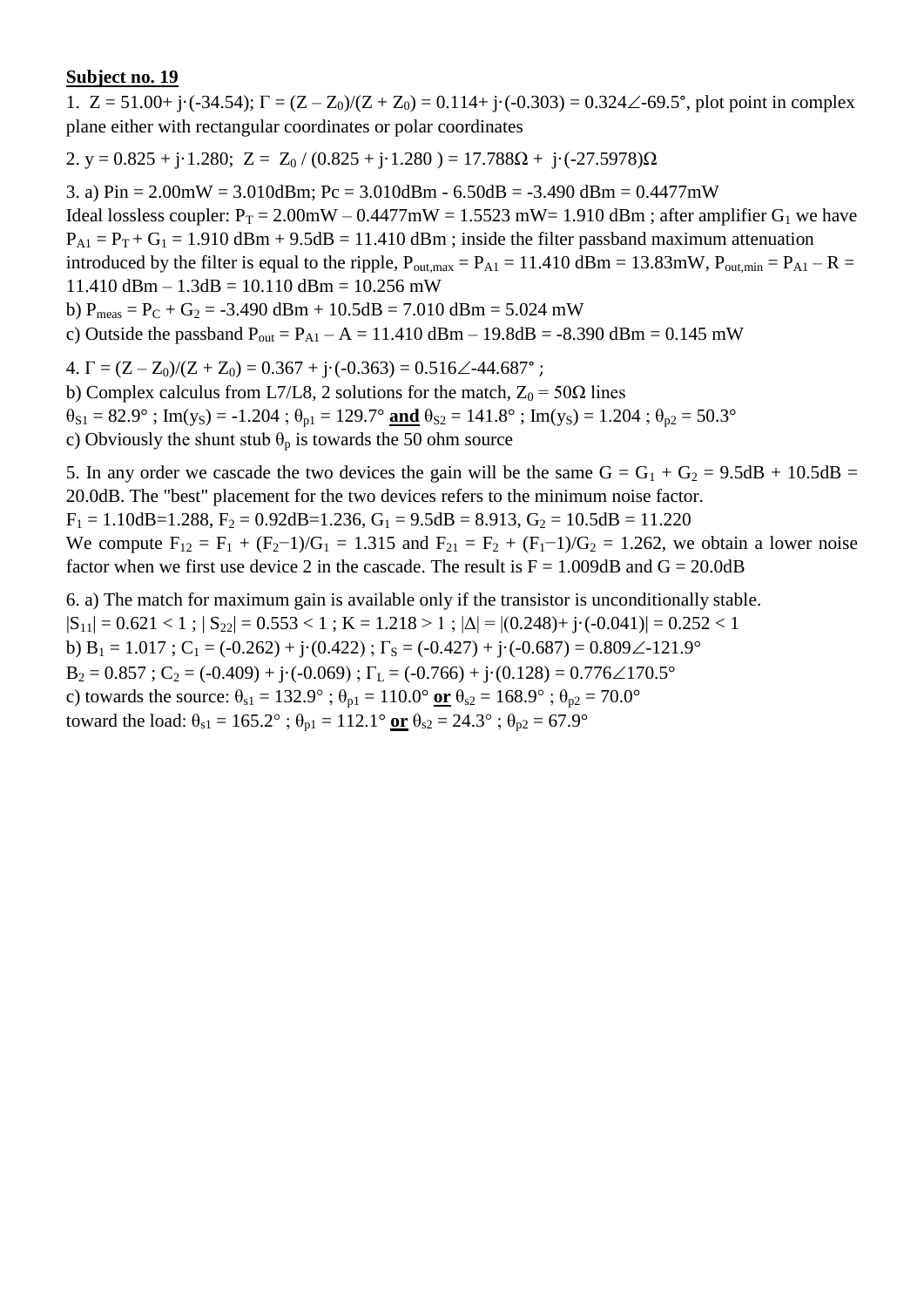1.  $Z = 44.00 + i \cdot (-41.19)$ ;  $\Gamma = (Z - Z_0)/(Z + Z_0) = 0.108 + i \cdot (-0.391) = 0.406\angle -74.6^{\circ}$ , plot point in complex plane either with rectangular coordinates or polar coordinates

2. y = 0.840 + j·0.810; Z = Z<sub>0</sub> / (0.840 + j·0.810 ) = 30.844 $\Omega$  + j·(-29.7422) $\Omega$ 

3. a)  $Pin = 1.60mW = 2.041dBm$ ;  $Pc = 2.041dBm - 4.40dB = -2.359dBm = 0.5809mW$ Ideal lossless coupler:  $P_T = 1.60$ mW – 0.5809mW = 1.0191 mW= 0.082 dBm; after amplifier G<sub>1</sub> we have  $P_{A1} = P_T + G_1 = 0.082$  dBm + 7.7dB = 7.782 dBm ; inside the filter passband maximum attenuation introduced by the filter is equal to the ripple,  $P_{\text{out,max}} = P_{A1} = 7.782 \text{ dBm} = 6.00 \text{mW}$ ,  $P_{\text{out,min}} = P_{A1} - R =$ 7.782 dBm  $- 2.3$ dB  $= 5.482$  dBm  $= 3.534$  mW b)  $P_{meas} = P_C + G_2 = -2.359$  dBm + 9.8dB = 7.441 dBm = 5.548 mW c) Outside the passband  $P_{out} = P_{A1} - A = 7.782$  dBm  $- 22.0$ dB = -14.218 dBm = 0.038 mW

4.  $\Gamma = (Z - Z_0)/(Z + Z_0) = 0.103 + j(0.358) = 0.373\angle 73.891^\circ$ ;

b) Complex calculus from L7/L8, 2 solutions for the match,  $Z_0 = 50\Omega$  lines  $\theta_{S1} = 19.0^\circ$ ; Im(y<sub>S</sub>) = -0.803;  $\theta_{p1} = 141.2^\circ$  and  $\theta_{S2} = 87.1^\circ$ ; Im(y<sub>S</sub>) = 0.803;  $\theta_{p2} = 38.8^\circ$ c) Obviously the shunt stub  $\theta_p$  is towards the 50 ohm source

5. In any order we cascade the two devices the gain will be the same  $G = G_1 + G_2 = 9.4dB + 10.8dB =$ 20.2dB. The "best" placement for the two devices refers to the minimum noise factor.  $F_1 = 1.19$ dB=1.315,  $F_2 = 0.90$ dB=1.230,  $G_1 = 9.4$ dB = 8.710,  $G_2 = 10.8$ dB = 12.023

We compute  $F_{12} = F_1 + (F_2 - 1)/G_1 = 1.342$  and  $F_{21} = F_2 + (F_1 - 1)/G_2 = 1.256$ , we obtain a lower noise factor when we first use device 2 in the cascade. The result is  $F = 0.992dB$  and  $G = 20.2dB$ 

6. a) The match for maximum gain is available only if the transistor is unconditionally stable.  $|S_{11}| = 0.653 < 1$ ;  $|S_{22}| = 0.519 < 1$ ;  $K = 1.090 > 1$ ;  $|\Delta| = |(-0.149) + (-0.243)| = 0.285 < 1$ b)  $B_1 = 1.076$ ;  $C_1 = (-0.526) + j \cdot (-0.083)$ ;  $\Gamma_s = (-0.856) + j \cdot (0.135) = 0.866 \angle 171.0^\circ$  $B_2 = 0.762$ ;  $C_2 = (-0.199) + (-0.316)$ ;  $\Gamma_L = (-0.434) + (-0.690) = 0.815 \angle 122.2^\circ$ c) towards the source:  $\theta_{s1} = 169.5^\circ$ ;  $\theta_{p1} = 106.1^\circ$  or  $\theta_{s2} = 19.5^\circ$ ;  $\theta_{p2} = 73.9^\circ$ toward the load:  $\theta_{s1} = 11.2^\circ$ ;  $\theta_{p1} = 109.6^\circ$  or  $\theta_{s2} = 46.6^\circ$ ;  $\theta_{p2} = 70.4^\circ$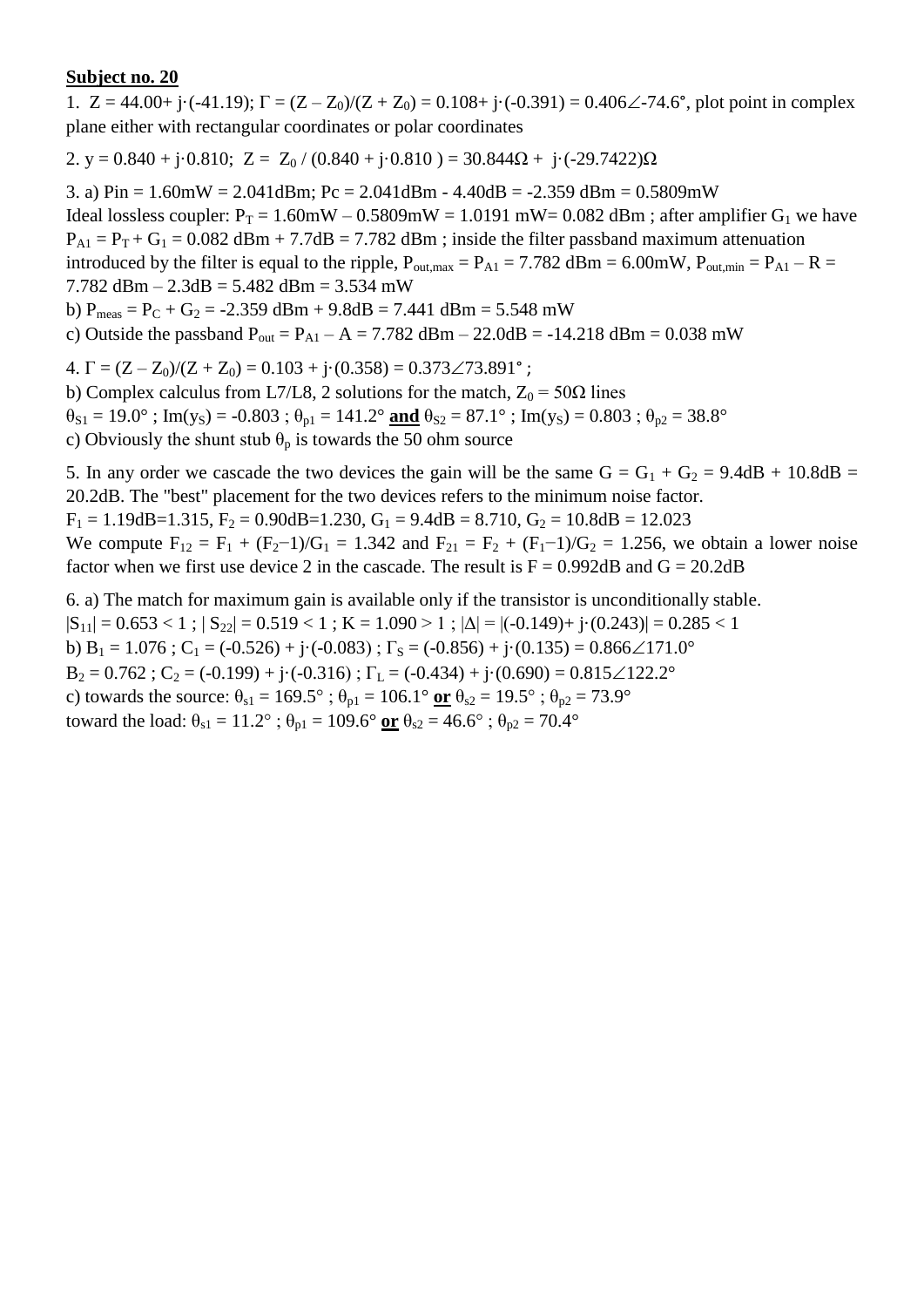1.  $Z = 38.00 + j \cdot (74.79)$ ;  $\Gamma = (Z - Z_0)/(Z + Z_0) = 0.340 + j \cdot (0.561) = 0.656 \angle 58.8^\circ$ , plot point in complex plane either with rectangular coordinates or polar coordinates

2. y = 1.240 + j·0.825; Z = Z<sub>0</sub> / (1.240 + j·0.825) = 27.950 $\Omega$  + j·(-18.5959) $\Omega$ 

3. a) Pin = 2.45mW = 3.892dBm; Pc = 3.892dBm - 5.55dB = -1.658 dBm = 0.6826mW Ideal lossless coupler:  $P_T = 2.45 \text{mW} - 0.6826 \text{mW} = 1.7674 \text{ mW} = 2.473 \text{ dBm}$ ; after amplifier  $G_1$  we have  $P_{A1} = P_T + G_1 = 2.473$  dBm + 8.4dB = 10.873 dBm; inside the filter passband maximum attenuation introduced by the filter is equal to the ripple,  $P_{\text{out,max}} = P_{\text{A1}} = 10.873 \text{ dBm} = 12.23 \text{mW}$ ,  $P_{\text{out,min}} = P_{\text{A1}} - R =$  $10.873$  dBm  $- 0.8$ dB  $= 10.073$  dBm  $= 10.170$  mW b)  $P_{meas} = P_C + G_2 = -1.658$  dBm + 10.8dB = 9.142 dBm = 8.207 mW

c) Outside the passband  $P_{out} = P_{A1} - A = 10.873$  dBm – 24.8dB = -13.927 dBm = 0.040 mW

4.  $\Gamma = (Z - Z_0)/(Z + Z_0) = 0.195 + i \cdot (-0.479) = 0.517 \angle 67.873$ °;

b) Complex calculus from L7/L8, 2 solutions for the match,  $Z_0 = 50\Omega$  lines  $\theta_{S1} = 94.5^\circ$ ; Im(y<sub>S</sub>) = -1.209;  $\theta_{p1} = 129.6^\circ$  and  $\theta_{S2} = 153.4^\circ$ ; Im(y<sub>S</sub>) = 1.209;  $\theta_{p2} = 50.4^\circ$ c) Obviously the shunt stub  $\theta_p$  is towards the 50 ohm source

5. In any order we cascade the two devices the gain will be the same  $G = G_1 + G_2 = 8.4dB + 11.0dB =$ 19.4dB. The "best" placement for the two devices refers to the minimum noise factor.  $F_1 = 1.15$ dB=1.303,  $F_2 = 1.02$ dB=1.265,  $G_1 = 8.4$ dB = 6.918,  $G_2 = 11.0$ dB = 12.589

We compute  $F_{12} = F_1 + (F_2 - 1)/G_1 = 1.341$  and  $F_{21} = F_2 + (F_1 - 1)/G_2 = 1.289$ , we obtain a lower noise factor when we first use device 2 in the cascade. The result is  $F = 1.102 dB$  and  $G = 19.4dB$ 

6. a) The match for maximum gain is available only if the transistor is unconditionally stable.  $|S_{11}| = 0.640 < 1$ ;  $|S_{22}| = 0.550 < 1$ ;  $K = 1.184 > 1$ ;  $|\Delta| = |(0.251) + j(0.130)| = 0.283 < 1$ b)  $B_1 = 1.027$ ;  $C_1 = (-0.393) + j(0.315)$ ;  $\Gamma_s = (-0.642) + j(-0.515) = 0.824 \angle -141.3^\circ$  $B_2 = 0.813$ ;  $C_2 = (-0.367) + i(-0.145)$ ;  $\Gamma_L = (-0.726) + i(0.288) = 0.781 \angle 158.4^\circ$ c) towards the source:  $\theta_{s1} = 143.4^\circ$ ;  $\theta_{p1} = 109.0^\circ$  or  $\theta_{s2} = 177.9^\circ$ ;  $\theta_{p2} = 71.0^\circ$ toward the load:  $\theta_{s1} = 171.5^\circ$ ;  $\theta_{p1} = 111.8^\circ$  or  $\theta_{s2} = 30.1^\circ$ ;  $\theta_{p2} = 68.2^\circ$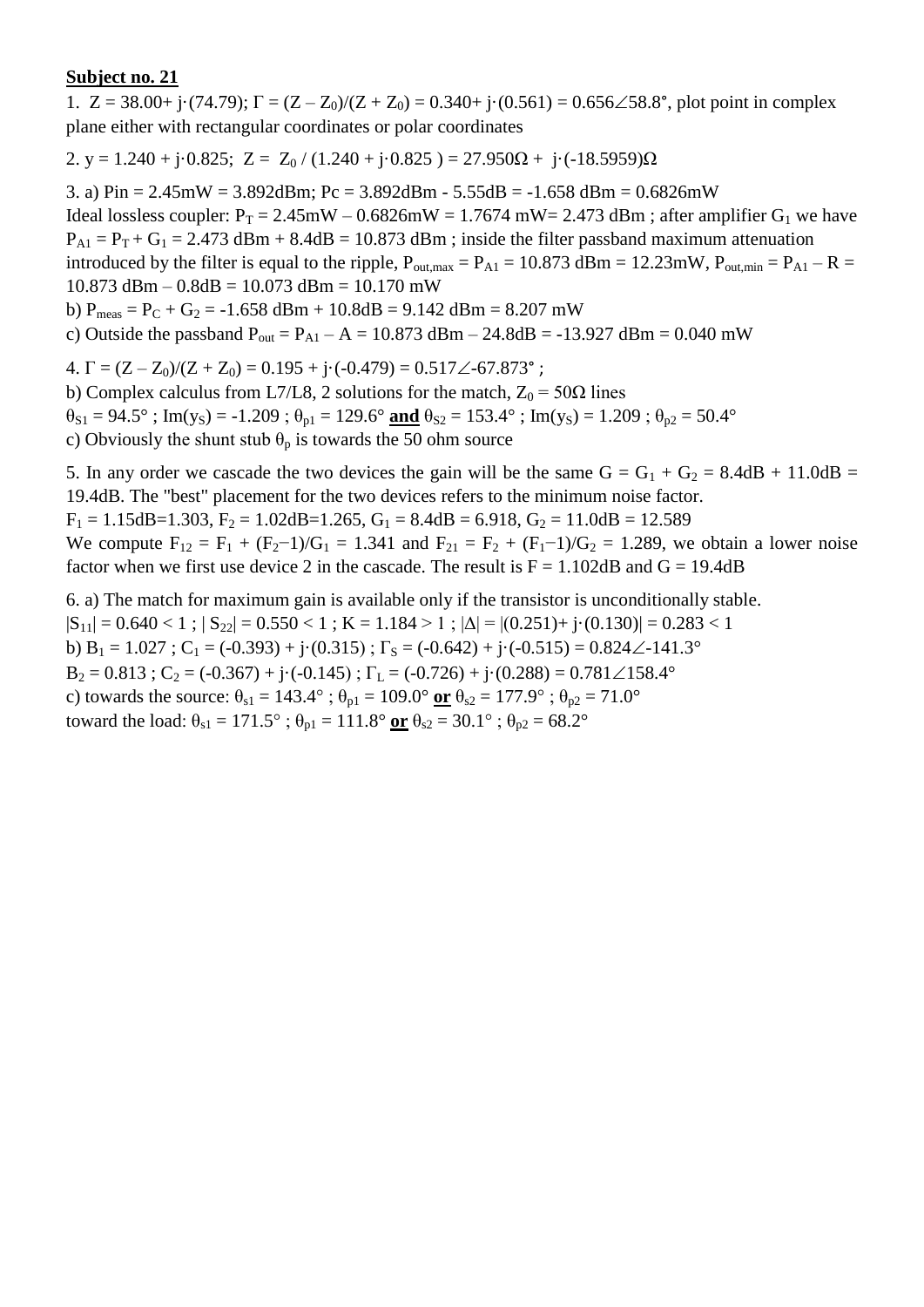1.  $Z = 50.00 + i(-50.55)$ ;  $\Gamma = (Z - Z_0)/(Z + Z_0) = 0.204 + i(-0.403) = 0.451\angle -63.2^{\circ}$ , plot point in complex plane either with rectangular coordinates or polar coordinates

2. y = 0.995 – j·0.700; Z = Z<sub>0</sub> / (0.995 – j·0.700 ) = 33.614 $\Omega$  + j·(23.6482) $\Omega$ 

3. a)  $Pin = 3.20mW = 5.051dBm$ ;  $Pc = 5.051dBm - 4.20dB = 0.851dBm = 1.2166mW$ Ideal lossless coupler:  $P_T = 3.20$ mW – 1.2166mW = 1.9834 mW = 2.974 dBm; after amplifier G<sub>1</sub> we have  $P_{A1} = P_T + G_1 = 2.974$  dBm + 9.8dB = 12.774 dBm; inside the filter passband maximum attenuation introduced by the filter is equal to the ripple,  $P_{\text{out,max}} = P_{A1} = 12.774 \text{ dBm} = 18.94 \text{mW}$ ,  $P_{\text{out,min}} = P_{A1} - R =$  $12.774$  dBm  $- 1.6$ dB  $= 11.174$  dBm  $= 13.104$  mW

b)  $P_{meas} = P_C + G_2 = 0.851$  dBm + 8.3dB = 9.151 dBm = 8.225 mW

c) Outside the passband  $P_{out} = P_{A1} - A = 12.774$  dBm – 20.4dB = -7.626 dBm = 0.173 mW

4.  $\Gamma = (Z - Z_0)/(Z + Z_0) = 0.223 + i \cdot (0.475) = 0.525 \angle 64.827$ °;

b) Complex calculus from L7/L8, 2 solutions for the match,  $Z_0 = 50\Omega$  lines  $\theta_{S1} = 28.4^\circ$ ; Im(y<sub>S</sub>) = -1.233;  $\theta_{p1} = 129.0^\circ$  and  $\theta_{S2} = 86.8^\circ$ ; Im(y<sub>S</sub>) = 1.233;  $\theta_{p2} = 51.0^\circ$ c) Obviously the shunt stub  $\theta_p$  is towards the 50 ohm source

5. In any order we cascade the two devices the gain will be the same  $G = G_1 + G_2 = 8.8dB + 11.8dB =$ 20.6dB. The "best" placement for the two devices refers to the minimum noise factor.

 $F_1 = 1.12$ dB=1.294,  $F_2 = 1.06$ dB=1.276,  $G_1 = 8.8$ dB = 7.586,  $G_2 = 11.8$ dB = 15.136

We compute  $F_{12} = F_1 + (F_2 - 1)/G_1 = 1.331$  and  $F_{21} = F_2 + (F_1 - 1)/G_2 = 1.296$ , we obtain a lower noise factor when we first use device 2 in the cascade. The result is  $F = 1.126 dB$  and  $G = 20.6dB$ 

6. a) The match for maximum gain is available only if the transistor is unconditionally stable.  $|S_{11}| = 0.656 < 1$ ;  $|S_{22}| = 0.518 < 1$ ;  $K = 1.082 > 1$ ;  $|\Delta| = |(-0.166) + (-0.237)| = 0.289 < 1$ b)  $B_1 = 1.078$ ; C<sub>1</sub> = (-0.526) + j·(-0.094);  $\Gamma_s =$  (-0.858) + j·(0.154) = 0.872 $\angle$ 169.9°  $B_2 = 0.754$ ;  $C_2 = (-0.189) + i(-0.318)$ ;  $\Gamma_L = (-0.420) + i(0.705) = 0.821 \angle 120.8^\circ$ c) towards the source:  $\theta_{s1} = 170.4^\circ$ ;  $\theta_{p1} = 105.7^\circ$  or  $\theta_{s2} = 19.7^\circ$ ;  $\theta_{p2} = 74.3^\circ$ toward the load:  $\theta_{s1} = 12.2^\circ$ ;  $\theta_{p1} = 109.2^\circ$  or  $\theta_{s2} = 47.0^\circ$ ;  $\theta_{p2} = 70.8^\circ$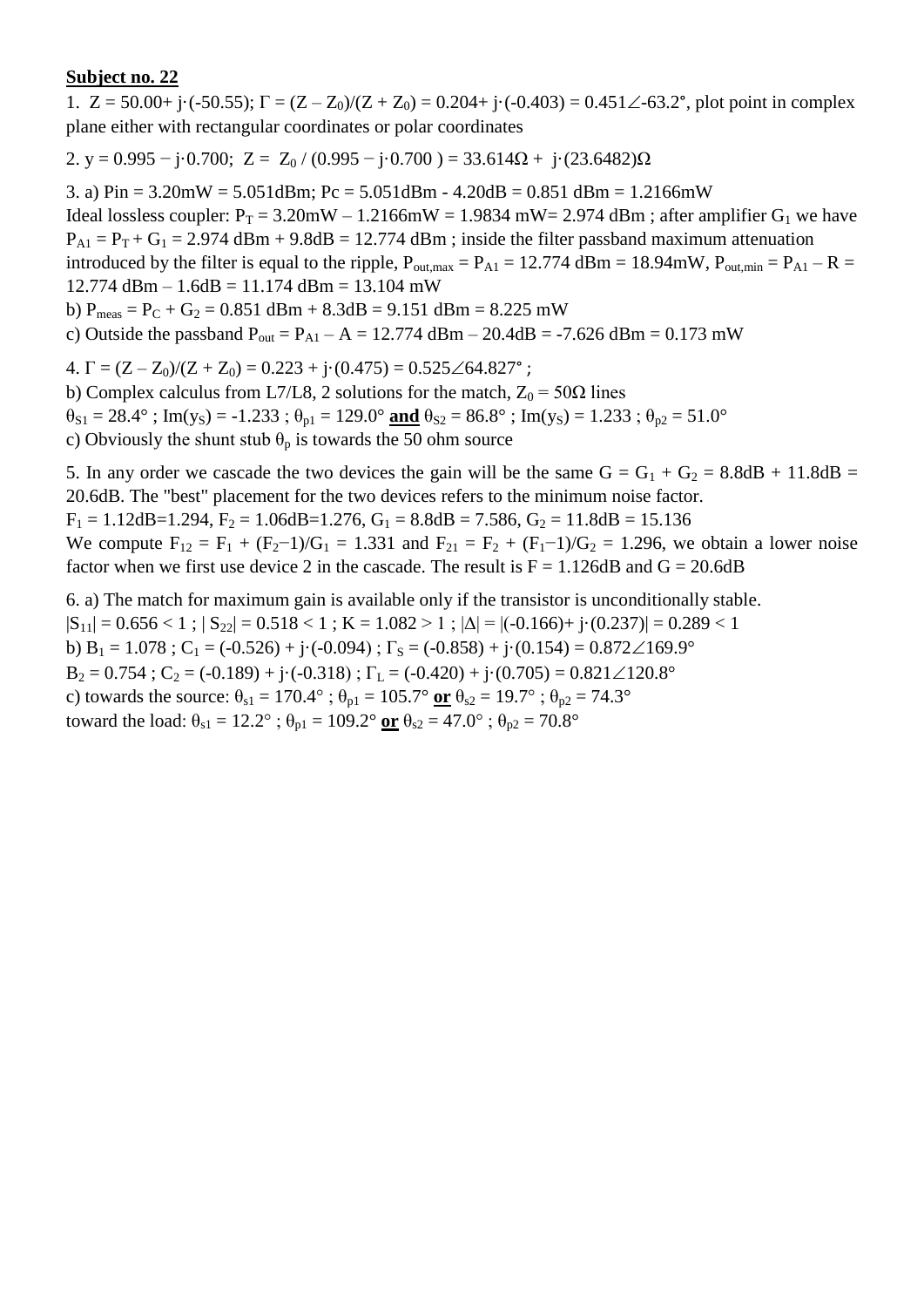1.  $Z = 31.32 + j(22.86)$ ;  $\Gamma = (Z - Z_0)/(Z + Z_0) = -0.140 + j(0.320) = 0.350 \angle 113.6^{\circ}$ , plot point in complex plane either with rectangular coordinates or polar coordinates

2. y = 0.745 + j·0.855; Z = Z<sub>0</sub> / (0.745 + j·0.855) = 28.965 $\Omega$  + j·(-33.2413) $\Omega$ 

3. a) Pin = 2.20mW = 3.424dBm; Pc = 3.424dBm - 6.95dB = -3.526 dBm = 0.4440mW Ideal lossless coupler:  $P_T = 2.20$ mW – 0.4440mW = 1.7560 mW = 2.445 dBm; after amplifier G<sub>1</sub> we have  $P_{A1} = P_T + G_1 = 2.445$  dBm + 6.0dB = 8.445 dBm ; inside the filter passband maximum attenuation introduced by the filter is equal to the ripple,  $P_{\text{out,max}} = P_{\text{A1}} = 8.445 \text{ dBm} = 6.99 \text{mW}$ ,  $P_{\text{out,min}} = P_{\text{A1}} - R =$  $8.445$  dBm  $- 0.8$ dB  $= 7.645$  dBm  $= 5.815$  mW b)  $P_{meas} = P_C + G_2 = -3.526$  dBm + 8.7dB = 5.174 dBm = 3.292 mW c) Outside the passband  $P_{out} = P_{A1} - A = 8.445$  dBm  $- 24.2$ dB = -15.755 dBm = 0.027 mW

4.  $\Gamma = (Z - Z_0)/(Z + Z_0) = 0.229 + j(0.449) = 0.504\angle 63.020^\circ$ ;

b) Complex calculus from L7/L8, 2 solutions for the match,  $Z_0 = 50\Omega$  lines  $\theta_{S1} = 28.6^\circ$ ; Im(y<sub>S</sub>) = -1.168;  $\theta_{p1} = 130.6^\circ$  and  $\theta_{S2} = 88.3^\circ$ ; Im(y<sub>S</sub>) = 1.168;  $\theta_{p2} = 49.4^\circ$ 

c) Obviously the shunt stub  $\theta_p$  is towards the 50 ohm source

5. In any order we cascade the two devices the gain will be the same  $G = G_1 + G_2 = 9.0dB + 10.2dB =$ 19.2dB. The "best" placement for the two devices refers to the minimum noise factor.  $F_1 = 1.27$ dB=1.340,  $F_2 = 1.02$ dB=1.265,  $G_1 = 9.0$ dB = 7.943,  $G_2 = 10.2$ dB = 10.471

We compute  $F_{12} = F_1 + (F_2 - 1)/G_1 = 1.373$  and  $F_{21} = F_2 + (F_1 - 1)/G_2 = 1.297$ , we obtain a lower noise factor when we first use device 2 in the cascade. The result is  $F = 1.130dB$  and  $G = 19.2dB$ 

6. a) The match for maximum gain is available only if the transistor is unconditionally stable.  $|S_{11}| = 0.623 < 1$ ;  $|S_{22}| = 0.520 < 1$ ;  $K = 1.112 > 1$ ;  $|\Delta| = |(-0.100) + (-0.262)| = 0.281 < 1$ b) B<sub>1</sub> = 1.039 ; C<sub>1</sub> = (-0.509) + j·(0.047) ;  $\Gamma$ <sub>S</sub> = (-0.833) + j·(-0.076) = 0.836 $\angle$ -174.8°  $B_2 = 0.804$ ;  $C_2 = (-0.219) + i(-0.324)$ ;  $\Gamma_L = (-0.443) + i(0.656) = 0.792 \angle 124.0^\circ$ c) towards the source:  $\theta_{s1} = 160.8^\circ$ ;  $\theta_{p1} = 108.2^\circ$  or  $\theta_{s2} = 14.0^\circ$ ;  $\theta_{p2} = 71.8^\circ$ toward the load:  $\theta_{s1} = 9.2^{\circ}$ ;  $\theta_{p1} = 111.1^{\circ}$  or  $\theta_{s2} = 46.8^{\circ}$ ;  $\theta_{p2} = 68.9^{\circ}$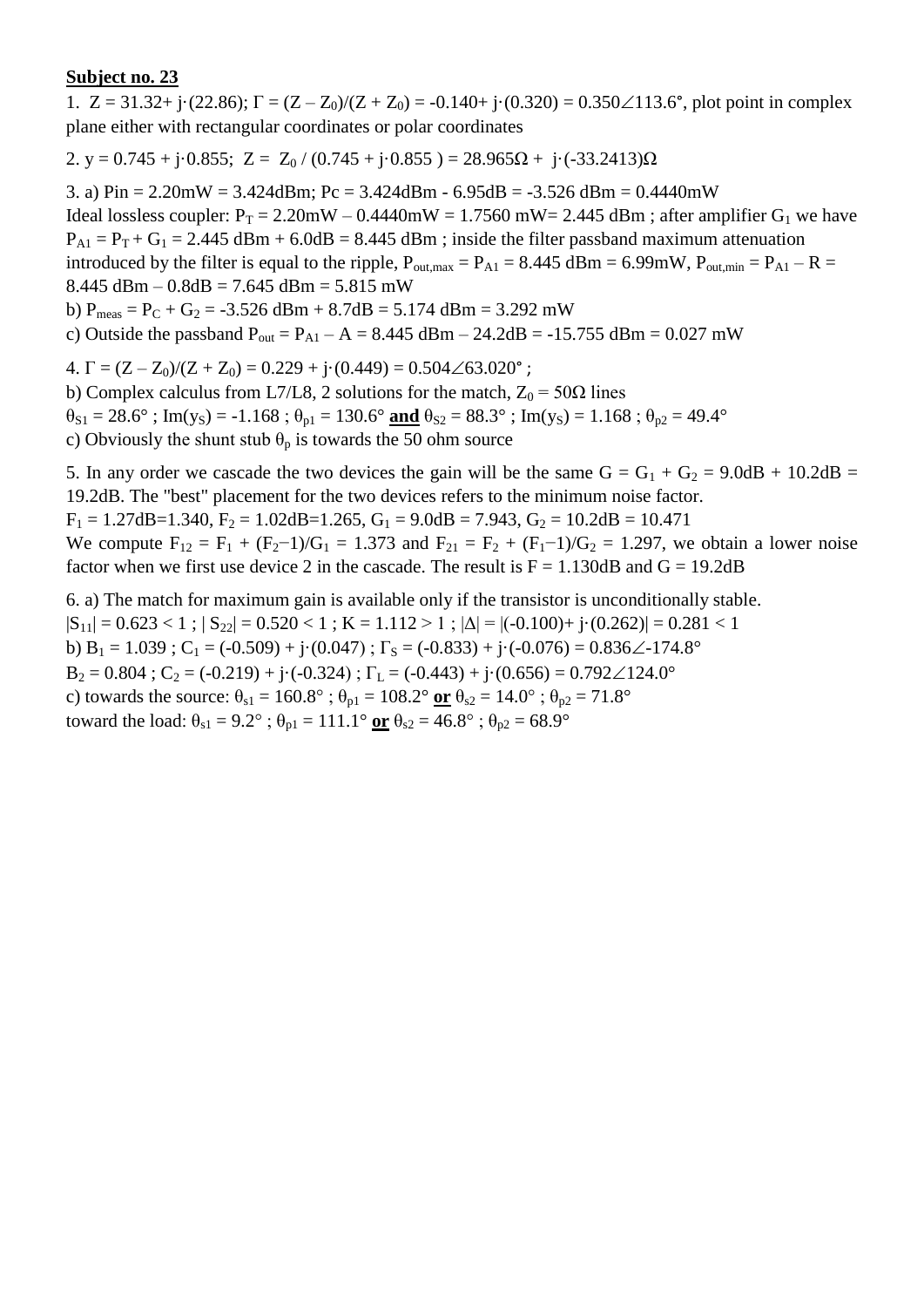1.  $Z = 16.58 + i \cdot (-23.89)$ ;  $\Gamma = (Z - Z_0)/(Z + Z_0) = -0.331 + i \cdot (-0.477) = 0.581 \angle 124.7^\circ$ , plot point in complex plane either with rectangular coordinates or polar coordinates

2. y =  $0.805 + j \cdot 0.845$ ; Z =  $Z_0$  /  $(0.805 + j \cdot 0.845)$  =  $29.551\Omega + j \cdot (-31.0194)\Omega$ 

3. a) Pin =  $3.60$ mW =  $5.563$ dBm; Pc =  $5.563$ dBm -  $6.45$ dB =  $-0.887$  dBm =  $0.8153$ mW Ideal lossless coupler:  $P_T = 3.60$ mW – 0.8153mW = 2.7847 mW= 4.448 dBm; after amplifier G<sub>1</sub> we have  $P_{A1} = P_T + G_1 = 4.448$  dBm + 7.4dB = 11.848 dBm ; inside the filter passband maximum attenuation introduced by the filter is equal to the ripple,  $P_{\text{out,max}} = P_{\text{A1}} = 11.848 \text{ dBm} = 15.30 \text{mW}$ ,  $P_{\text{out,min}} = P_{\text{A1}} - R =$ 11.848 dBm – 2.9dB = 8.948 dBm = 7.848 mW b)  $P_{meas} = P_C + G_2 = -0.887$  dBm + 9.4dB = 8.513 dBm = 7.101 mW

c) Outside the passband  $P_{out} = P_{A1} - A = 11.848$  dBm – 17.1dB = -5.252 dBm = 0.298 mW

4.  $\Gamma = (Z - Z_0)/(Z + Z_0) = 0.261 + i \cdot (-0.394) = 0.473 \angle 56.523$ °;

b) Complex calculus from L7/L8, 2 solutions for the match,  $Z_0 = 50\Omega$  lines  $\theta_{S1} = 87.4^\circ$ ; Im(y<sub>S</sub>) = -1.074;  $\theta_{p1} = 133.0^\circ$  and  $\theta_{S2} = 149.1^\circ$ ; Im(y<sub>S</sub>) = 1.074;  $\theta_{p2} = 47.0^\circ$ 

c) Obviously the shunt stub  $\theta_p$  is towards the 50 ohm source

5. In any order we cascade the two devices the gain will be the same  $G = G_1 + G_2 = 9.1dB + 10.0dB =$ 19.1dB. The "best" placement for the two devices refers to the minimum noise factor.  $F_1 = 1.29$ dB=1.346,  $F_2 = 0.97$ dB=1.250,  $G_1 = 9.1$ dB = 8.128,  $G_2 = 10.0$ dB = 10.000

We compute  $F_{12} = F_1 + (F_2 - 1)/G_1 = 1.377$  and  $F_{21} = F_2 + (F_1 - 1)/G_2 = 1.285$ , we obtain a lower noise factor when we first use device 2 in the cascade. The result is  $F = 1.089dB$  and  $G = 19.1dB$ 

6. a) The match for maximum gain is available only if the transistor is unconditionally stable.  $|S_{11}| = 0.618 < 1$ ;  $|S_{22}| = 0.554 < 1$ ;  $K = 1.214 > 1$ ;  $|\Delta| = |(0.246) + j \cdot (-0.048)| = 0.250 < 1$ b)  $B_1 = 1.012$ ;  $C_1 = (-0.252) + j \cdot (0.426)$ ;  $\Gamma_s = (-0.411) + j \cdot (-0.696) = 0.808 \angle 120.6^\circ$  $B_2 = 0.862$ ;  $C_2 = (-0.413) + i(-0.063)$ ;  $\Gamma_L = (-0.769) + i(0.117) = 0.778\angle 171.4^\circ$ c) towards the source:  $\theta_{s1} = 132.3^\circ$ ;  $\theta_{p1} = 110.0^\circ$  or  $\theta_{s2} = 168.3^\circ$ ;  $\theta_{p2} = 70.0^\circ$ toward the load:  $\theta_{s1} = 164.9^\circ$ ;  $\theta_{p1} = 112.0^\circ$  or  $\theta_{s2} = 23.8^\circ$ ;  $\theta_{p2} = 68.0^\circ$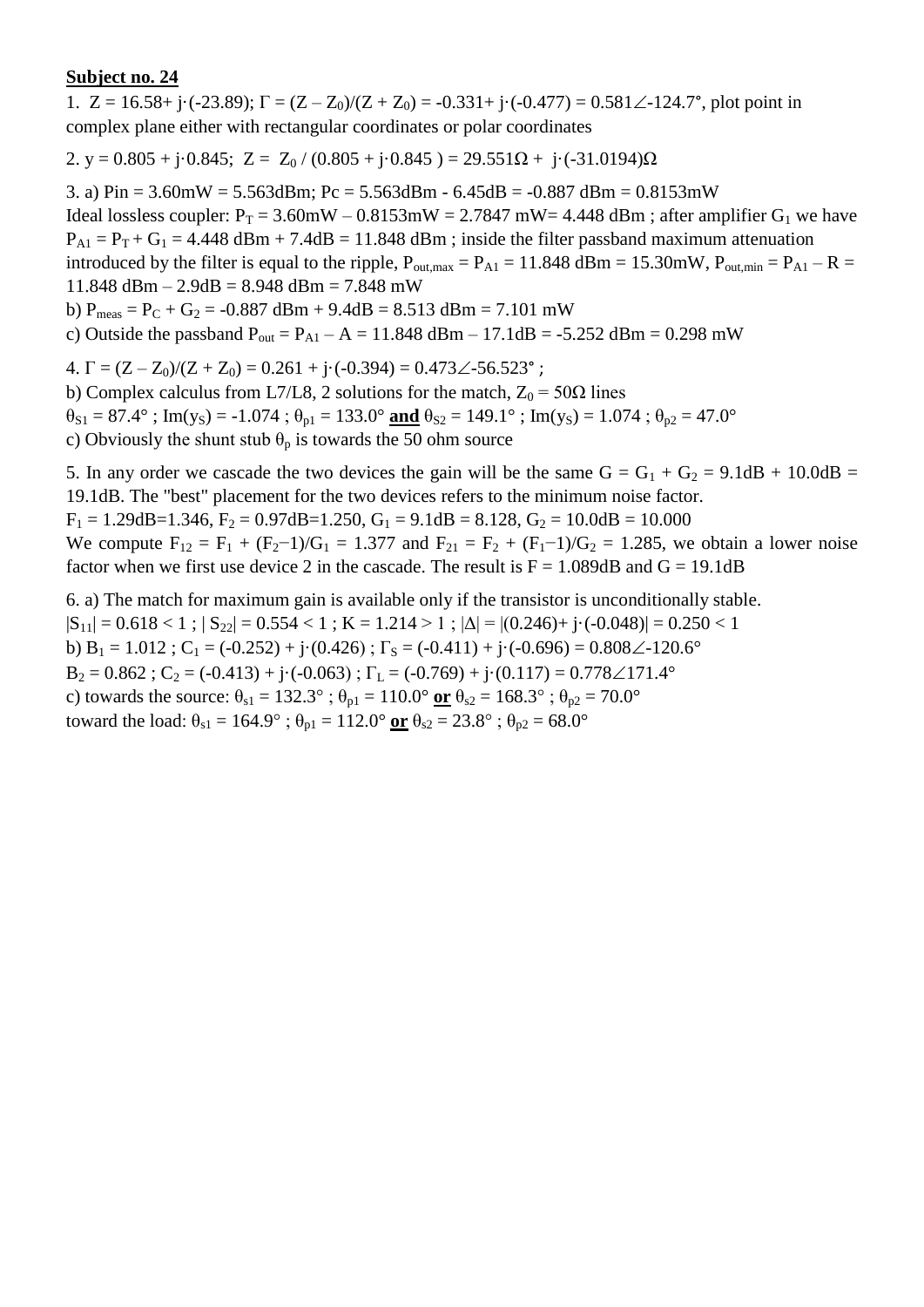1.  $Z = 59.00 + j \cdot (-30.81)$ ;  $\Gamma = (Z - Z_0)/(Z + Z_0) = 0.150 + j \cdot (-0.240) = 0.283\angle -57.9^{\circ}$ , plot point in complex plane either with rectangular coordinates or polar coordinates

2. y = 1.135 – j·0.775; Z = Z<sub>0</sub> / (1.135 – j·0.775) = 30.045 $\Omega$  + j·(20.5151) $\Omega$ 

3. a) Pin = 2.45mW = 3.892dBm; Pc = 3.892dBm - 5.85dB = -1.958 dBm = 0.6370mW Ideal lossless coupler:  $P_T = 2.45 \text{mW} - 0.6370 \text{mW} = 1.8130 \text{ mW} = 2.584 \text{ dBm}$ ; after amplifier  $G_1$  we have  $P_{A1} = P_T + G_1 = 2.584$  dBm + 7.0dB = 9.584 dBm ; inside the filter passband maximum attenuation introduced by the filter is equal to the ripple,  $P_{\text{out,max}} = P_{\text{A1}} = 9.584 \text{ dBm} = 9.09 \text{mW}$ ,  $P_{\text{out,min}} = P_{\text{A1}} - R =$ 9.584 dBm  $- 1.0$ dB  $= 8.584$  dBm  $= 7.218$  mW b)  $P_{meas} = P_C + G_2 = -1.958$  dBm + 10.3dB = 8.342 dBm = 6.826 mW c) Outside the passband  $P_{out} = P_{A1} - A = 9.584$  dBm – 20.5dB = -10.916 dBm = 0.081 mW 4.  $\Gamma = (Z - Z_0)/(Z + Z_0) = 0.012 + j(0.506) = 0.506\angle 88.589^\circ$ ;

b) Complex calculus from L7/L8, 2 solutions for the match,  $Z_0 = 50\Omega$  lines  $\theta_{S1} = 15.9^\circ$ ; Im(y<sub>S</sub>) = -1.174;  $\theta_{p1} = 130.4^\circ$  and  $\theta_{S2} = 75.5^\circ$ ; Im(y<sub>S</sub>) = 1.174;  $\theta_{p2} = 49.6^\circ$ c) Obviously the shunt stub  $\theta_p$  is towards the 50 ohm source

5. In any order we cascade the two devices the gain will be the same  $G = G_1 + G_2 = 9.5dB + 11.5dB =$ 21.0dB. The "best" placement for the two devices refers to the minimum noise factor.

 $F_1 = 1.12$ dB=1.294,  $F_2 = 0.93$ dB=1.239,  $G_1 = 9.5$ dB = 8.913,  $G_2 = 11.5$ dB = 14.125

We compute  $F_{12} = F_1 + (F_2 - 1)/G_1 = 1.321$  and  $F_{21} = F_2 + (F_1 - 1)/G_2 = 1.260$ , we obtain a lower noise factor when we first use device 2 in the cascade. The result is  $F = 1.002dB$  and  $G = 21.0dB$ 

6. a) The match for maximum gain is available only if the transistor is unconditionally stable.  $|S_{11}| = 0.641 < 1$ ;  $|S_{22}| = 0.520 < 1$ ;  $K = 1.102 > 1$ ;  $|\Delta| = |(-0.122) + (-0.252)| = 0.280 < 1$ b) B<sub>1</sub> = 1.062 ; C<sub>1</sub> = (-0.523) + j·(-0.032) ;  $\Gamma$ <sub>S</sub> = (-0.852) + j·(0.052) = 0.853 $\angle$ 176.5°  $B_2 = 0.781$ ;  $C_2 = (-0.212) + i(-0.317)$ ;  $\Gamma_L = (-0.447) + i(0.669) = 0.805 \angle 123.7^\circ$ c) towards the source:  $\theta_{s1} = 166.0^\circ$ ;  $\theta_{p1} = 107.0^\circ$  or  $\theta_{s2} = 17.4^\circ$ ;  $\theta_{p2} = 73.0^\circ$ toward the load:  $\theta_{s1} = 9.9^\circ$ ;  $\theta_{p1} = 110.2^\circ$  or  $\theta_{s2} = 46.3^\circ$ ;  $\theta_{p2} = 69.8^\circ$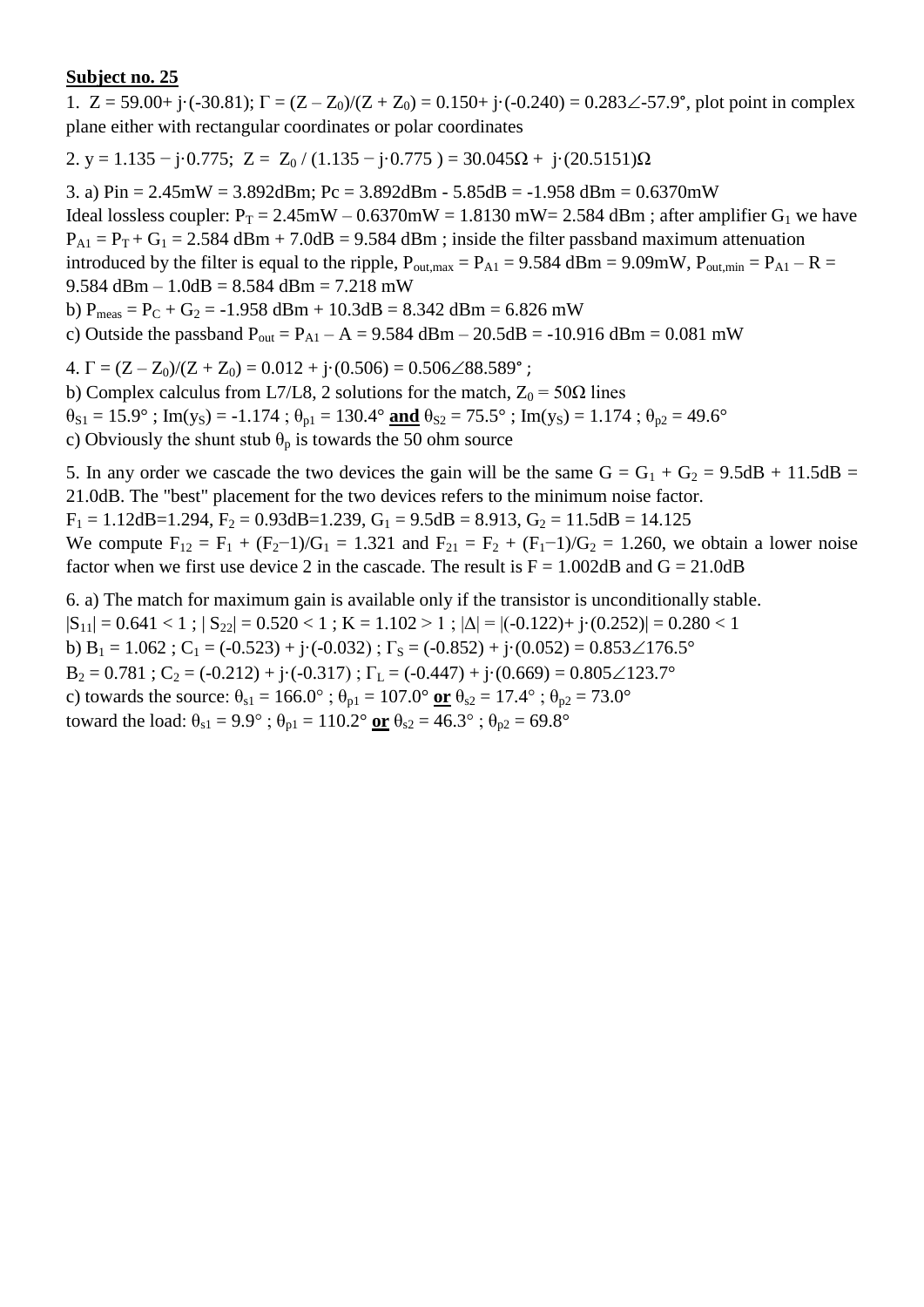1.  $Z = 20.55 + i \cdot (-24.60)$ ;  $\Gamma = (Z - Z_0)/(Z + Z_0) = -0.264 + i \cdot (-0.441) = 0.514 \angle -120.9^{\circ}$ , plot point in complex plane either with rectangular coordinates or polar coordinates

2. y = 1.265 + j·1.155; Z =  $Z_0$  / (1.265 + j·1.155) = 21.556 $\Omega$  + j·(-19.6813) $\Omega$ 

3. a)  $Pin = 1.90mW = 2.788dBm$ ;  $Pc = 2.788dBm - 4.80dB = -2.012dBm = 0.6291mW$ Ideal lossless coupler:  $P_T = 1.90$ mW – 0.6291mW = 1.2709 mW = 1.041 dBm; after amplifier G<sub>1</sub> we have  $P_{A1} = P_T + G_1 = 1.041$  dBm + 6.4dB = 7.441 dBm ; inside the filter passband maximum attenuation introduced by the filter is equal to the ripple,  $P_{\text{out,max}} = P_{A1} = 7.441$  dBm = 5.55mW,  $P_{\text{out,min}} = P_{A1} - R =$ 7.441 dBm –  $0.9$ dB = 6.541 dBm = 4.509 mW b)  $P_{meas} = P_C + G_2 = -2.012$  dBm + 9.3dB = 7.288 dBm = 5.355 mW c) Outside the passband  $P_{out} = P_{A1} - A = 7.441$  dBm – 16.1dB = -8.659 dBm = 0.136 mW

4.  $\Gamma = (Z - Z_0)/(Z + Z_0) = 0.282 + i \cdot (-0.419) = 0.505 \angle 56.030^{\circ}$ ;

b) Complex calculus from L7/L8, 2 solutions for the match,  $Z_0 = 50\Omega$  lines  $\theta_{S1} = 88.2^\circ$ ; Im(y<sub>S</sub>) = -1.172;  $\theta_{p1} = 130.5^\circ$  and  $\theta_{S2} = 147.8^\circ$ ; Im(y<sub>S</sub>) = 1.172;  $\theta_{p2} = 49.5^\circ$ 

c) Obviously the shunt stub  $\theta_p$  is towards the 50 ohm source

5. In any order we cascade the two devices the gain will be the same  $G = G_1 + G_2 = 8.8dB + 11.6dB =$ 20.4dB. The "best" placement for the two devices refers to the minimum noise factor.

 $F_1 = 1.25$ dB=1.334,  $F_2 = 0.91$ dB=1.233,  $G_1 = 8.8$ dB = 7.586,  $G_2 = 11.6$ dB = 14.454

We compute  $F_{12} = F_1 + (F_2 - 1)/G_1 = 1.364$  and  $F_{21} = F_2 + (F_1 - 1)/G_2 = 1.256$ , we obtain a lower noise factor when we first use device 2 in the cascade. The result is  $F = 0.991dB$  and  $G = 20.4dB$ 

6. a) The match for maximum gain is available only if the transistor is unconditionally stable.  $|S_{11}| = 0.629 < 1$ ;  $|S_{22}| = 0.520 < 1$ ;  $K = 1.108 > 1$ ;  $|\Delta| = |(-0.107) + (-0.259)| = 0.280 < 1$ b)  $B_1 = 1.047$ ;  $C_1 = (-0.515) + j(0.021)$ ;  $\Gamma_s = (-0.842) + j(-0.034) = 0.842\angle -177.7^\circ$  $B_2 = 0.796$ ;  $C_2 = (-0.217) + i(-0.322)$ ;  $\Gamma_L = (-0.445) + i(0.661) = 0.797 \angle 124.0^\circ$ c) towards the source:  $\theta_{s1} = 162.5^\circ$ ;  $\theta_{p1} = 107.7^\circ$  or  $\theta_{s2} = 15.1^\circ$ ;  $\theta_{p2} = 72.3^\circ$ toward the load:  $\theta_{s1} = 9.4^\circ$ ;  $\theta_{p1} = 110.8^\circ$  or  $\theta_{s2} = 46.6^\circ$ ;  $\theta_{p2} = 69.2^\circ$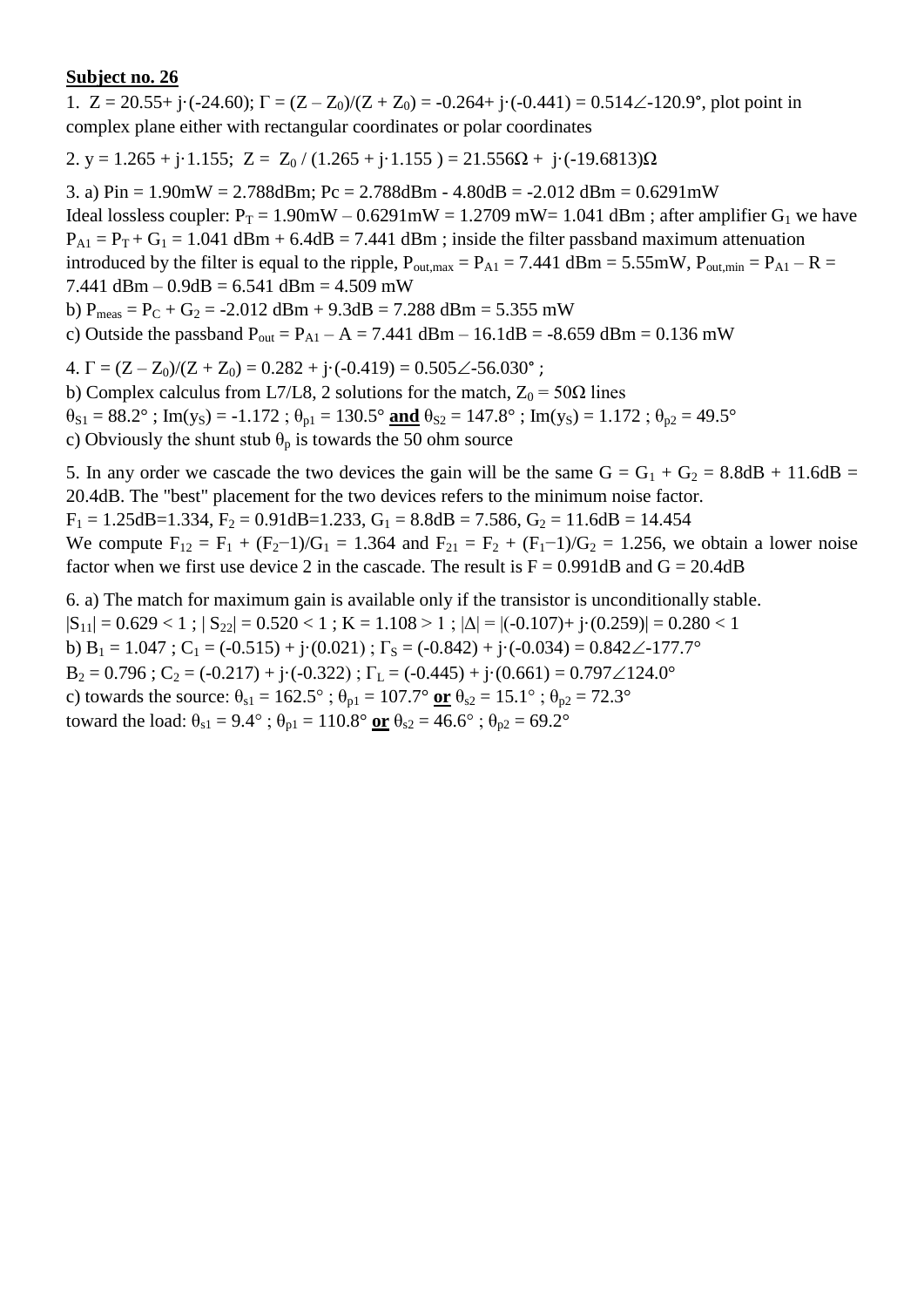1.  $Z = 74.00 + j \cdot (64.31)$ ;  $\Gamma = (Z - Z_0)/(Z + Z_0) = 0.364 + j \cdot (0.330) = 0.491 \angle 42.1^{\circ}$ , plot point in complex plane either with rectangular coordinates or polar coordinates

2. y = 1.085 + j·0.860; Z = Z<sub>0</sub> / (1.085 + j·0.860 ) = 28.302 $\Omega$  + j·(-22.4329) $\Omega$ 

3. a)  $Pin = 1.80mW = 2.553dBm$ ;  $Pc = 2.553dBm - 5.55dB = -2.997dBm = 0.5015mW$ Ideal lossless coupler:  $P_T = 1.80$ mW – 0.5015mW = 1.2985 mW = 1.134 dBm; after amplifier G<sub>1</sub> we have  $P_{A1} = P_T + G_1 = 1.134$  dBm + 9.5dB = 10.634 dBm; inside the filter passband maximum attenuation introduced by the filter is equal to the ripple,  $P_{\text{out,max}} = P_{\text{A1}} = 10.634 \text{ dBm} = 11.57 \text{mW}$ ,  $P_{\text{out,min}} = P_{\text{A1}} - R =$  $10.634$  dBm  $- 1.9$ dB  $= 8.734$  dBm  $= 7.472$  mW b)  $P_{meas} = P_C + G_2 = -2.997$  dBm + 9.7dB = 6.703 dBm = 4.680 mW

c) Outside the passband  $P_{out} = P_{A1} - A = 10.634$  dBm – 17.0dB = -6.366 dBm = 0.231 mW

4.  $\Gamma = (Z - Z_0)/(Z + Z_0) = 0.052 + i \cdot (0.309) = 0.314 \angle 80.520^{\circ}$ ;

b) Complex calculus from L7/L8, 2 solutions for the match,  $Z_0 = 50\Omega$  lines

 $\theta_{S1} = 13.9^\circ$ ; Im(y<sub>S</sub>) = -0.661;  $\theta_{p1} = 146.5^\circ$  and  $\theta_{S2} = 85.6^\circ$ ; Im(y<sub>S</sub>) = 0.661;  $\theta_{p2} = 33.5^\circ$ 

c) Obviously the shunt stub  $\theta_p$  is towards the 50 ohm source

5. In any order we cascade the two devices the gain will be the same  $G = G_1 + G_2 = 8.0dB + 11.6dB =$ 19.6dB. The "best" placement for the two devices refers to the minimum noise factor.

 $F_1 = 1.26$ dB=1.337,  $F_2 = 1.05$ dB=1.274,  $G_1 = 8.0$ dB = 6.310,  $G_2 = 11.6$ dB = 14.454

We compute  $F_{12} = F_1 + (F_2 - 1)/G_1 = 1.380$  and  $F_{21} = F_2 + (F_1 - 1)/G_2 = 1.297$ , we obtain a lower noise factor when we first use device 2 in the cascade. The result is  $F = 1.129dB$  and  $G = 19.6dB$ 

6. a) The match for maximum gain is available only if the transistor is unconditionally stable.  $|S_{11}| = 0.665 < 1$ ;  $|S_{22}| = 0.515 < 1$ ;  $K = 1.059 > 1$ ;  $|\Delta| = |(-0.214) + (-0.215)| = 0.303 < 1$ b)  $B_1 = 1.085$ ;  $C_1 = (-0.524) + j \cdot (-0.128)$ ;  $\Gamma_s = (-0.864) + j \cdot (0.211) = 0.890 \angle 166.3^\circ$  $B_2 = 0.731$ ;  $C_2 = (-0.162) + i(-0.322)$ ;  $\Gamma_L = (-0.378) + i(0.750) = 0.840 \angle 116.7^\circ$ c) towards the source:  $\theta_{s1} = 173.3^\circ$ ;  $\theta_{p1} = 104.4^\circ$  or  $\theta_{s2} = 20.4^\circ$ ;  $\theta_{p2} = 75.6^\circ$ toward the load:  $\theta_{s1} = 15.2^\circ$ ;  $\theta_{p1} = 107.9^\circ$  or  $\theta_{s2} = 48.1^\circ$ ;  $\theta_{p2} = 72.1^\circ$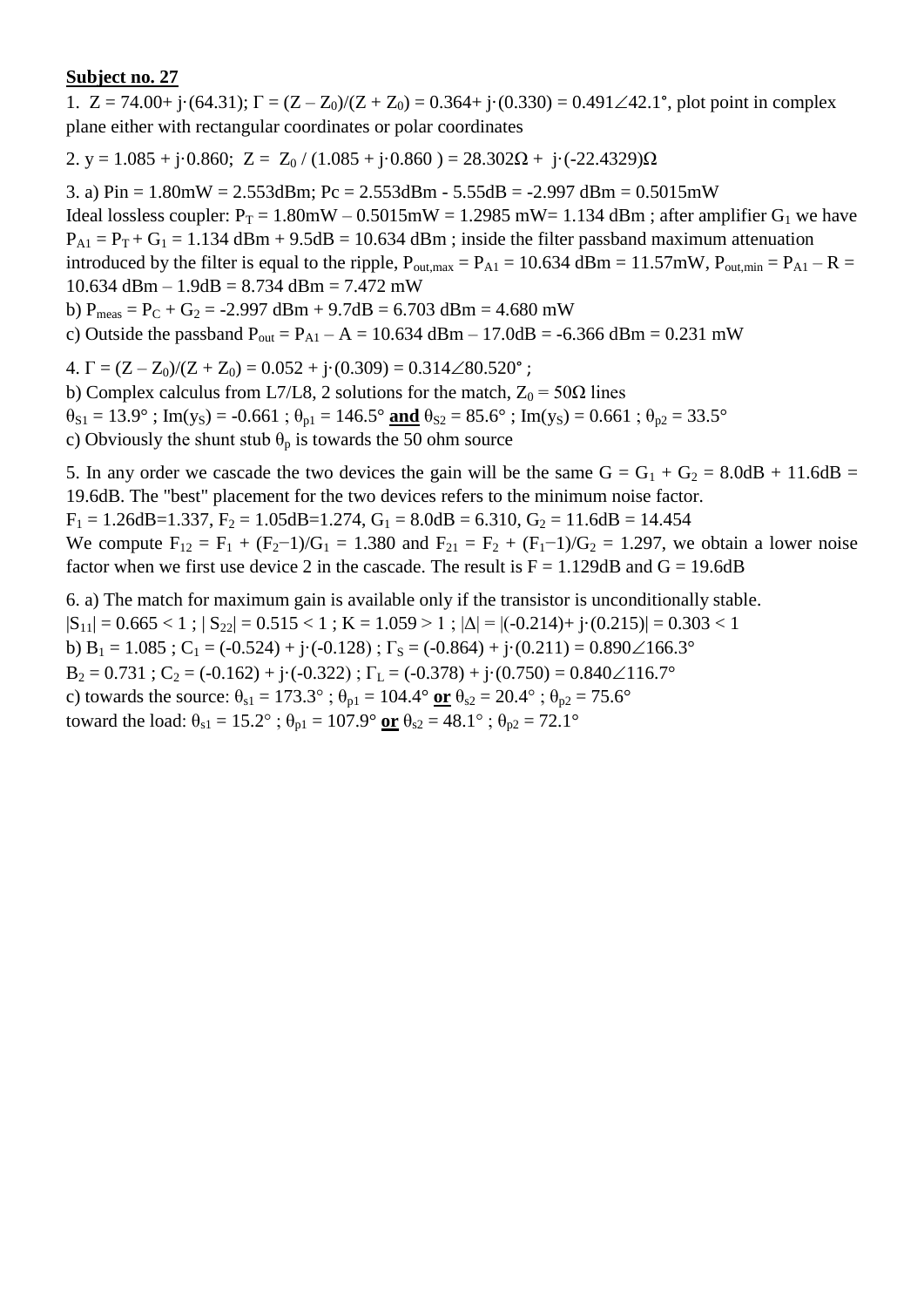1.  $Z = 34.18 + i(-23.25)$ ;  $\Gamma = (Z - Z_0)/(Z + Z_0) = -0.104 + i(-0.305) = 0.322\angle 108.8^\circ$ , plot point in complex plane either with rectangular coordinates or polar coordinates

2. y = 0.715 – j·0.940; Z = Z<sub>0</sub> / (0.715 – j·0.940) = 25.630 $\Omega$  + j·(33.6960) $\Omega$ 

3. a)  $Pin = 2.30mW = 3.617dBm$ ;  $Pc = 3.617dBm - 4.30dB = -0.683dBm = 0.8545mW$ Ideal lossless coupler:  $P_T = 2.30$ mW – 0.8545mW = 1.4455 mW = 1.600 dBm; after amplifier G<sub>1</sub> we have  $P_{A1} = P_T + G_1 = 1.600$  dBm + 8.1dB = 9.700 dBm; inside the filter passband maximum attenuation introduced by the filter is equal to the ripple,  $P_{\text{out,max}} = P_{\text{A1}} = 9.700 \text{ dBm} = 9.33 \text{mW}$ ,  $P_{\text{out,min}} = P_{\text{A1}} - R =$ 9.700 dBm –  $1.0$ dB =  $8.700$  dBm =  $7.413$  mW b)  $P_{\text{meas}} = P_C + G_2 = -0.683 \text{ dBm} + 8.2 \text{dB} = 7.517 \text{ dBm} = 5.646 \text{ mW}$ c) Outside the passband  $P_{out} = P_{A1} - A = 9.700$  dBm  $- 23.9$ dB  $= -14.200$  dBm  $= 0.038$  mW 4.  $\Gamma = (Z - Z_0)/(Z + Z_0) = 0.353 + i \cdot (-0.378) = 0.518 \angle 46.961$ °;

b) Complex calculus from L7/L8, 2 solutions for the match,  $Z_0 = 50\Omega$  lines  $\theta_{S1} = 84.1^\circ$ ; Im(y<sub>S</sub>) = -1.210;  $\theta_{p1} = 129.6^\circ$  and  $\theta_{S2} = 142.9^\circ$ ; Im(y<sub>S</sub>) = 1.210;  $\theta_{p2} = 50.4^\circ$ c) Obviously the shunt stub  $\theta_p$  is towards the 50 ohm source

5. In any order we cascade the two devices the gain will be the same  $G = G_1 + G_2 = 8.8dB + 11.0dB =$ 19.8dB. The "best" placement for the two devices refers to the minimum noise factor.  $F_1 = 1.24$ dB=1.330,  $F_2 = 1.04$ dB=1.271,  $G_1 = 8.8$ dB = 7.586,  $G_2 = 11.0$ dB = 12.589

We compute  $F_{12} = F_1 + (F_2 - 1)/G_1 = 1.366$  and  $F_{21} = F_2 + (F_1 - 1)/G_2 = 1.297$ , we obtain a lower noise factor when we first use device 2 in the cascade. The result is  $F = 1.129dB$  and  $G = 19.8dB$ 

6. a) The match for maximum gain is available only if the transistor is unconditionally stable.  $|S_{11}| = 0.626 < 1$ ;  $|S_{22}| = 0.520 < 1$ ;  $K = 1.110 > 1$ ;  $|\Delta| = |(-0.103) + (-0.261)| = 0.280 < 1$ b) B<sub>1</sub> = 1.043 ; C<sub>1</sub> = (-0.512) + j·(0.034) ;  $\Gamma$ <sub>S</sub> = (-0.837) + j·(-0.055) = 0.839 $\angle$ -176.2°  $B_2 = 0.800$ ;  $C_2 = (-0.218) + i(-0.323)$ ;  $\Gamma_L = (-0.444) + i(0.659) = 0.795 \angle 124.0^\circ$ c) towards the source:  $\theta_{s1} = 161.6^\circ$ ;  $\theta_{p1} = 107.9^\circ$  or  $\theta_{s2} = 14.6^\circ$ ;  $\theta_{p2} = 72.1^\circ$ toward the load:  $\theta_{s1} = 9.3^\circ$ ;  $\theta_{p1} = 110.9^\circ$  or  $\theta_{s2} = 46.7^\circ$ ;  $\theta_{p2} = 69.1^\circ$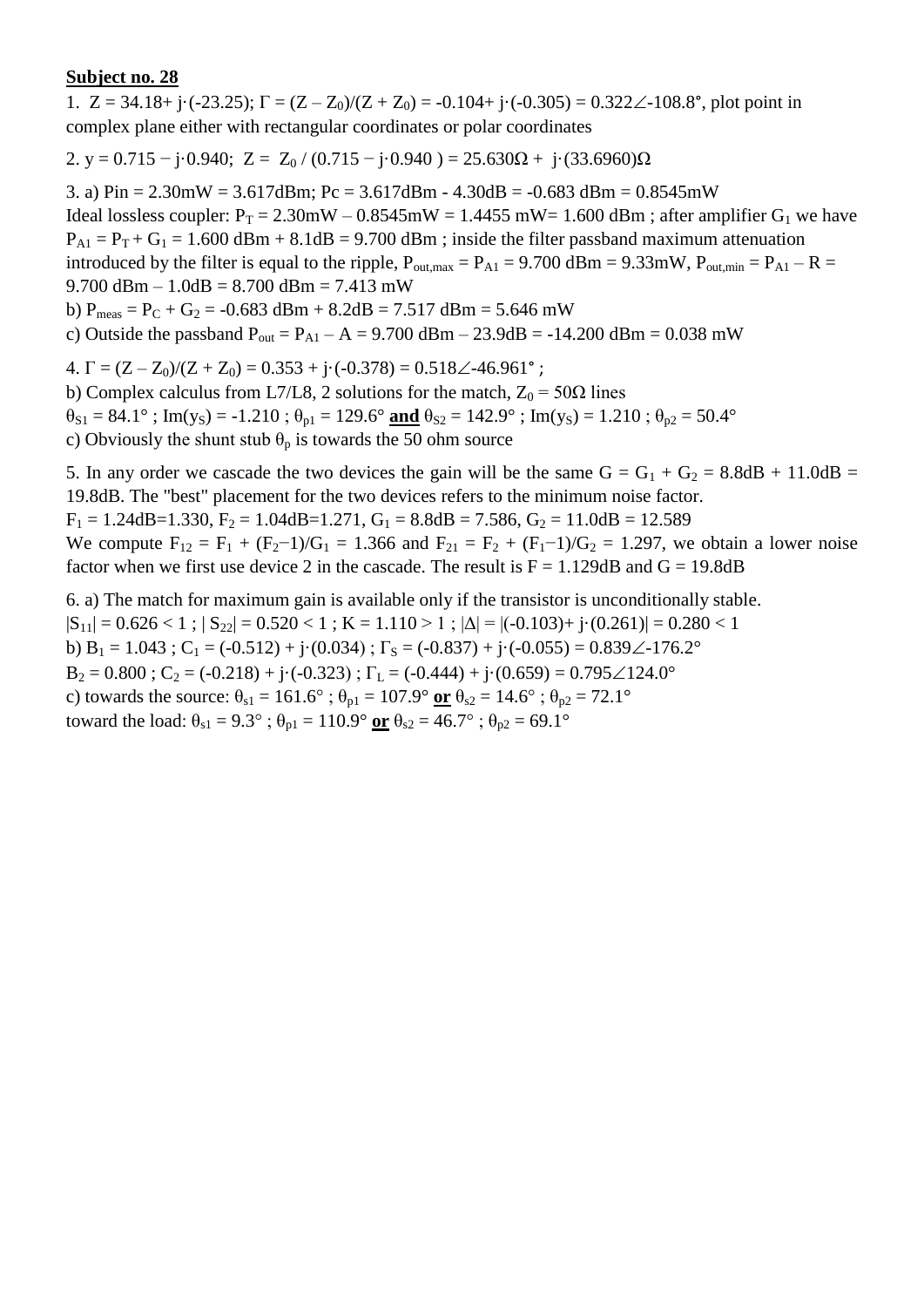1.  $Z = 29.27 + j \cdot (19.30)$ ;  $\Gamma = (Z - Z_0)/(Z + Z_0) = -0.191 + j \cdot (0.290) = 0.347 \angle 123.4^{\circ}$ , plot point in complex plane either with rectangular coordinates or polar coordinates

2. y = 0.985 – j·0.815; Z = Z<sub>0</sub> / (0.985 – j·0.815) = 30.132 $\Omega$  + j·(24.9319) $\Omega$ 

3. a)  $Pin = 2.55mW = 4.065dBm$ ;  $Pc = 4.065dBm - 5.05dB = -0.985dBm = 0.7972mW$ Ideal lossless coupler:  $P_T = 2.55 \text{mW} - 0.7972 \text{mW} = 1.7528 \text{ mW} = 2.437 \text{ dBm}$ ; after amplifier  $G_1$  we have  $P_{A1} = P_T + G_1 = 2.437$  dBm + 7.4dB = 9.837 dBm ; inside the filter passband maximum attenuation introduced by the filter is equal to the ripple,  $P_{\text{out,max}} = P_{A1} = 9.837$  dBm = 9.63mW,  $P_{\text{out,min}} = P_{A1} - R =$ 9.837 dBm – 2.8dB = 7.037 dBm = 5.055 mW b)  $P_{meas} = P_C + G_2 = -0.985$  dBm + 8.1dB = 7.115 dBm = 5.147 mW c) Outside the passband  $P_{out} = P_{A1} - A = 9.837$  dBm – 17.4dB = -7.563 dBm = 0.175 mW 4.  $\Gamma = (Z - Z_0)/(Z + Z_0) = 0.104 + i \cdot (-0.365) = 0.380 \angle -74.120^{\circ}$ ;

b) Complex calculus from L7/L8, 2 solutions for the match,  $Z_0 = 50\Omega$  lines  $\theta_{S1} = 93.2^\circ$ ; Im(y<sub>S</sub>) = -0.821;  $\theta_{p1} = 140.6^\circ$  and  $\theta_{S2} = 160.9^\circ$ ; Im(y<sub>S</sub>) = 0.821;  $\theta_{p2} = 39.4^\circ$ c) Obviously the shunt stub  $\theta_p$  is towards the 50 ohm source

5. In any order we cascade the two devices the gain will be the same  $G = G_1 + G_2 = 8.8dB + 11.1dB =$ 19.9dB. The "best" placement for the two devices refers to the minimum noise factor.

 $F_1 = 1.24$ dB=1.330,  $F_2 = 1.08$ dB=1.282,  $G_1 = 8.8$ dB = 7.586,  $G_2 = 11.1$ dB = 12.882

We compute  $F_{12} = F_1 + (F_2 - 1)/G_1 = 1.368$  and  $F_{21} = F_2 + (F_1 - 1)/G_2 = 1.308$ , we obtain a lower noise factor when we first use device 2 in the cascade. The result is  $F = 1.166 dB$  and  $G = 19.9dB$ 

6. a) The match for maximum gain is available only if the transistor is unconditionally stable.  $|S_{11}| = 0.617 < 1$ ;  $|S_{22}| = 0.520 < 1$ ;  $K = 1.125 > 1$ ;  $|\Delta| = |(-0.084) + (-0.264)| = 0.277 < 1$ b)  $B_1 = 1.033$ ; C<sub>1</sub> = (-0.502) + j·(0.072);  $\Gamma_s = (-0.818) +$ j·(-0.117) = 0.826 $\angle$ -171.9°  $B_2 = 0.813$ ;  $C_2 = (-0.224) + i(-0.324)$ ;  $\Gamma_L = (-0.445) + i(0.644) = 0.783 \angle 124.7^\circ$ c) towards the source:  $\theta_{s1} = 158.8^\circ$ ;  $\theta_{p1} = 108.8^\circ$  or  $\theta_{s2} = 13.1^\circ$ ;  $\theta_{p2} = 71.2^\circ$ toward the load:  $\theta_{s1} = 8.4^\circ$ ;  $\theta_{p1} = 111.7^\circ$  or  $\theta_{s2} = 46.9^\circ$ ;  $\theta_{p2} = 68.3^\circ$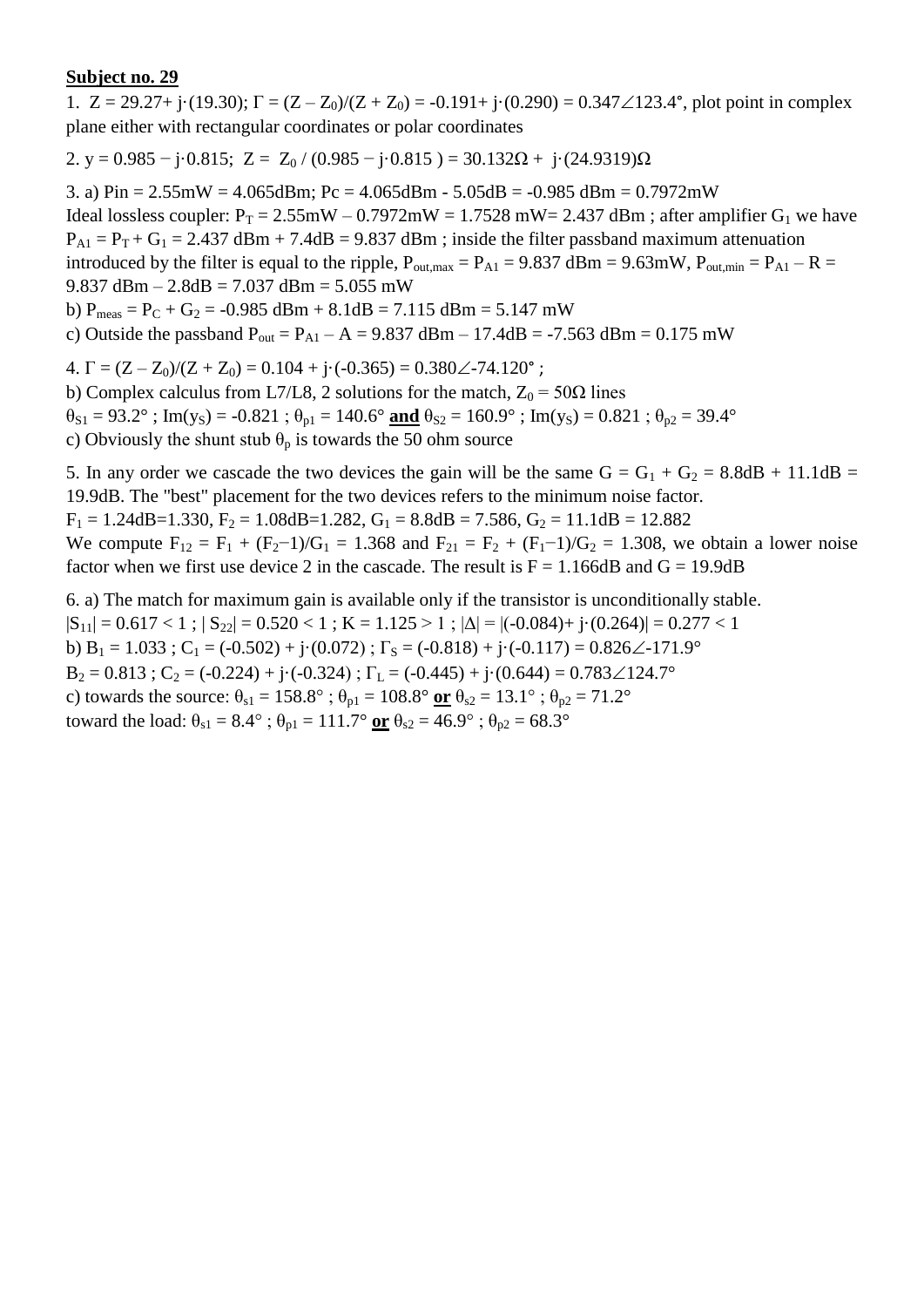1.  $Z = 33.91 + i(-27.98)$ ;  $\Gamma = (Z - Z_0)/(Z + Z_0) = -0.072 + i(-0.358) = 0.365\angle 101.5^{\circ}$ , plot point in complex plane either with rectangular coordinates or polar coordinates

2. y = 0.900 + j·0.990; Z =  $Z_0$  / (0.900 + j·0.990 ) = 25.138 $\Omega$  + j·(-27.6521) $\Omega$ 

3. a)  $Pin = 2.80mW = 4.472dBm$ ;  $Pc = 4.472dBm - 4.65dB = -0.178dBm = 0.9597mW$ Ideal lossless coupler:  $P_T = 2.80$ mW – 0.9597mW = 1.8403 mW = 2.649 dBm; after amplifier G<sub>1</sub> we have  $P_{A1} = P_T + G_1 = 2.649$  dBm + 7.3dB = 9.949 dBm ; inside the filter passband maximum attenuation introduced by the filter is equal to the ripple,  $P_{\text{out,max}} = P_{A1} = 9.949$  dBm = 9.88mW,  $P_{\text{out,min}} = P_{A1} - R =$ 9.949 dBm – 1.6dB = 8.349 dBm = 6.837 mW b)  $P_{meas} = P_C + G_2 = -0.178$  dBm + 10.5dB = 10.322 dBm = 10.769 mW c) Outside the passband  $P_{out} = P_{A1} - A = 9.949$  dBm  $- 21.7$ dB = -11.751 dBm = 0.067 mW 4.  $\Gamma = (Z - Z_0)/(Z + Z_0) = 0.226 + i \cdot (-0.264) = 0.348 \angle 49.474$ °;

b) Complex calculus from L7/L8, 2 solutions for the match,  $Z_0 = 50\Omega$  lines  $\theta_{S1} = 79.9^\circ$ ; Im(y<sub>S</sub>) = -0.742;  $\theta_{p1} = 143.4^\circ$  and  $\theta_{S2} = 149.6^\circ$ ; Im(y<sub>S</sub>) = 0.742;  $\theta_{p2} = 36.6^\circ$ c) Obviously the shunt stub  $\theta_p$  is towards the 50 ohm source

5. In any order we cascade the two devices the gain will be the same  $G = G_1 + G_2 = 9.8dB + 11.0dB =$ 20.8dB. The "best" placement for the two devices refers to the minimum noise factor.  $F_1 = 1.11$ dB=1.291,  $F_2 = 0.90$ dB=1.230,  $G_1 = 9.8$ dB = 9.550,  $G_2 = 11.0$ dB = 12.589 We compute  $F_{12} = F_1 + (F_2 - 1)/G_1 = 1.315$  and  $F_{21} = F_2 + (F_1 - 1)/G_2 = 1.253$ , we obtain a lower noise

factor when we first use device 2 in the cascade. The result is  $F = 0.981dB$  and  $G = 20.8dB$ 

6. a) The match for maximum gain is available only if the transistor is unconditionally stable.  $|S_{11}| = 0.640 < 1$ ;  $|S_{22}| = 0.550 < 1$ ;  $K = 1.187 > 1$ ;  $|\Delta| = |(0.259) + j(0.107)| = 0.280 < 1$ b) B<sub>1</sub> = 1.028 ; C<sub>1</sub> = (-0.380) + j·(0.332) ;  $\Gamma$ <sub>S</sub> = (-0.620) + j·(-0.542) = 0.823 $\angle$ -138.8°  $B_2 = 0.814$ ;  $C_2 = (-0.371) + i(-0.134)$ ;  $\Gamma_L = (-0.734) + i(0.265) = 0.781 \angle 160.1^\circ$ c) towards the source:  $\theta_{s1} = 142.1^\circ$ ;  $\theta_{p1} = 109.0^\circ$  or  $\theta_{s2} = 176.7^\circ$ ;  $\theta_{p2} = 71.0^\circ$ toward the load:  $\theta_{s1} = 170.6^\circ$ ;  $\theta_{p1} = 111.8^\circ$  or  $\theta_{s2} = 29.3^\circ$ ;  $\theta_{p2} = 68.2^\circ$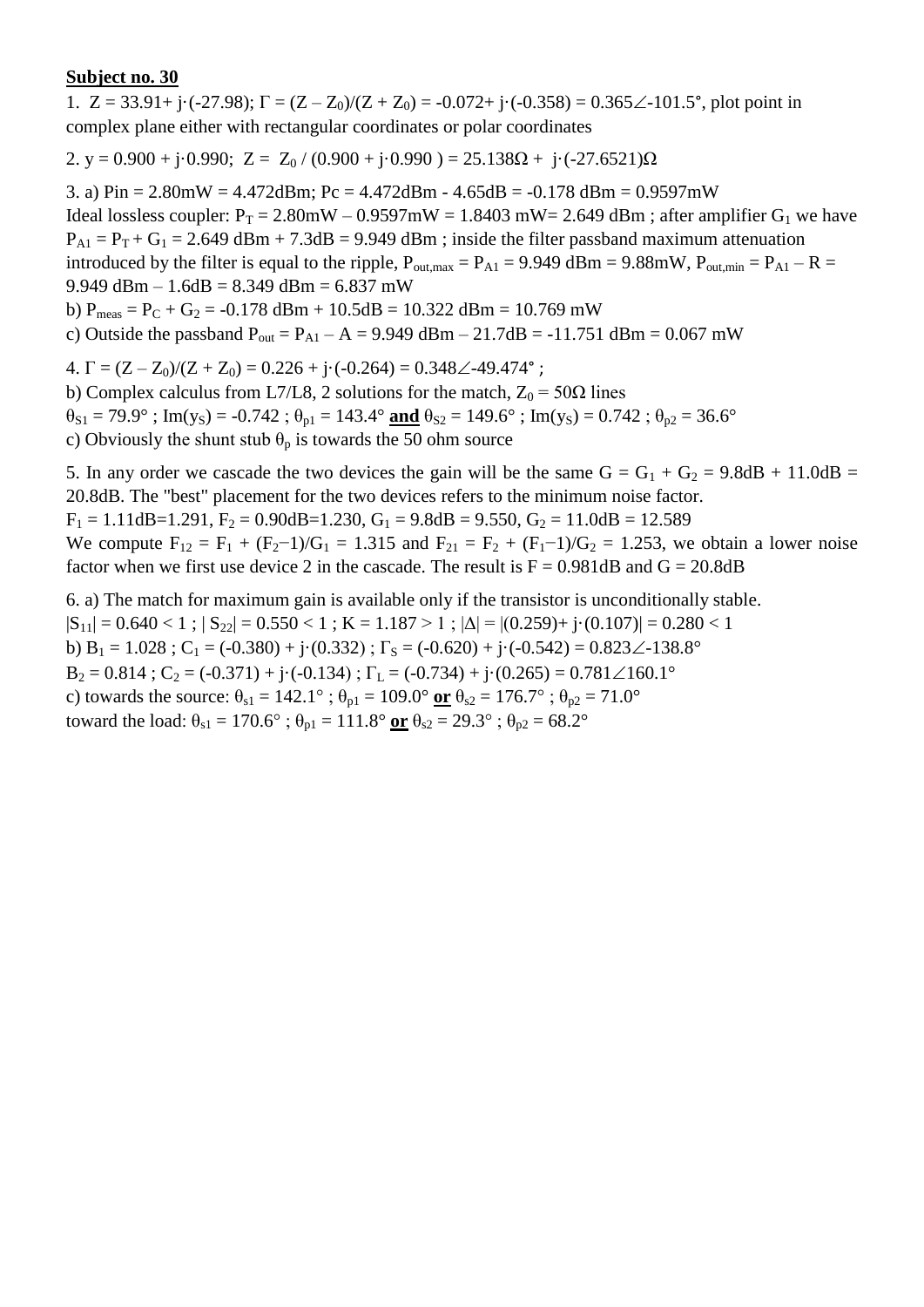1.  $Z = 35.65 + j \cdot (29.46)$ ;  $\Gamma = (Z - Z_0)/(Z + Z_0) = -0.044 + j \cdot (0.359) = 0.362\angle 97.0^{\circ}$ , plot point in complex plane either with rectangular coordinates or polar coordinates

2. y = 0.870 – j·0.775; Z = Z<sub>0</sub> / (0.870 – j·0.775) = 32.044 $\Omega$  + j·(28.5446) $\Omega$ 

3. a) Pin = 3.85mW = 5.855dBm; Pc = 5.855dBm - 5.90dB = -0.045 dBm = 0.9896mW Ideal lossless coupler:  $P_T = 3.85$ mW – 0.9896mW = 2.8604 mW= 4.564 dBm; after amplifier G<sub>1</sub> we have  $P_{A1} = P_T + G_1 = 4.564$  dBm + 6.3dB = 10.864 dBm ; inside the filter passband maximum attenuation introduced by the filter is equal to the ripple,  $P_{\text{out,max}} = P_{\text{A1}} = 10.864$  dBm = 12.20mW,  $P_{\text{out,min}} = P_{\text{A1}} - R =$ 10.864 dBm – 2.5dB = 8.364 dBm = 6.862 mW b)  $P_{meas} = P_C + G_2 = -0.045$  dBm + 8.6dB = 8.555 dBm = 7.169 mW

c) Outside the passband  $P_{out} = P_{A1} - A = 10.864$  dBm – 15.9dB = -5.036 dBm = 0.314 mW

4.  $\Gamma = (Z - Z_0)/(Z + Z_0) = 0.253 + i \cdot (0.565) = 0.619\angle 65.858^\circ$ ;

b) Complex calculus from L7/L8, 2 solutions for the match,  $Z_0 = 50\Omega$  lines  $\theta_{S1} = 31.2^\circ$ ; Im(y<sub>S</sub>) = -1.575;  $\theta_{p1} = 122.4^\circ$  and  $\theta_{S2} = 83.0^\circ$ ; Im(y<sub>S</sub>) = 1.575;  $\theta_{p2} = 57.6^\circ$ c) Obviously the shunt stub  $\theta_p$  is towards the 50 ohm source

5. In any order we cascade the two devices the gain will be the same  $G = G_1 + G_2 = 9.7dB + 10.4dB =$ 20.1dB. The "best" placement for the two devices refers to the minimum noise factor.  $F_1 = 1.22$ dB=1.324,  $F_2 = 0.90$ dB=1.230,  $G_1 = 9.7$ dB = 9.333,  $G_2 = 10.4$ dB = 10.965

We compute  $F_{12} = F_1 + (F_2 - 1)/G_1 = 1.349$  and  $F_{21} = F_2 + (F_1 - 1)/G_2 = 1.260$ , we obtain a lower noise factor when we first use device 2 in the cascade. The result is  $F = 1.003dB$  and  $G = 20.1dB$ 

6. a) The match for maximum gain is available only if the transistor is unconditionally stable.  $|S_{11}| = 0.635 < 1$ ;  $|S_{22}| = 0.520 < 1$ ;  $K = 1.105 > 1$ ;  $|\Delta| = |(-0.115) + (-0.256)| = 0.280 < 1$ b)  $B_1 = 1.054$ ;  $C_1 = (-0.520) + j \cdot (-0.005)$ ;  $\Gamma_s = (-0.848) + j \cdot (0.008) = 0.848 \angle 179.4^\circ$  $B_2 = 0.789$ ;  $C_2 = (-0.214) + (-0.320)$ ;  $\Gamma_L = (-0.446) + (-0.665) = 0.801 \angle 123.9^\circ$ c) towards the source:  $\theta_{s1} = 164.3^\circ$ ;  $\theta_{p1} = 107.3^\circ$  or  $\theta_{s2} = 16.3^\circ$ ;  $\theta_{p2} = 72.7^\circ$ toward the load:  $\theta_{s1} = 9.7^\circ$ ;  $\theta_{p1} = 110.5^\circ$  or  $\theta_{s2} = 46.5^\circ$ ;  $\theta_{p2} = 69.5^\circ$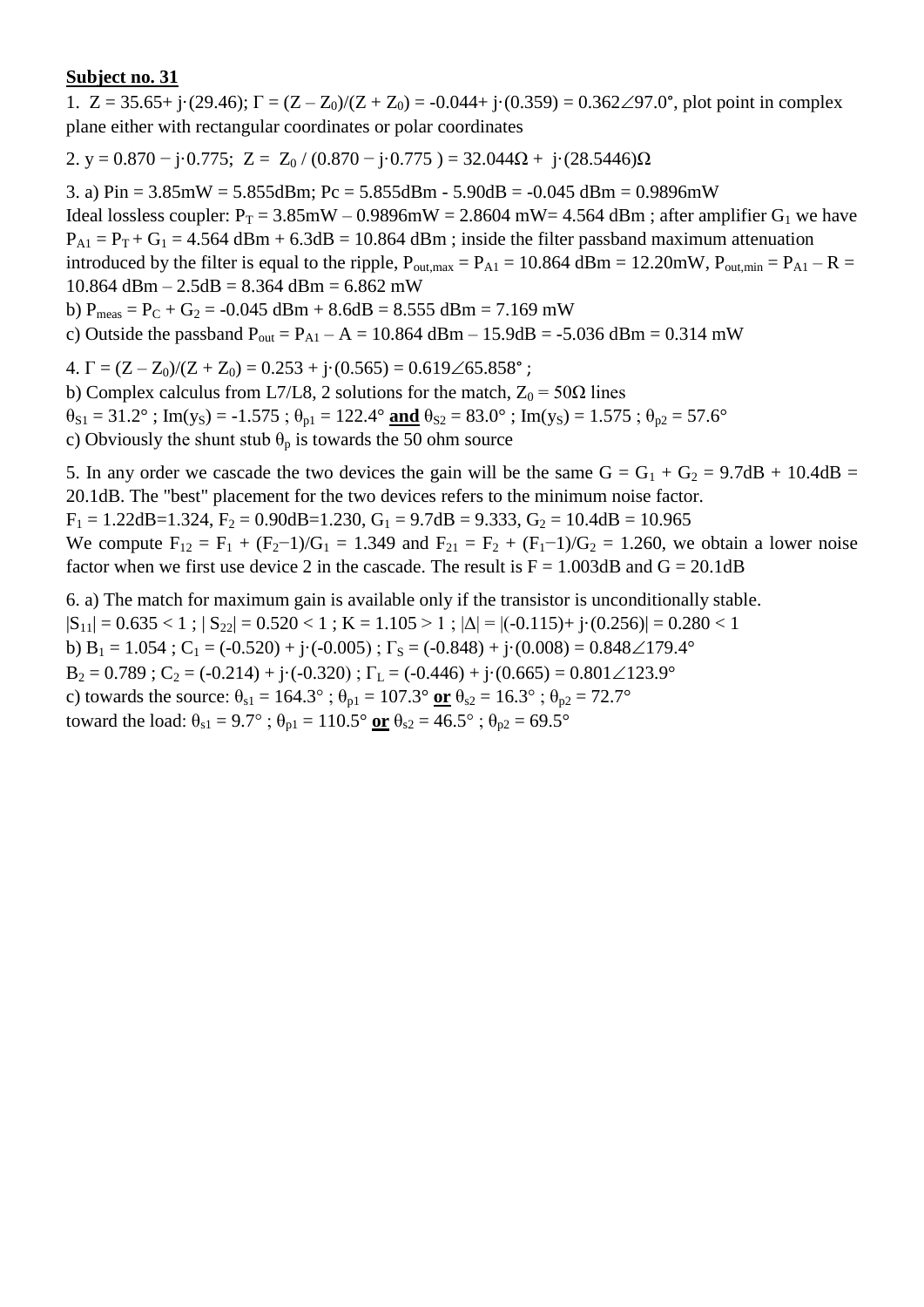1.  $Z = 40.00 + j(29.90); \Gamma = (Z - Z_0)/(Z + Z_0) = -0.001 + j(0.332) = 0.332\angle 90.1^{\circ}$ , plot point in complex plane either with rectangular coordinates or polar coordinates

2. y = 0.700 + j·0.790; Z = Z<sub>0</sub> / (0.700 + j·0.790 ) = 31.415 $\Omega$  + j·(-35.4546) $\Omega$ 

3. a) Pin = 2.40mW = 3.802dBm; Pc = 3.802dBm - 4.05dB = -0.248 dBm = 0.9445mW Ideal lossless coupler:  $P_T = 2.40$ mW – 0.9445mW = 1.4555 mW = 1.630 dBm; after amplifier G<sub>1</sub> we have  $P_{A1} = P_T + G_1 = 1.630$  dBm + 9.2dB = 10.830 dBm; inside the filter passband maximum attenuation introduced by the filter is equal to the ripple,  $P_{\text{out,max}} = P_{\text{A1}} = 10.830 \text{ dBm} = 12.11 \text{mW}$ ,  $P_{\text{out,min}} = P_{\text{A1}} - R =$ 10.830 dBm – 2.5dB = 8.330 dBm = 6.808 mW b)  $P_{meas} = P_C + G_2 = -0.248$  dBm + 10.4dB = 10.152 dBm = 10.356 mW

c) Outside the passband  $P_{out} = P_{A1} - A = 10.830$  dBm – 22.1dB = -11.270 dBm = 0.075 mW

4.  $\Gamma = (Z - Z_0)/(Z + Z_0) = 0.250 + i \cdot (0.487) = 0.547 \angle 62.819^{\circ}$ ;

b) Complex calculus from L7/L8, 2 solutions for the match,  $Z_0 = 50\Omega$  lines  $\theta_{S1} = 30.2^\circ$ ; Im(y<sub>S</sub>) = -1.308;  $\theta_{p1} = 127.4^\circ$  and  $\theta_{S2} = 87.0^\circ$ ; Im(y<sub>S</sub>) = 1.308;  $\theta_{p2} = 52.6^\circ$ c) Obviously the shunt stub  $\theta_p$  is towards the 50 ohm source

5. In any order we cascade the two devices the gain will be the same  $G = G_1 + G_2 = 9.8dB + 10.5dB =$ 20.3dB. The "best" placement for the two devices refers to the minimum noise factor.  $F_1 = 1.14$ dB=1.300,  $F_2 = 1.05$ dB=1.274,  $G_1 = 9.8$ dB = 9.550,  $G_2 = 10.5$ dB = 11.220

We compute  $F_{12} = F_1 + (F_2 - 1)/G_1 = 1.329$  and  $F_{21} = F_2 + (F_1 - 1)/G_2 = 1.300$ , we obtain a lower noise factor when we first use device 2 in the cascade. The result is  $F = 1.140dB$  and  $G = 20.3dB$ 

6. a) The match for maximum gain is available only if the transistor is unconditionally stable.  $|S_{11}| = 0.636 < 1$ ;  $|S_{22}| = 0.550 < 1$ ;  $K = 1.205 > 1$ ;  $|\Delta| = |(0.265) + j(0.049)| = 0.270 < 1$ b)  $B_1 = 1.029$ ;  $C_1 = (-0.343) + j(0.370)$ ;  $\Gamma_s = (-0.557) + j(-0.599) = 0.818 \angle -132.9^\circ$  $B_2 = 0.825$ ;  $C_2 = (-0.384) + i(-0.112)$ ;  $\Gamma_L = (-0.746) + i(0.218) = 0.777 \angle 163.7^\circ$ c) towards the source:  $\theta_{s1} = 138.9^\circ$ ;  $\theta_{p1} = 109.4^\circ$  or  $\theta_{s2} = 174.0^\circ$ ;  $\theta_{p2} = 70.6^\circ$ toward the load:  $\theta_{s1} = 168.6^\circ$ ;  $\theta_{p1} = 112.1^\circ$  or  $\theta_{s2} = 27.6^\circ$ ;  $\theta_{p2} = 67.9^\circ$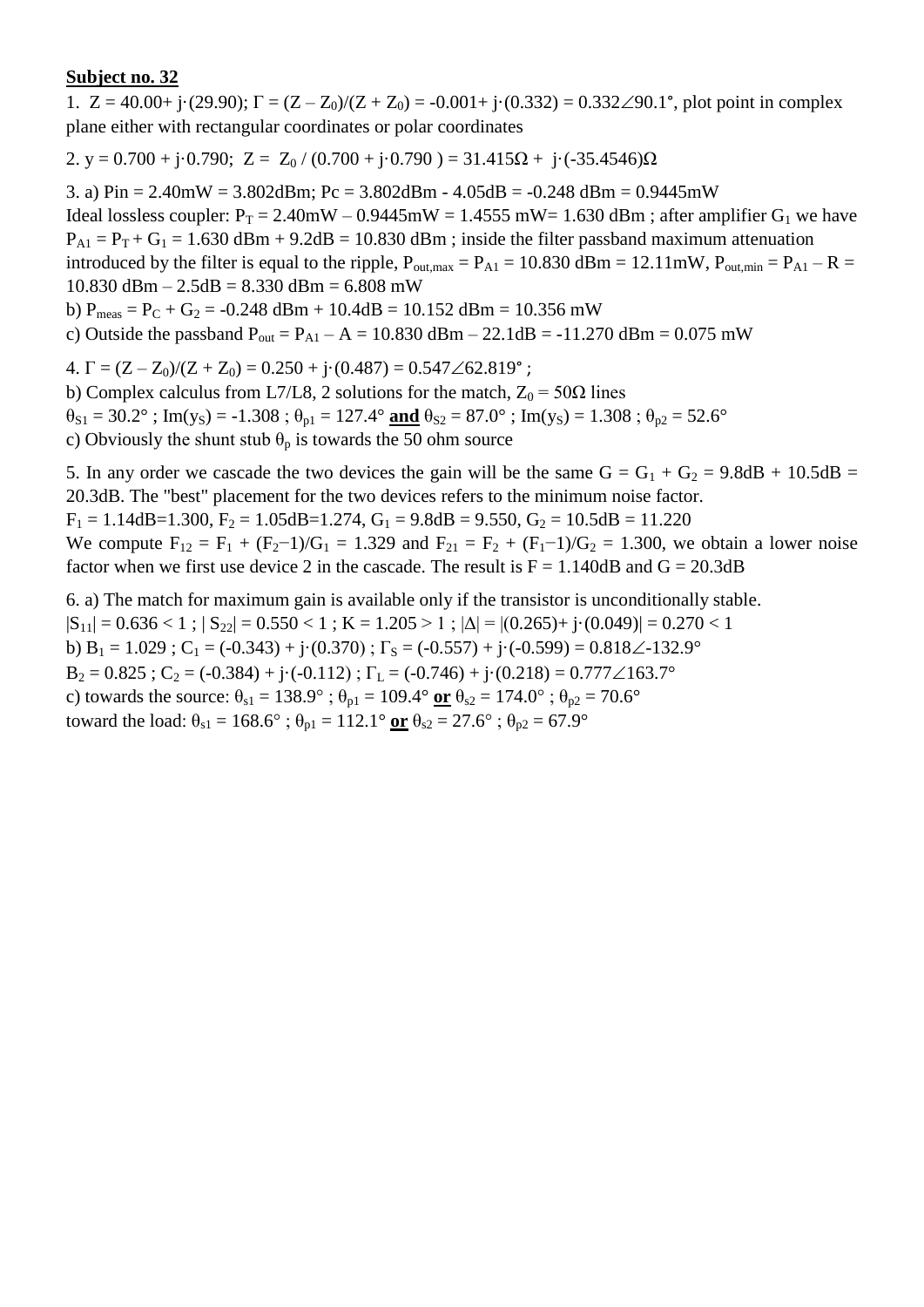1.  $Z = 20.31 + i(-29.10)$ ;  $\Gamma = (Z - Z_0)/(Z + Z_0) = -0.214 + i(-0.503) = 0.546\angle -113.1^\circ$ , plot point in complex plane either with rectangular coordinates or polar coordinates

2. y = 1.130 – j·0.840; Z = Z<sub>0</sub> / (1.130 – j·0.840) = 28.499 $\Omega$  + j·(21.1854) $\Omega$ 

3. a)  $Pin = 2.00mW = 3.010dBm$ ;  $Pc = 3.010dBm - 6.90dB = -3.890dBm = 0.4083mW$ Ideal lossless coupler:  $P_T = 2.00$ mW – 0.4083mW = 1.5917 mW= 2.018 dBm; after amplifier G<sub>1</sub> we have  $P_{A1} = P_T + G_1 = 2.018$  dBm + 6.7dB = 8.718 dBm; inside the filter passband maximum attenuation introduced by the filter is equal to the ripple,  $P_{\text{out,max}} = P_{A1} = 8.718$  dBm = 7.44mW,  $P_{\text{out,min}} = P_{A1} - R =$  $8.718$  dBm  $- 2.0$ dB  $= 6.718$  dBm  $= 4.697$  mW b)  $P_{meas} = P_C + G_2 = -3.890$  dBm +  $9.5$ dB =  $5.610$  dBm =  $3.639$  mW c) Outside the passband  $P_{out} = P_{A1} - A = 8.718$  dBm  $- 20.1$ dB = -11.382 dBm = 0.073 mW 4.  $\Gamma = (Z - Z_0)/(Z + Z_0) = 0.300 + i \cdot (-0.339) = 0.452 \angle 48.511^{\circ}$ ;

b) Complex calculus from L7/L8, 2 solutions for the match,  $Z_0 = 50\Omega$  lines  $\theta_{S1} = 82.7^\circ$ ; Im(y<sub>S</sub>) = -1.015;  $\theta_{p1} = 134.6^\circ$  and  $\theta_{S2} = 145.8^\circ$ ; Im(y<sub>S</sub>) = 1.015;  $\theta_{p2} = 45.4^\circ$ c) Obviously the shunt stub  $\theta_p$  is towards the 50 ohm source

5. In any order we cascade the two devices the gain will be the same  $G = G_1 + G_2 = 9.3dB + 11.6dB =$ 20.9dB. The "best" placement for the two devices refers to the minimum noise factor.  $F_1 = 1.16$ dB=1.306,  $F_2 = 0.94$ dB=1.242,  $G_1 = 9.3$ dB = 8.511,  $G_2 = 11.6$ dB = 14.454

We compute  $F_{12} = F_1 + (F_2 - 1)/G_1 = 1.335$  and  $F_{21} = F_2 + (F_1 - 1)/G_2 = 1.263$ , we obtain a lower noise factor when we first use device 2 in the cascade. The result is  $F = 1.013dB$  and  $G = 20.9dB$ 

6. a) The match for maximum gain is available only if the transistor is unconditionally stable.  $|S_{11}| = 0.603 < 1$ ;  $|S_{22}| = 0.559 < 1$ ;  $K = 1.195 > 1$ ;  $|\Delta| = |(0.229) + j \cdot (-0.082)| = 0.243 < 1$ b) B<sub>1</sub> = 0.992 ; C<sub>1</sub> = (-0.198) + j·(0.443) ;  $\Gamma$ <sub>S</sub> = (-0.329) + j·(-0.736) = 0.807 $\angle$ -114.1°  $B_2 = 0.890$ ;  $C_2 = (-0.431) + i(-0.032)$ ;  $\Gamma_L = (-0.784) + i(0.059) = 0.786\angle 175.7^\circ$ c) towards the source:  $\theta_{s1} = 128.9^\circ$ ;  $\theta_{p1} = 110.1^\circ$  or  $\theta_{s2} = 165.2^\circ$ ;  $\theta_{p2} = 69.9^\circ$ toward the load:  $\theta_{s1} = 163.1^\circ$ ;  $\theta_{p1} = 111.4^\circ$  or  $\theta_{s2} = 21.2^\circ$ ;  $\theta_{p2} = 68.6^\circ$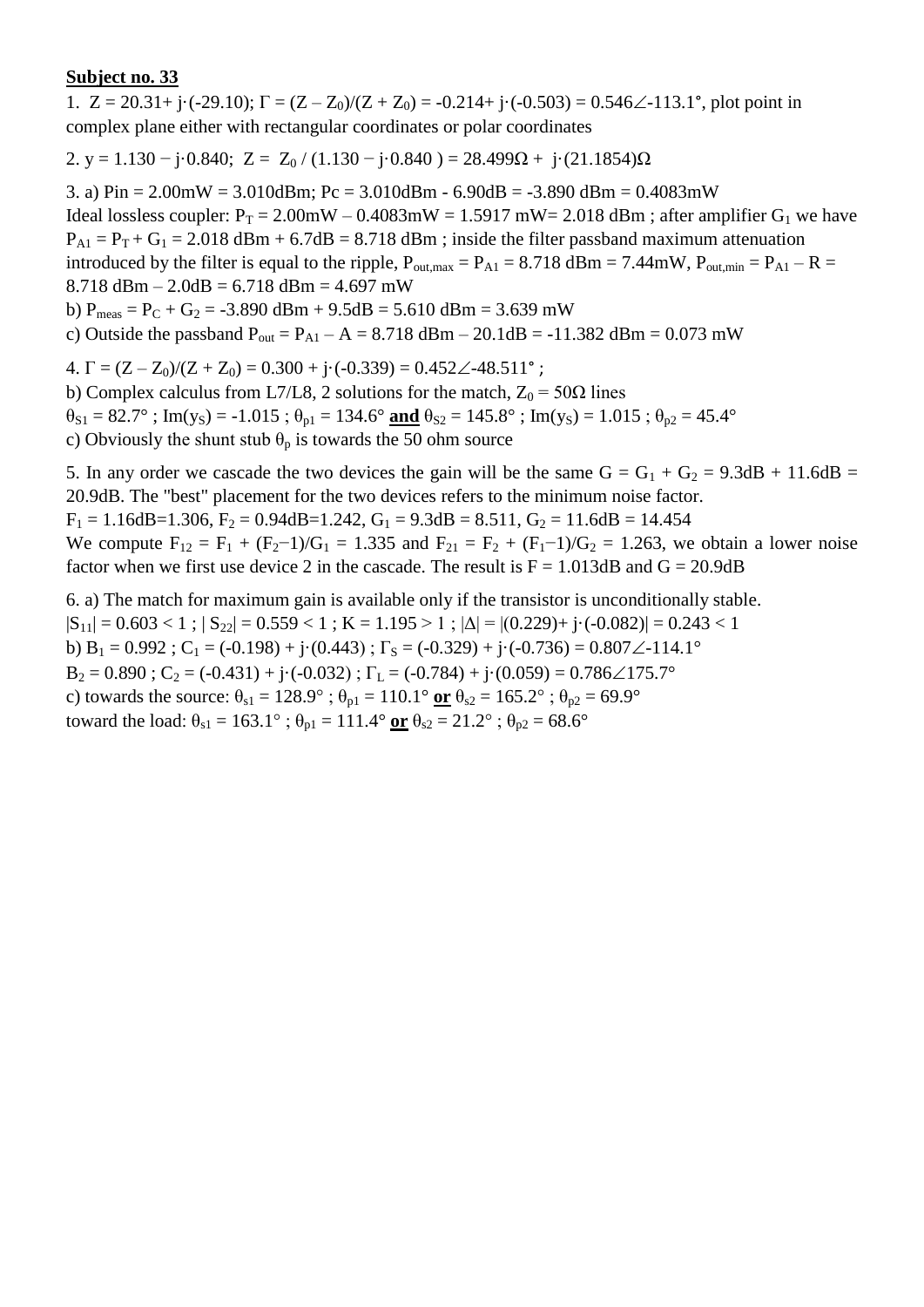1.  $Z = 25.58 + j \cdot (26.48)$ ;  $\Gamma = (Z - Z_0)/(Z + Z_0) = -0.178 + j \cdot (0.413) = 0.450 \angle 113.4^{\circ}$ , plot point in complex plane either with rectangular coordinates or polar coordinates

2. y = 1.160 – j·1.010; Z = Z<sub>0</sub> / (1.160 – j·1.010) = 24.517 $\Omega$  + j·(21.3467) $\Omega$ 

3. a)  $Pin = 3.65mW = 5.623dBm$ ;  $Pc = 5.623dBm - 5.85dB = -0.227dBm = 0.9491mW$ Ideal lossless coupler:  $P_T = 3.65 \text{mW} - 0.9491 \text{mW} = 2.7009 \text{mW} = 4.315 \text{ dBm}$ ; after amplifier  $G_1$  we have  $P_{A1} = P_T + G_1 = 4.315$  dBm + 8.3dB = 12.615 dBm; inside the filter passband maximum attenuation introduced by the filter is equal to the ripple,  $P_{\text{out,max}} = P_{\text{A1}} = 12.615 \text{ dBm} = 18.26 \text{mW}$ ,  $P_{\text{out,min}} = P_{\text{A1}} - R =$  $12.615$  dBm  $- 0.6$ dB  $= 12.015$  dBm  $= 15.904$  mW b)  $P_{meas} = P_C + G_2 = -0.227$  dBm + 8.0dB = 7.773 dBm = 5.988 mW

c) Outside the passband  $P_{out} = P_{A1} - A = 12.615$  dBm  $- 15.9$ dB = -3.285 dBm = 0.469 mW

4.  $\Gamma = (Z - Z_0)/(Z + Z_0) = 0.270 + i \cdot (-0.297) = 0.401 \angle 47.755$ °;

b) Complex calculus from L7/L8, 2 solutions for the match,  $Z_0 = 50\Omega$  lines  $\theta_{S1} = 80.7^\circ$ ; Im(y<sub>S</sub>) = -0.876;  $\theta_{p1} = 138.8^\circ$  and  $\theta_{S2} = 147.0^\circ$ ; Im(y<sub>S</sub>) = 0.876;  $\theta_{p2} = 41.2^\circ$ c) Obviously the shunt stub  $\theta_p$  is towards the 50 ohm source

5. In any order we cascade the two devices the gain will be the same  $G = G_1 + G_2 = 8.0dB + 10.8dB =$ 18.8dB. The "best" placement for the two devices refers to the minimum noise factor.

 $F_1 = 1.14$ dB=1.300,  $F_2 = 0.95$ dB=1.245,  $G_1 = 8.0$ dB = 6.310,  $G_2 = 10.8$ dB = 12.023

We compute  $F_{12} = F_1 + (F_2 - 1)/G_1 = 1.339$  and  $F_{21} = F_2 + (F_1 - 1)/G_2 = 1.269$ , we obtain a lower noise factor when we first use device 2 in the cascade. The result is  $F = 1.036dB$  and  $G = 18.8dB$ 

6. a) The match for maximum gain is available only if the transistor is unconditionally stable.  $|S_{11}| = 0.633 < 1$ ;  $|S_{22}| = 0.550 < 1$ ;  $K = 1.218 > 1$ ;  $|\Delta| = |(0.262) + j(0.015)| = 0.263 < 1$ b)  $B_1 = 1.029$ ;  $C_1 = (-0.319) + j(0.390)$ ;  $\Gamma_s = (-0.516) + j(-0.630) = 0.814 \angle -129.3^\circ$  $B_2 = 0.833$ ;  $C_2 = (-0.391) + i(-0.099)$ ;  $\Gamma_L = (-0.750) + i(0.190) = 0.774 \angle 165.8^\circ$ c) towards the source:  $\theta_{s1} = 136.9^\circ$ ;  $\theta_{p1} = 109.6^\circ$  or  $\theta_{s2} = 172.4^\circ$ ;  $\theta_{p2} = 70.4^\circ$ toward the load:  $\theta_{s1} = 167.5^{\circ}$ ;  $\theta_{p1} = 112.2^{\circ}$  or  $\theta_{s2} = 26.7^{\circ}$ ;  $\theta_{p2} = 67.8^{\circ}$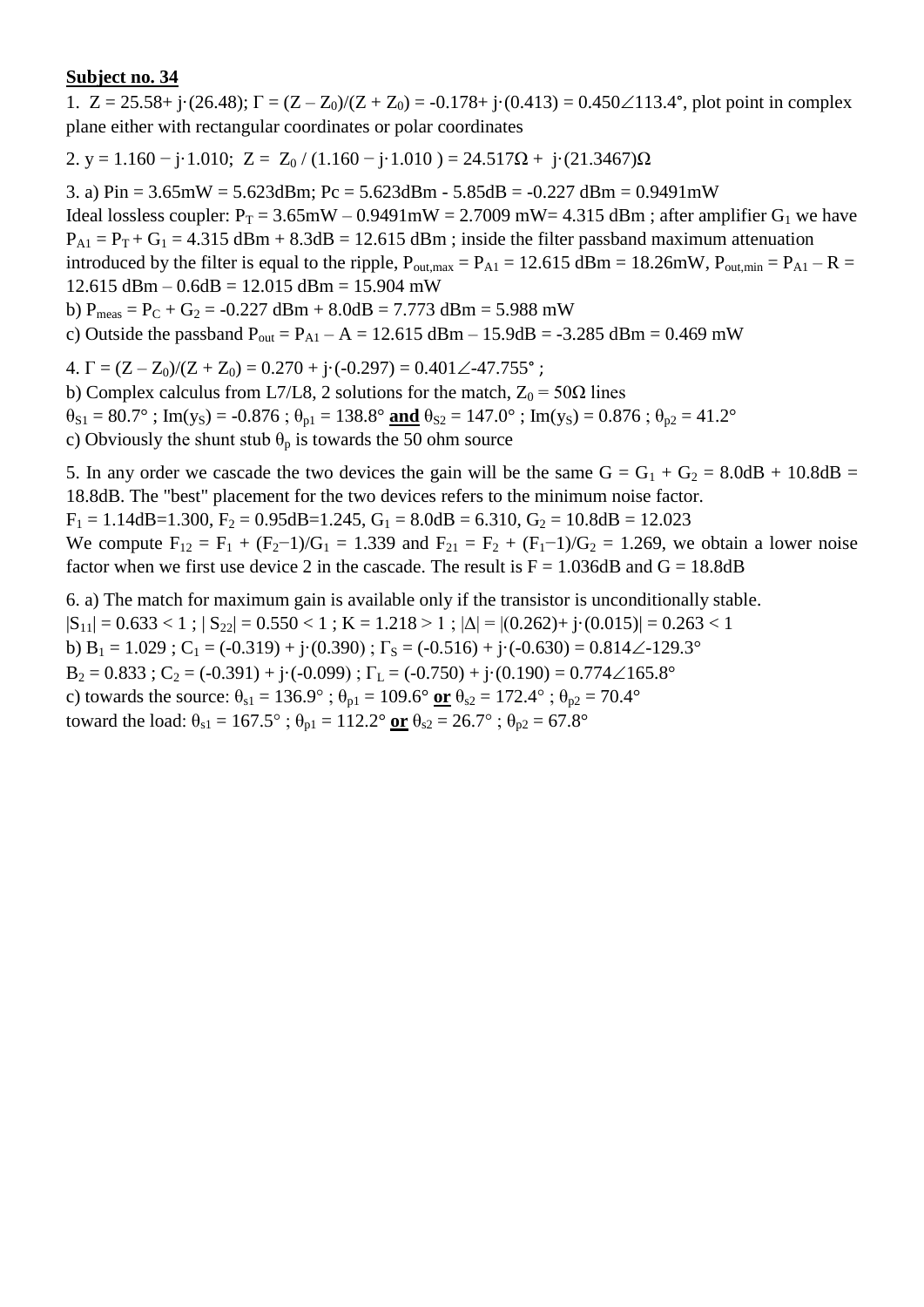1.  $Z = 25.83 + i \cdot (-20.44); \Gamma = (Z - Z_0)/(Z + Z_0) = -0.229 + i \cdot (-0.331) = 0.403\angle -124.7^\circ$ , plot point in complex plane either with rectangular coordinates or polar coordinates

2. y = 0.970  $-$  j $\cdot$ 0.775; Z = Z<sub>0</sub> / (0.970  $-$  j $\cdot$ 0.775 ) = 31.462 $\Omega$  + j $\cdot$ (25.1374) $\Omega$ 

3. a)  $Pin = 2.85mW = 4.548dBm$ ;  $Pc = 4.548dBm - 4.25dB = 0.298dBm = 1.0711mW$ Ideal lossless coupler:  $P_T = 2.85 \text{mW} - 1.0711 \text{mW} = 1.7789 \text{ mW} = 2.501 \text{ dBm}$ ; after amplifier  $G_1$  we have  $P_{A1} = P_T + G_1 = 2.501$  dBm + 9.9dB = 12.401 dBm; inside the filter passband maximum attenuation introduced by the filter is equal to the ripple,  $P_{\text{out,max}} = P_{\text{A1}} = 12.401 \text{ dBm} = 17.38 \text{mW}$ ,  $P_{\text{out,min}} = P_{\text{A1}} - R =$  $12.401$  dBm  $- 1.5$ dB  $= 10.901$  dBm  $= 12.307$  mW b)  $P_{meas} = P_C + G_2 = 0.298$  dBm + 8.9dB = 9.198 dBm = 8.315 mW

c) Outside the passband  $P_{out} = P_{A1} - A = 12.401$  dBm  $- 15.5dB = -3.099$  dBm  $= 0.490$  mW

4.  $\Gamma = (Z - Z_0)/(Z + Z_0) = 0.356 + \mathrm{i} \cdot (0.401) = 0.536 \angle 48.393$ °;

b) Complex calculus from L7/L8, 2 solutions for the match,  $Z_0 = 50\Omega$  lines

 $\theta_{S1} = 37.0^{\circ}$ ; Im(y<sub>S</sub>) = -1.271;  $\theta_{p1} = 128.2^{\circ}$  and  $\theta_{S2} = 94.6^{\circ}$ ; Im(y<sub>S</sub>) = 1.271;  $\theta_{p2} = 51.8^{\circ}$ 

c) Obviously the shunt stub  $\theta_p$  is towards the 50 ohm source

5. In any order we cascade the two devices the gain will be the same  $G = G_1 + G_2 = 8.0dB + 11.9dB =$ 19.9dB. The "best" placement for the two devices refers to the minimum noise factor.  $F_1 = 1.20$ dB=1.318,  $F_2 = 0.98$ dB=1.253,  $G_1 = 8.0$ dB = 6.310,  $G_2 = 11.9$ dB = 15.488

We compute  $F_{12} = F_1 + (F_2 - 1)/G_1 = 1.358$  and  $F_{21} = F_2 + (F_1 - 1)/G_2 = 1.274$ , we obtain a lower noise factor when we first use device 2 in the cascade. The result is  $F = 1.051dB$  and  $G = 19.9dB$ 

6. a) The match for maximum gain is available only if the transistor is unconditionally stable.  $|S_{11}| = 0.624 < 1$ ;  $|S_{22}| = 0.552 < 1$ ;  $K = 1.223 > 1$ ;  $|\Delta| = |(0.251) + j \cdot (-0.034)| = 0.253 < 1$ b) B<sub>1</sub> = 1.021 ; C<sub>1</sub> = (-0.273) + j·(0.418) ;  $\Gamma$ <sub>S</sub> = (-0.443) + j·(-0.677) = 0.809 $\angle$ -123.2°  $B_2 = 0.851$ ;  $C_2 = (-0.405) + i(-0.074)$ ;  $\Gamma_L = (-0.762) + i(0.140) = 0.774 \angle 169.6^\circ$ c) towards the source:  $\theta_{s1} = 133.6^\circ$ ;  $\theta_{p1} = 110.0^\circ$  or  $\theta_{s2} = 169.6^\circ$ ;  $\theta_{p2} = 70.0^\circ$ toward the load:  $\theta_{s1} = 165.6^\circ$ ;  $\theta_{p1} = 112.2^\circ$  or  $\theta_{s2} = 24.8^\circ$ ;  $\theta_{p2} = 67.8^\circ$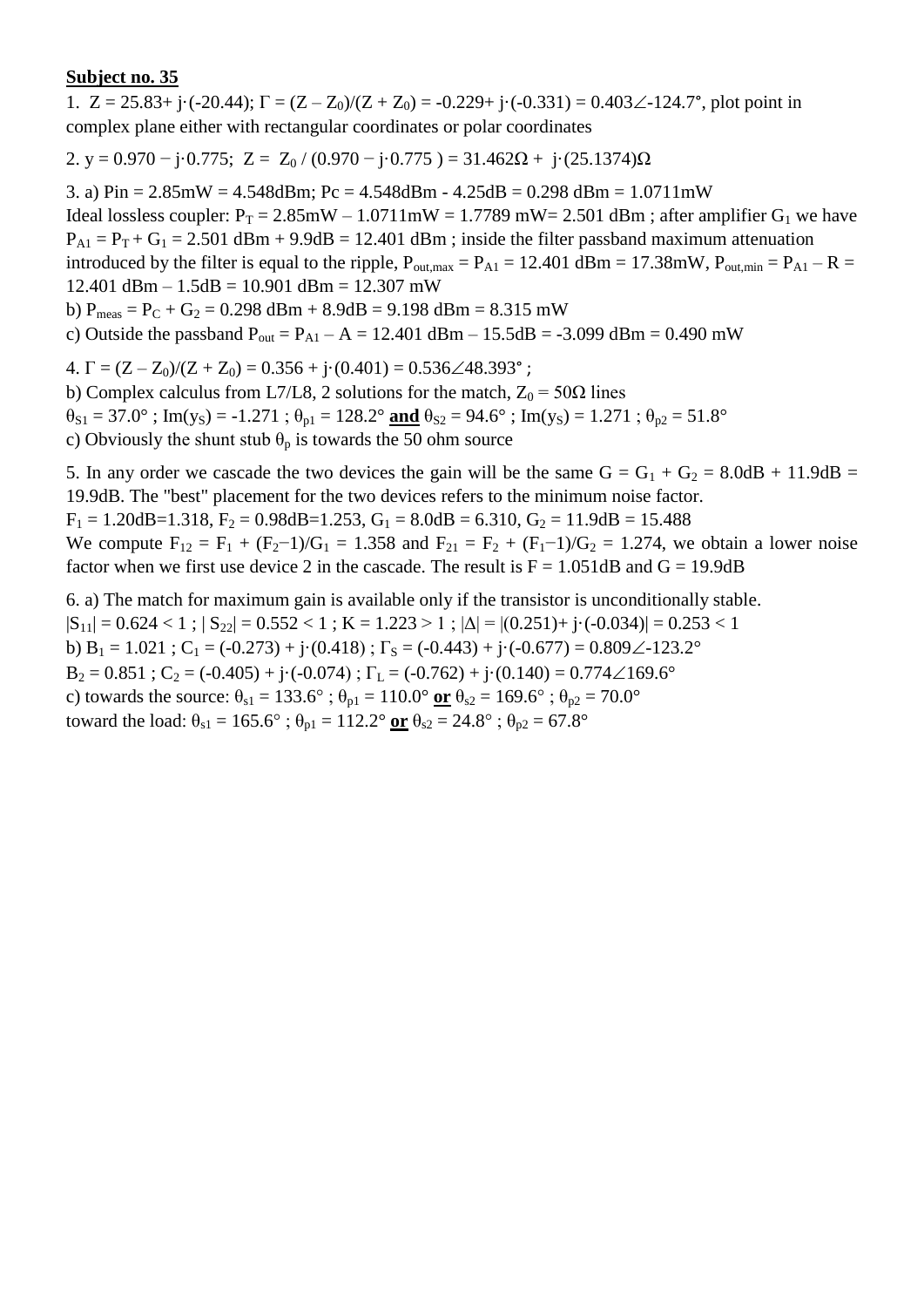1.  $Z = 20.85 + i \cdot (-27.83)$ ;  $\Gamma = (Z - Z_0)/(Z + Z_0) = -0.223 + i \cdot (-0.480) = 0.529\angle -114.9^\circ$ , plot point in complex plane either with rectangular coordinates or polar coordinates

2. y = 1.290 + j·1.015; Z = Z<sub>0</sub> / (1.290 + j·1.015 ) = 23.939 $\Omega$  + j·(-18.8359) $\Omega$ 

3. a) Pin = 2.35mW = 3.711dBm; Pc = 3.711dBm - 4.50dB = -0.789 dBm = 0.8338mW Ideal lossless coupler:  $P_T = 2.35$ mW – 0.8338mW = 1.5162 mW= 1.808 dBm; after amplifier G<sub>1</sub> we have  $P_{A1} = P_T + G_1 = 1.808$  dBm + 6.8dB = 8.608 dBm; inside the filter passband maximum attenuation introduced by the filter is equal to the ripple,  $P_{\text{out,max}} = P_{A1} = 8.608$  dBm = 7.26mW,  $P_{\text{out,min}} = P_{A1} - R =$  $8.608$  dBm  $- 2.4$ dB  $= 6.208$  dBm  $= 4.176$  mW b)  $P_{meas} = P_C + G_2 = -0.789$  dBm + 9.6dB = 8.811 dBm = 7.604 mW c) Outside the passband  $P_{out} = P_{A1} - A = 8.608$  dBm  $- 18.4$ dB = -9.792 dBm = 0.105 mW

4.  $\Gamma = (Z - Z_0)/(Z + Z_0) = 0.132 + i \cdot (0.435) = 0.454 \cdot 73.134$ °;

b) Complex calculus from L7/L8, 2 solutions for the match,  $Z_0 = 50\Omega$  lines  $\theta_{S1} = 21.9^\circ$ ; Im(y<sub>S</sub>) = -1.019;  $\theta_{p1} = 134.4^\circ$  and  $\theta_{S2} = 84.9^\circ$ ; Im(y<sub>S</sub>) = 1.019;  $\theta_{p2} = 45.6^\circ$ c) Obviously the shunt stub  $\theta_p$  is towards the 50 ohm source

5. In any order we cascade the two devices the gain will be the same  $G = G_1 + G_2 = 9.5dB + 10.2dB =$ 19.7dB. The "best" placement for the two devices refers to the minimum noise factor.  $F_1 = 1.14$ dB=1.300,  $F_2 = 1.04$ dB=1.271,  $G_1 = 9.5$ dB = 8.913,  $G_2 = 10.2$ dB = 10.471 We compute  $F_{12} = F_1 + (F_2 - 1)/G_1 = 1.331$  and  $F_{21} = F_2 + (F_1 - 1)/G_2 = 1.299$ , we obtain a lower noise

6. a) The match for maximum gain is available only if the transistor is unconditionally stable.  $|S_{11}| = 0.637 < 1$ ;  $|S_{22}| = 0.550 < 1$ ;  $K = 1.201 > 1$ ;  $|\Delta| = |(0.265) + j(0.060)| = 0.272 < 1$ b) B<sub>1</sub> = 1.029 ; C<sub>1</sub> = (-0.351) + j·(0.363) ;  $\Gamma$ <sub>S</sub> = (-0.570) + j·(-0.589) = 0.819 $\angle$ -134.1°  $B_2 = 0.823$ ;  $C_2 = (-0.381) + i(-0.116)$ ;  $\Gamma_L = (-0.744) + i(0.227) = 0.778\angle 163.0^\circ$ 

factor when we first use device 2 in the cascade. The result is  $F = 1.137dB$  and  $G = 19.7dB$ 

c) towards the source:  $\theta_{s1} = 139.5^\circ$ ;  $\theta_{p1} = 109.3^\circ$  or  $\theta_{s2} = 174.5^\circ$ ;  $\theta_{p2} = 70.7^\circ$ 

toward the load:  $\theta_{s1} = 169.0^{\circ}$ ;  $\theta_{p1} = 112.0^{\circ}$  or  $\theta_{s2} = 27.9^{\circ}$ ;  $\theta_{p2} = 68.0^{\circ}$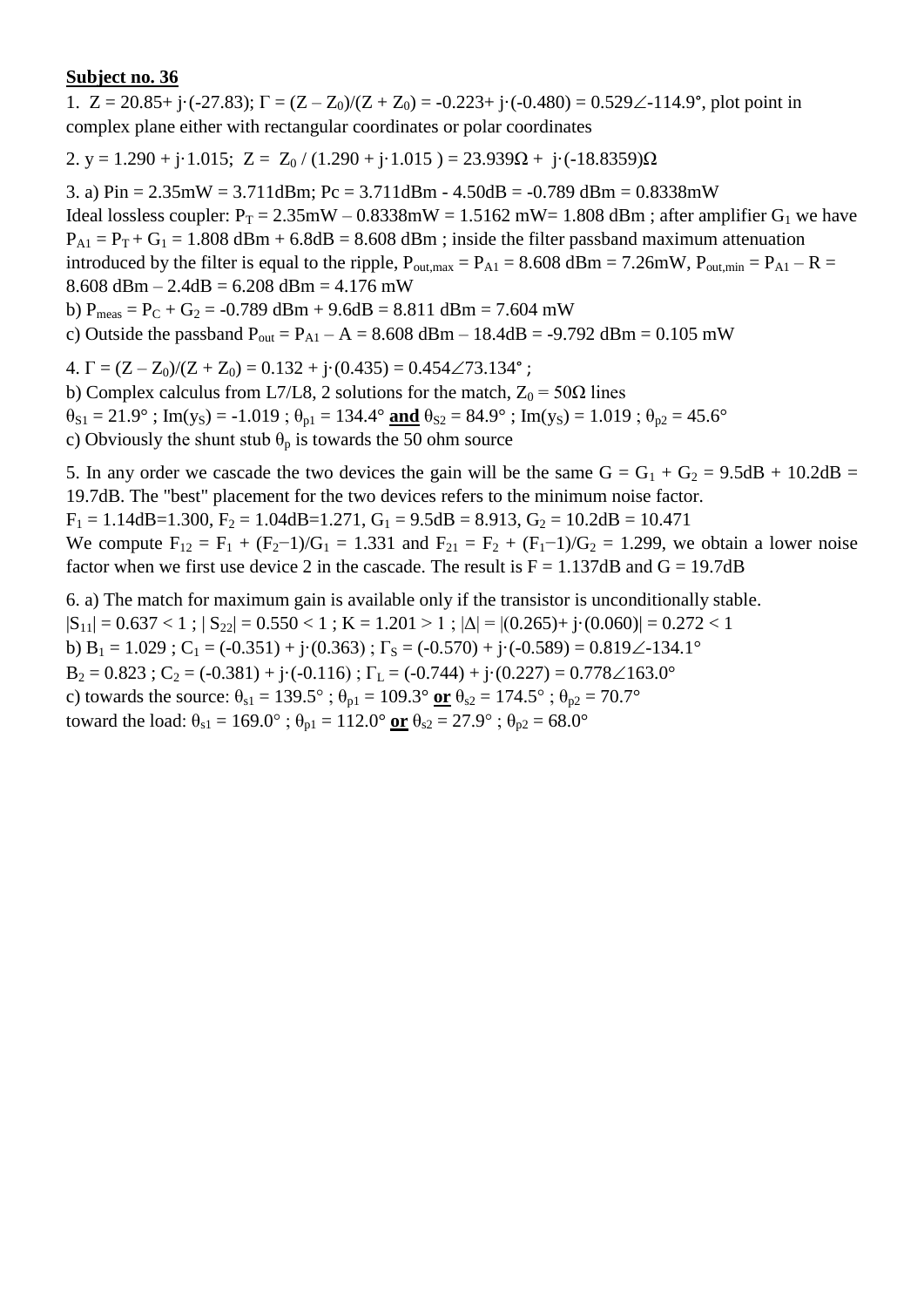1.  $Z = 17.33 + j(15.39)$ ;  $\Gamma = (Z - Z_0)/(Z + Z_0) = -0.411 + j(0.323) = 0.523 \angle 141.9^{\circ}$ , plot point in complex plane either with rectangular coordinates or polar coordinates

2. y = 1.010 – j·0.920; Z = Z<sub>0</sub> / (1.010 – j·0.920) = 27.056 $\Omega$  + j·(24.6451) $\Omega$ 

3. a)  $Pin = 4.00mW = 6.021dBm$ ;  $Pc = 6.021dBm - 6.15dB = -0.129dBm = 0.9706mW$ Ideal lossless coupler:  $P_T = 4.00$ mW – 0.9706mW = 3.0294 mW= 4.814 dBm; after amplifier G<sub>1</sub> we have  $P_{A1} = P_T + G_1 = 4.814$  dBm + 8.4dB = 13.214 dBm ; inside the filter passband maximum attenuation introduced by the filter is equal to the ripple,  $P_{\text{out,max}} = P_{\text{A1}} = 13.214 \text{ dBm} = 20.96 \text{mW}$ ,  $P_{\text{out,min}} = P_{\text{A1}} - R =$ 13.214 dBm – 2.1dB = 11.114 dBm = 12.923 mW b)  $P_{meas} = P_C + G_2 = -0.129$  dBm + 8.9dB = 8.771 dBm = 7.535 mW

c) Outside the passband  $P_{out} = P_{A1} - A = 13.214$  dBm  $- 21.1$ dB = -7.886 dBm = 0.163 mW

4.  $\Gamma = (Z - Z_0)/(Z + Z_0) = 0.151 + \mathrm{i} \cdot (0.549) = 0.569 \angle 74.598^\circ$ ;

b) Complex calculus from L7/L8, 2 solutions for the match,  $Z_0 = 50\Omega$  lines  $\theta_{S1} = 25.0^{\circ}$ ; Im(y<sub>S</sub>) = -1.384;  $\theta_{p1} = 125.9^{\circ}$  and  $\theta_{S2} = 80.4^{\circ}$ ; Im(y<sub>S</sub>) = 1.384;  $\theta_{p2} = 54.1^{\circ}$ 

c) Obviously the shunt stub  $\theta_p$  is towards the 50 ohm source

5. In any order we cascade the two devices the gain will be the same  $G = G_1 + G_2 = 9.9dB + 11.8dB =$ 21.7dB. The "best" placement for the two devices refers to the minimum noise factor.  $F_1 = 1.14$ dB=1.300,  $F_2 = 1.09$ dB=1.285,  $G_1 = 9.9$ dB = 9.772,  $G_2 = 11.8$ dB = 15.136

We compute  $F_{12} = F_1 + (F_2 - 1)/G_1 = 1.329$  and  $F_{21} = F_2 + (F_1 - 1)/G_2 = 1.305$ , we obtain a lower noise factor when we first use device 2 in the cascade. The result is  $F = 1.157dB$  and  $G = 21.7dB$ 

6. a) The match for maximum gain is available only if the transistor is unconditionally stable.  $|S_{11}| = 0.627 < 1$ ;  $|S_{22}| = 0.551 < 1$ ;  $K = 1.227 > 1$ ;  $|\Delta| = |(0.253) + j \cdot (-0.026)| = 0.255 < 1$ b) B<sub>1</sub> = 1.025 ; C<sub>1</sub> = (-0.284) + j·(0.413) ;  $\Gamma$ <sub>S</sub> = (-0.458) + j·(-0.667) = 0.809 $\angle$ -124.5°  $B_2 = 0.846$ ;  $C_2 = (-0.401) + i(-0.080)$ ;  $\Gamma_L = (-0.758) + i(0.151) = 0.773 \angle 168.7^\circ$ c) towards the source:  $\theta_{s1} = 134.3^\circ$ ;  $\theta_{p1} = 109.9^\circ$  or  $\theta_{s2} = 170.2^\circ$ ;  $\theta_{p2} = 70.1^\circ$ toward the load:  $\theta_{s1} = 165.9^\circ$ ;  $\theta_{p1} = 112.3^\circ$  or  $\theta_{s2} = 25.3^\circ$ ;  $\theta_{p2} = 67.7^\circ$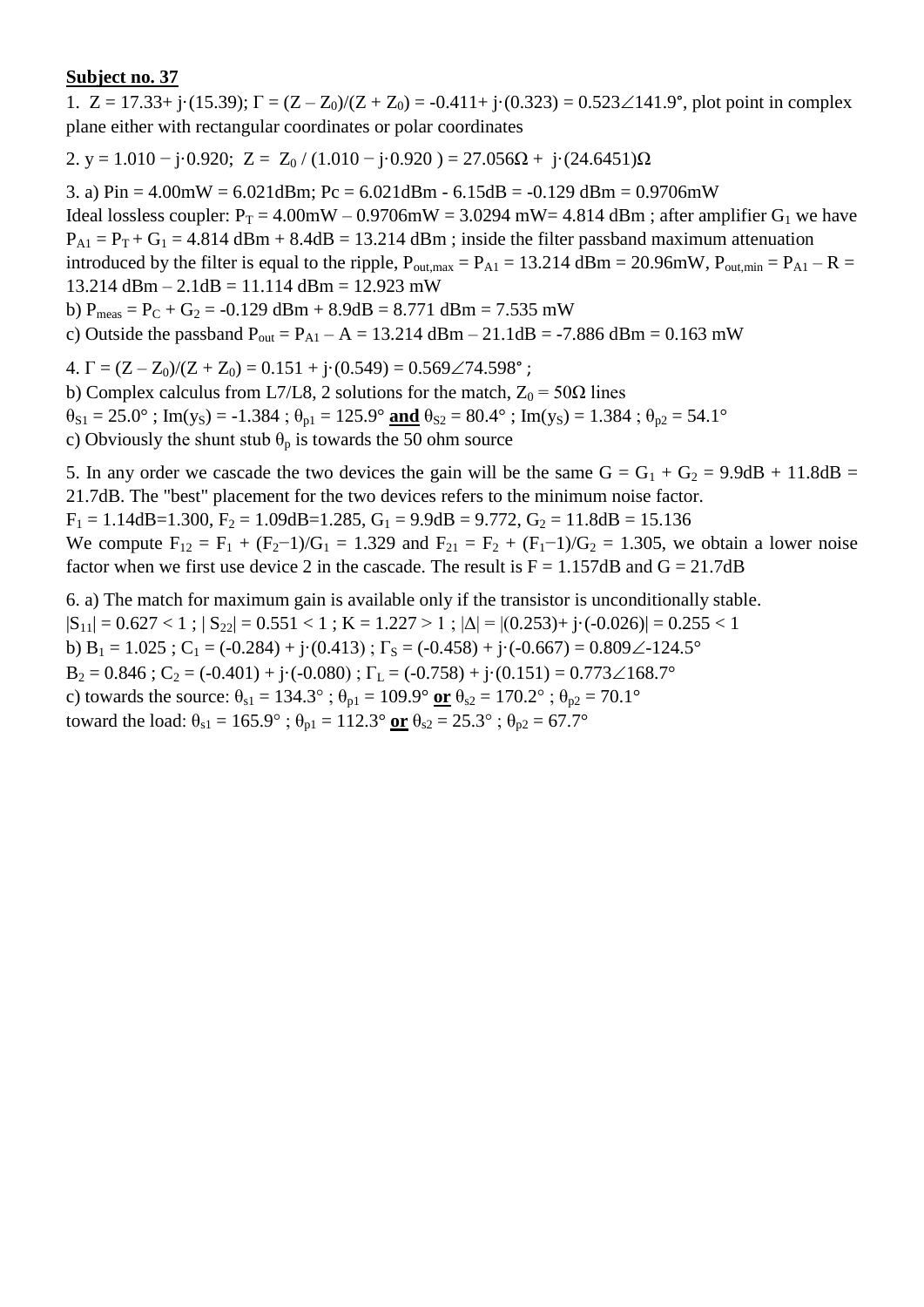1.  $Z = 31.57 + i(-20.59)$ ;  $\Gamma = (Z - Z_0)/(Z + Z_0) = -0.153 + i(-0.291) = 0.329\angle -117.7^\circ$ , plot point in complex plane either with rectangular coordinates or polar coordinates

2. y = 0.980 + j·0.970; Z =  $Z_0$  / (0.980 + j·0.970 ) = 25.772 $\Omega$  + j·(-25.5089) $\Omega$ 

3. a)  $Pin = 1.85mW = 2.672dBm$ ;  $Pc = 2.672dBm - 4.70dB = -2.028dBm = 0.6269mW$ Ideal lossless coupler:  $P_T = 1.85$ mW – 0.6269mW = 1.2231 mW= 0.875 dBm; after amplifier G<sub>1</sub> we have  $P_{A1} = P_T + G_1 = 0.875$  dBm + 9.0dB = 9.875 dBm; inside the filter passband maximum attenuation introduced by the filter is equal to the ripple,  $P_{\text{out,max}} = P_{\text{A1}} = 9.875 \text{ dBm} = 9.72 \text{mW}$ ,  $P_{\text{out,min}} = P_{\text{A1}} - R =$ 9.875 dBm – 2.5dB = 7.375 dBm = 5.464 mW b)  $P_{meas} = P_C + G_2 = -2.028$  dBm + 9.7dB = 7.672 dBm = 5.850 mW c) Outside the passband  $P_{out} = P_{A1} - A = 9.875$  dBm  $- 22.7$ dB = -12.825 dBm = 0.052 mW

4.  $\Gamma = (Z - Z_0)/(Z + Z_0) = 0.350 + i \cdot (0.403) = 0.534 \angle 49.042^{\circ}$ ;

b) Complex calculus from L7/L8, 2 solutions for the match,  $Z_0 = 50\Omega$  lines  $\theta_{S1} = 36.6^\circ$ ; Im(y<sub>S</sub>) = -1.263;  $\theta_{p1} = 128.4^\circ$  and  $\theta_{S2} = 94.3^\circ$ ; Im(y<sub>S</sub>) = 1.263;  $\theta_{p2} = 51.6^\circ$ 

c) Obviously the shunt stub  $\theta_p$  is towards the 50 ohm source

5. In any order we cascade the two devices the gain will be the same  $G = G_1 + G_2 = 9.8dB + 10.4dB =$ 20.2dB. The "best" placement for the two devices refers to the minimum noise factor.

 $F_1 = 1.22$ dB=1.324,  $F_2 = 0.98$ dB=1.253,  $G_1 = 9.8$ dB = 9.550,  $G_2 = 10.4$ dB = 10.965

We compute  $F_{12} = F_1 + (F_2 - 1)/G_1 = 1.351$  and  $F_{21} = F_2 + (F_1 - 1)/G_2 = 1.283$ , we obtain a lower noise factor when we first use device 2 in the cascade. The result is  $F = 1.081dB$  and  $G = 20.2dB$ 

6. a) The match for maximum gain is available only if the transistor is unconditionally stable.  $|S_{11}| = 0.611 < 1$ ;  $|S_{22}| = 0.520 < 1$ ;  $K = 1.146 > 1$ ;  $|\Delta| = |(-0.060) + (-0.264)| = 0.271 < 1$ b) B<sub>1</sub> = 1.030 ; C<sub>1</sub> = (-0.495) + j·(0.096) ;  $\Gamma$ <sub>S</sub> = (-0.798) + j·(-0.155) = 0.813 $\angle$ -169.0°  $B_2 = 0.824$ ;  $C_2 = (-0.233) + i(-0.323)$ ;  $\Gamma_L = (-0.451) + i(0.625) = 0.770 \angle 125.8^\circ$ c) towards the source:  $\theta_{s1} = 156.7^\circ$ ;  $\theta_{p1} = 109.7^\circ$  or  $\theta_{s2} = 12.3^\circ$ ;  $\theta_{p2} = 70.3^\circ$ toward the load:  $\theta_{s1} = 7.3^\circ$ ;  $\theta_{p1} = 112.5^\circ$  or  $\theta_{s2} = 46.9^\circ$ ;  $\theta_{p2} = 67.5^\circ$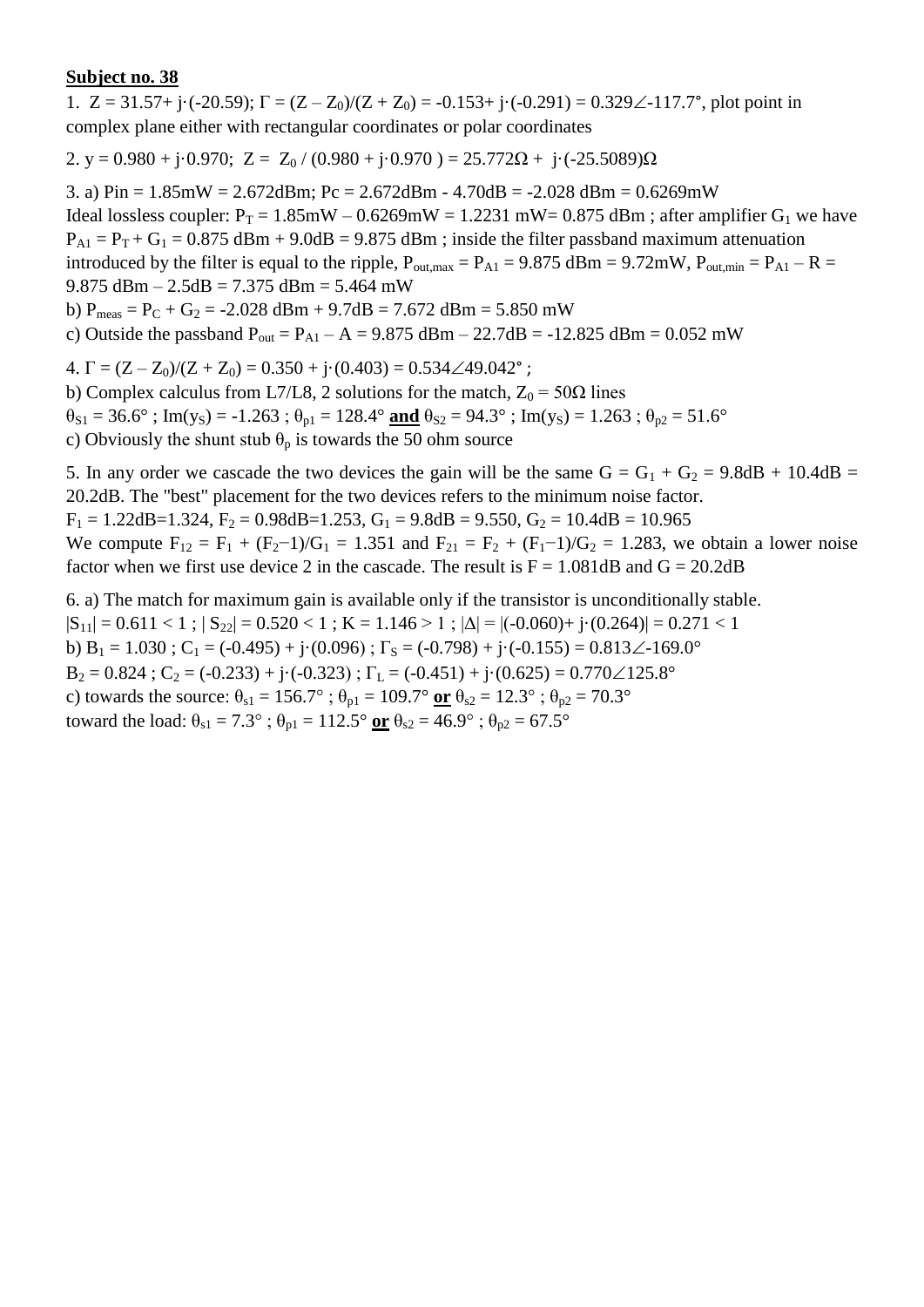1.  $Z = 31.76 + i(-33.45)$ ;  $\Gamma = (Z - Z_0)/(Z + Z_0) = -0.048 + i(-0.429) = 0.431 \angle 96.4^{\circ}$ , plot point in complex plane either with rectangular coordinates or polar coordinates

2. y = 0.920 – j·1.225; Z = Z<sub>0</sub> / (0.920 – j·1.225) = 19.599Ω + j·(26.0969)Ω

3. a)  $Pin = 2.05mW = 3.118dBm$ ;  $Pc = 3.118dBm - 5.10dB = -1.982dBm = 0.6335mW$ Ideal lossless coupler:  $P_T = 2.05 \text{mW} - 0.6335 \text{mW} = 1.4165 \text{ mW} = 1.512 \text{ dBm}$ ; after amplifier  $G_1$  we have  $P_{A1} = P_T + G_1 = 1.512$  dBm + 9.6dB = 11.112 dBm; inside the filter passband maximum attenuation introduced by the filter is equal to the ripple,  $P_{\text{out,max}} = P_{\text{A1}} = 11.112 \text{ dBm} = 12.92 \text{mW}$ ,  $P_{\text{out,min}} = P_{\text{A1}} - R =$ 11.112 dBm – 1.8dB =  $9.312$  dBm =  $8.535$  mW b)  $P_{meas} = P_C + G_2 = -1.982$  dBm  $+ 8.5$ dB  $= 6.518$  dBm  $= 4.485$  mW c) Outside the passband  $P_{out} = P_{A1} - A = 11.112$  dBm  $- 21.7$ dB = -10.588 dBm = 0.087 mW

4.  $\Gamma = (Z - Z_0)/(Z + Z_0) = 0.118 + j \cdot (0.290) = 0.313 \angle 67.902^{\circ}$ ;

b) Complex calculus from L7/L8, 2 solutions for the match,  $Z_0 = 50\Omega$  lines  $\theta_{S1} = 20.2^\circ$ ; Im(y<sub>S</sub>) = -0.659;  $\theta_{p1} = 146.6^\circ$  and  $\theta_{S2} = 91.9^\circ$ ; Im(y<sub>S</sub>) = 0.659;  $\theta_{p2} = 33.4^\circ$ c) Obviously the shunt stub  $\theta_p$  is towards the 50 ohm source

5. In any order we cascade the two devices the gain will be the same  $G = G_1 + G_2 = 9.6dB + 11.3dB =$ 20.9dB. The "best" placement for the two devices refers to the minimum noise factor.  $F_1 = 1.14$ dB=1.300,  $F_2 = 1.01$ dB=1.262,  $G_1 = 9.6$ dB = 9.120,  $G_2 = 11.3$ dB = 13.490

We compute  $F_{12} = F_1 + (F_2 - 1)/G_1 = 1.329$  and  $F_{21} = F_2 + (F_1 - 1)/G_2 = 1.284$ , we obtain a lower noise factor when we first use device 2 in the cascade. The result is  $F = 1.086dB$  and  $G = 20.9dB$ 

6. a) The match for maximum gain is available only if the transistor is unconditionally stable.  $|S_{11}| = 0.630 < 1$ ;  $|S_{22}| = 0.550 < 1$ ;  $K = 1.231 > 1$ ;  $|\Delta| = |(0.255) + j \cdot (-0.019)| = 0.256 < 1$ b) B<sub>1</sub> = 1.029; C<sub>1</sub> = (-0.294) + j·(0.408);  $\Gamma$ <sub>S</sub> = (-0.473) + j·(-0.657) = 0.810 $\angle$ -125.8°  $B_2 = 0.840$ ;  $C_2 = (-0.397) + i(-0.085)$ ;  $\Gamma_L = (-0.754) + i(0.162) = 0.771 \angle 167.9^\circ$ c) towards the source:  $\theta_{s1} = 134.9^\circ$ ;  $\theta_{p1} = 109.9^\circ$  or  $\theta_{s2} = 170.8^\circ$ ;  $\theta_{p2} = 70.1^\circ$ toward the load:  $\theta_{s1} = 166.3^\circ$ ;  $\theta_{p1} = 112.4^\circ$  or  $\theta_{s2} = 25.8^\circ$ ;  $\theta_{p2} = 67.6^\circ$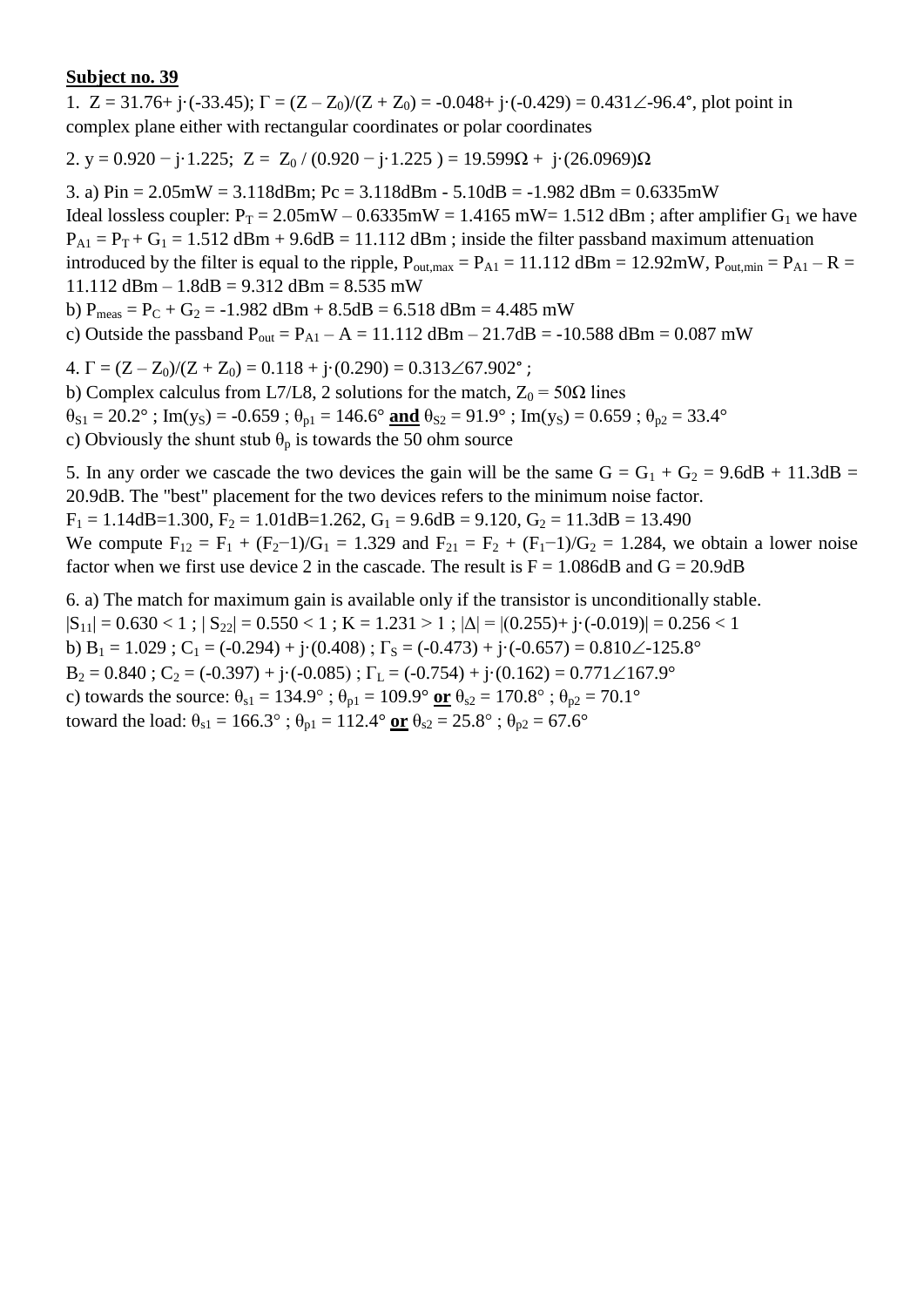1.  $Z = 39.00 + i(-25.45)$ ;  $\Gamma = (Z - Z_0)/(Z + Z_0) = -0.039 + i(-0.297) = 0.299\angle -97.4^{\circ}$ , plot point in complex plane either with rectangular coordinates or polar coordinates

2. y = 0.805  $-$  j·1.050; Z = Z<sub>0</sub> / (0.805  $-$  j·1.050 ) = 22.993 $\Omega$  + j·(29.9910) $\Omega$ 

3. a)  $Pin = 4.00mW = 6.021dBm$ ;  $Pc = 6.021dBm - 6.85dB = -0.829dBm = 0.8262mW$ Ideal lossless coupler:  $P_T = 4.00$ mW –  $0.8262$ mW = 3.1738 mW = 5.016 dBm; after amplifier G<sub>1</sub> we have  $P_{A1} = P_T + G_1 = 5.016$  dBm + 6.9dB = 11.916 dBm; inside the filter passband maximum attenuation introduced by the filter is equal to the ripple,  $P_{\text{out,max}} = P_{\text{A1}} = 11.916$  dBm = 15.54mW,  $P_{\text{out,min}} = P_{\text{A1}} - R =$  $11.916$  dBm  $- 1.9$ dB  $= 10.016$  dBm  $= 10.037$  mW b)  $P_{meas} = P_C + G_2 = -0.829$  dBm + 8.4dB = 7.571 dBm = 5.716 mW

c) Outside the passband  $P_{out} = P_{A1} - A = 11.916$  dBm – 16.1dB = -4.184 dBm = 0.382 mW

4.  $\Gamma = (Z - Z_0)/(Z + Z_0) = 0.296 + i \cdot (-0.450) = 0.539\angle 56.612^{\circ}$ ;

b) Complex calculus from L7/L8, 2 solutions for the match,  $Z_0 = 50\Omega$  lines  $\theta_{S1} = 89.6^\circ$ ; Im(y<sub>S</sub>) = -1.279;  $\theta_{p1} = 128.0^\circ$  and  $\theta_{S2} = 147.0^\circ$ ; Im(y<sub>S</sub>) = 1.279;  $\theta_{p2} = 52.0^\circ$ 

c) Obviously the shunt stub  $\theta_p$  is towards the 50 ohm source

5. In any order we cascade the two devices the gain will be the same  $G = G_1 + G_2 = 9.4dB + 11.2dB =$ 20.6dB. The "best" placement for the two devices refers to the minimum noise factor.  $F_1 = 1.24$ dB=1.330,  $F_2 = 1.08$ dB=1.282,  $G_1 = 9.4$ dB = 8.710,  $G_2 = 11.2$ dB = 13.183

We compute  $F_{12} = F_1 + (F_2 - 1)/G_1 = 1.363$  and  $F_{21} = F_2 + (F_1 - 1)/G_2 = 1.307$ , we obtain a lower noise factor when we first use device 2 in the cascade. The result is  $F = 1.164 dB$  and  $G = 20.6dB$ 

6. a) The match for maximum gain is available only if the transistor is unconditionally stable.  $|S_{11}| = 0.647 < 1$ ;  $|S_{22}| = 0.520 < 1$ ;  $K = 1.100 > 1$ ;  $|\Delta| = |(-0.129) + (-0.249)| = 0.280 < 1$ b)  $B_1 = 1.070$ ;  $C_1 = (-0.525) + j \cdot (-0.059)$ ;  $\Gamma_s = (-0.853) + j \cdot (0.095) = 0.858 \measuredangle 173.6^\circ$  $B_2 = 0.773$ ;  $C_2 = (-0.209) + i(-0.315)$ ;  $\Gamma_L = (-0.448) + i(0.673) = 0.808 \angle 123.6^\circ$ c) towards the source:  $\theta_{s1} = 167.7^\circ$ ;  $\theta_{p1} = 106.6^\circ$  or  $\theta_{s2} = 18.6^\circ$ ;  $\theta_{p2} = 73.4^\circ$ toward the load:  $\theta_{s1} = 10.2^\circ$ ;  $\theta_{p1} = 110.0^\circ$  or  $\theta_{s2} = 46.2^\circ$ ;  $\theta_{p2} = 70.0^\circ$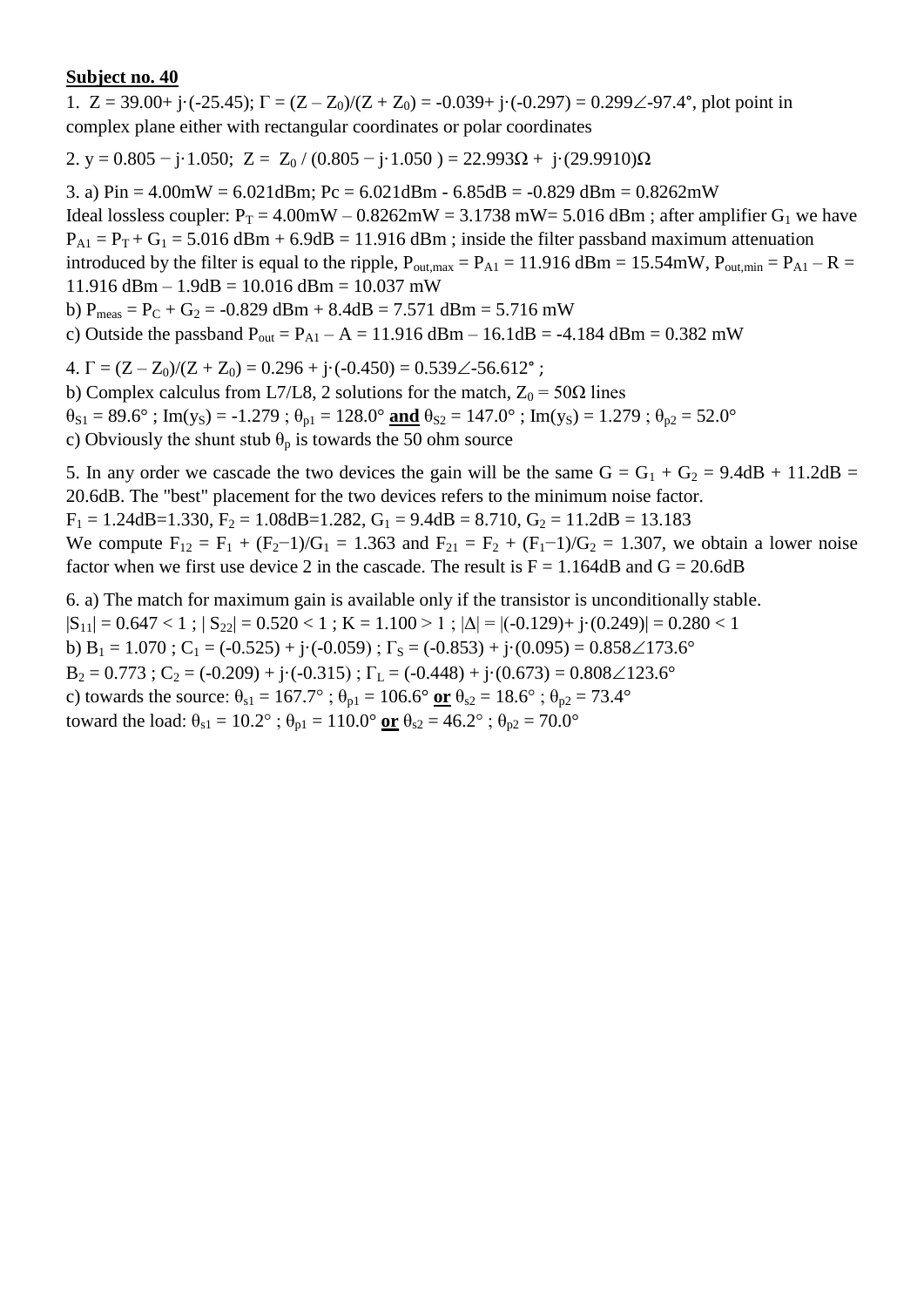1.  $Z = 20.83 + i(-22.44)$ ;  $\Gamma = (Z - Z_0)/(Z + Z_0) = -0.283 + i(-0.406) = 0.495\angle 124.9^\circ$ , plot point in complex plane either with rectangular coordinates or polar coordinates

2. y = 1.130 – j·0.915; Z = Z<sub>0</sub> / (1.130 – j·0.915) = 26.725 $\Omega$  + j·(21.6402) $\Omega$ 

3. a) Pin = 2.85mW = 4.548dBm; Pc = 4.548dBm - 6.45dB = -1.902 dBm = 0.6454mW Ideal lossless coupler:  $P_T = 2.85 \text{mW} - 0.6454 \text{mW} = 2.2046 \text{ mW} = 3.433 \text{ dBm}$ ; after amplifier  $G_1$  we have  $P_{A1} = P_T + G_1 = 3.433$  dBm + 7.1dB = 10.533 dBm ; inside the filter passband maximum attenuation introduced by the filter is equal to the ripple,  $P_{\text{out,max}} = P_{\text{A1}} = 10.533 \text{ dBm} = 11.31 \text{mW}$ ,  $P_{\text{out,min}} = P_{\text{A1}} - R =$ 10.533 dBm – 2.7dB = 7.833 dBm = 6.072 mW b)  $P_{meas} = P_C + G_2 = -1.902$  dBm + 11.2dB = 9.298 dBm = 8.508 mW

c) Outside the passband  $P_{out} = P_{A1} - A = 10.533$  dBm  $- 18.1$ dB = -7.567 dBm = 0.175 mW

4.  $\Gamma = (Z - Z_0)/(Z + Z_0) = 0.243 + i \cdot (0.338) = 0.416 \angle 54.229$ °;

b) Complex calculus from L7/L8, 2 solutions for the match,  $Z_0 = 50\Omega$  lines  $\theta_{S1} = 30.2^\circ$ ; Im(y<sub>S</sub>) = -0.916;  $\theta_{p1} = 137.5^\circ$  and  $\theta_{S2} = 95.6^\circ$ ; Im(y<sub>S</sub>) = 0.916;  $\theta_{p2} = 42.5^\circ$ c) Obviously the shunt stub  $\theta_p$  is towards the 50 ohm source

5. In any order we cascade the two devices the gain will be the same  $G = G_1 + G_2 = 9.5dB + 11.2dB =$ 20.7dB. The "best" placement for the two devices refers to the minimum noise factor.  $F_1 = 1.25$ dB=1.334,  $F_2 = 0.94$ dB=1.242,  $G_1 = 9.5$ dB = 8.913,  $G_2 = 11.2$ dB = 13.183

We compute  $F_{12} = F_1 + (F_2 - 1)/G_1 = 1.361$  and  $F_{21} = F_2 + (F_1 - 1)/G_2 = 1.267$ , we obtain a lower noise factor when we first use device 2 in the cascade. The result is  $F = 1.028 dB$  and  $G = 20.7dB$ 

6. a) The match for maximum gain is available only if the transistor is unconditionally stable.  $|S_{11}| = 0.659 < 1$ ;  $|S_{22}| = 0.517 < 1$ ;  $K = 1.074 > 1$ ;  $|\Delta| = |(-0.182) + (-0.231)| = 0.294 < 1$ b) B<sub>1</sub> = 1.081 ; C<sub>1</sub> = (-0.525) + j·(-0.105) ;  $\Gamma$ <sub>S</sub> = (-0.860) + j·(0.172) = 0.877 $\angle 168.7^\circ$  $B_2 = 0.747$ ;  $C_2 = (-0.180) + (-0.319)$ ;  $\Gamma_L = (-0.406) + (-0.720) = 0.827 \angle 119.4^\circ$ c) towards the source:  $\theta_{s1} = 171.3^\circ$ ;  $\theta_{p1} = 105.3^\circ$  or  $\theta_{s2} = 20.0^\circ$ ;  $\theta_{p2} = 74.7^\circ$ toward the load:  $\theta_{s1} = 13.2^\circ$ ;  $\theta_{p1} = 108.8^\circ$  or  $\theta_{s2} = 47.4^\circ$ ;  $\theta_{p2} = 71.2^\circ$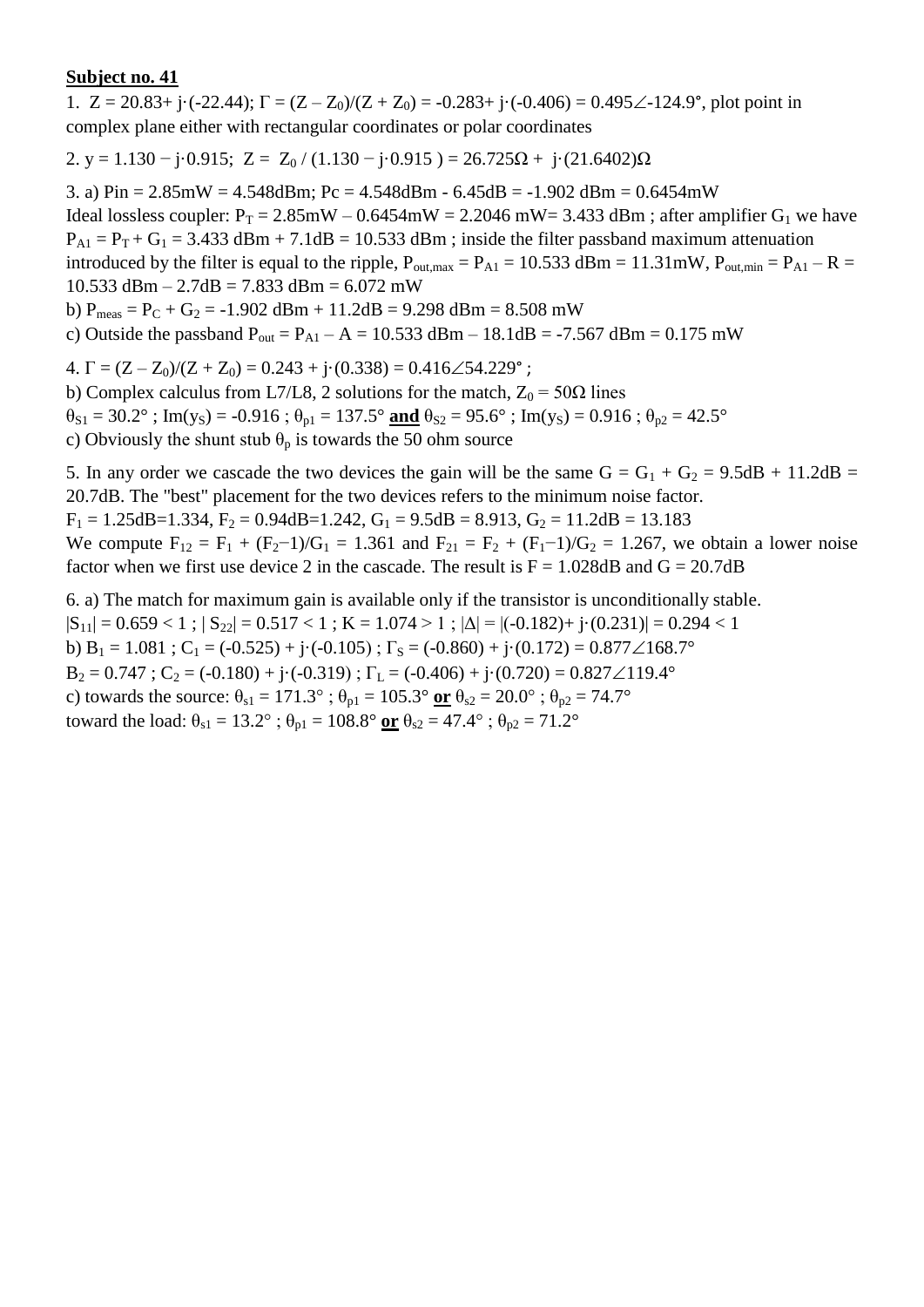1.  $Z = 18.60 + j \cdot (16.37)$ ;  $\Gamma = (Z - Z_0)/(Z + Z_0) = -0.379 + j \cdot (0.329) = 0.502 \angle 139.1^\circ$ , plot point in complex plane either with rectangular coordinates or polar coordinates

2. y = 0.880  $-$  j·1.205; Z = Z<sub>0</sub> / (0.880  $-$  j·1.205) = 19.763 $\Omega$  + j·(27.0613) $\Omega$ 

3. a)  $Pin = 3.15mW = 4.983dBm$ ;  $Pc = 4.983dBm - 4.75dB = 0.233dBm = 1.0551mW$ Ideal lossless coupler:  $P_T = 3.15 \text{mW} - 1.0551 \text{mW} = 2.0949 \text{ mW} = 3.212 \text{ dBm}$ ; after amplifier  $G_1$  we have  $P_{A1} = P_T + G_1 = 3.212$  dBm + 6.5dB = 9.712 dBm; inside the filter passband maximum attenuation introduced by the filter is equal to the ripple,  $P_{\text{out,max}} = P_{\text{A1}} = 9.712 \text{ dBm} = 9.36 \text{mW}$ ,  $P_{\text{out,min}} = P_{\text{A1}} - R =$ 9.712 dBm –  $0.9$ dB =  $8.812$  dBm =  $7.606$  mW b)  $P_{meas} = P_C + G_2 = 0.233$  dBm + 10.6dB = 10.833 dBm = 12.115 mW c) Outside the passband  $P_{out} = P_{A1} - A = 9.712$  dBm  $- 21.9$ dB = -12.188 dBm = 0.060 mW 4.  $\Gamma = (Z - Z_0)/(Z + Z_0) = 0.277 + j(0.334) = 0.434\angle 50.313$ °;

b) Complex calculus from L7/L8, 2 solutions for the match,  $Z_0 = 50\Omega$  lines  $\theta_{S1} = 32.7^\circ$ ; Im(y<sub>S</sub>) = -0.964;  $\theta_{p1} = 136.1^\circ$  and  $\theta_{S2} = 97.0^\circ$ ; Im(y<sub>S</sub>) = 0.964;  $\theta_{p2} = 43.9^\circ$ c) Obviously the shunt stub  $\theta_p$  is towards the 50 ohm source

5. In any order we cascade the two devices the gain will be the same  $G = G_1 + G_2 = 9.1dB + 10.4dB =$ 19.5dB. The "best" placement for the two devices refers to the minimum noise factor.  $F_1 = 1.21$ dB=1.321,  $F_2 = 1.03$ dB=1.268,  $G_1 = 9.1$ dB = 8.128,  $G_2 = 10.4$ dB = 10.965

We compute  $F_{12} = F_1 + (F_2 - 1)/G_1 = 1.354$  and  $F_{21} = F_2 + (F_1 - 1)/G_2 = 1.297$ , we obtain a lower noise factor when we first use device 2 in the cascade. The result is  $F = 1.129dB$  and  $G = 19.5dB$ 

6. a) The match for maximum gain is available only if the transistor is unconditionally stable.  $|S_{11}| = 0.639 < 1$ ;  $|S_{22}| = 0.550 < 1$ ;  $K = 1.193 > 1$ ;  $|\Delta| = |(0.264) + j(0.084)| = 0.277 < 1$ b) B<sub>1</sub> = 1.029 ; C<sub>1</sub> = (-0.366) + j·(0.348) ;  $\Gamma$ <sub>S</sub> = (-0.595) + j·(-0.566) = 0.822 $\angle$ -136.4°  $B_2 = 0.818$ ;  $C_2 = (-0.376) + i(-0.125)$ ;  $\Gamma_L = (-0.740) + i(0.245) = 0.779\angle 161.7^\circ$ c) towards the source:  $\theta_{s1} = 140.8^\circ$ ;  $\theta_{p1} = 109.1^\circ$  or  $\theta_{s2} = 175.6^\circ$ ;  $\theta_{p2} = 70.9^\circ$ toward the load:  $\theta_{s1} = 169.8^\circ$ ;  $\theta_{p1} = 111.9^\circ$  or  $\theta_{s2} = 28.6^\circ$ ;  $\theta_{p2} = 68.1^\circ$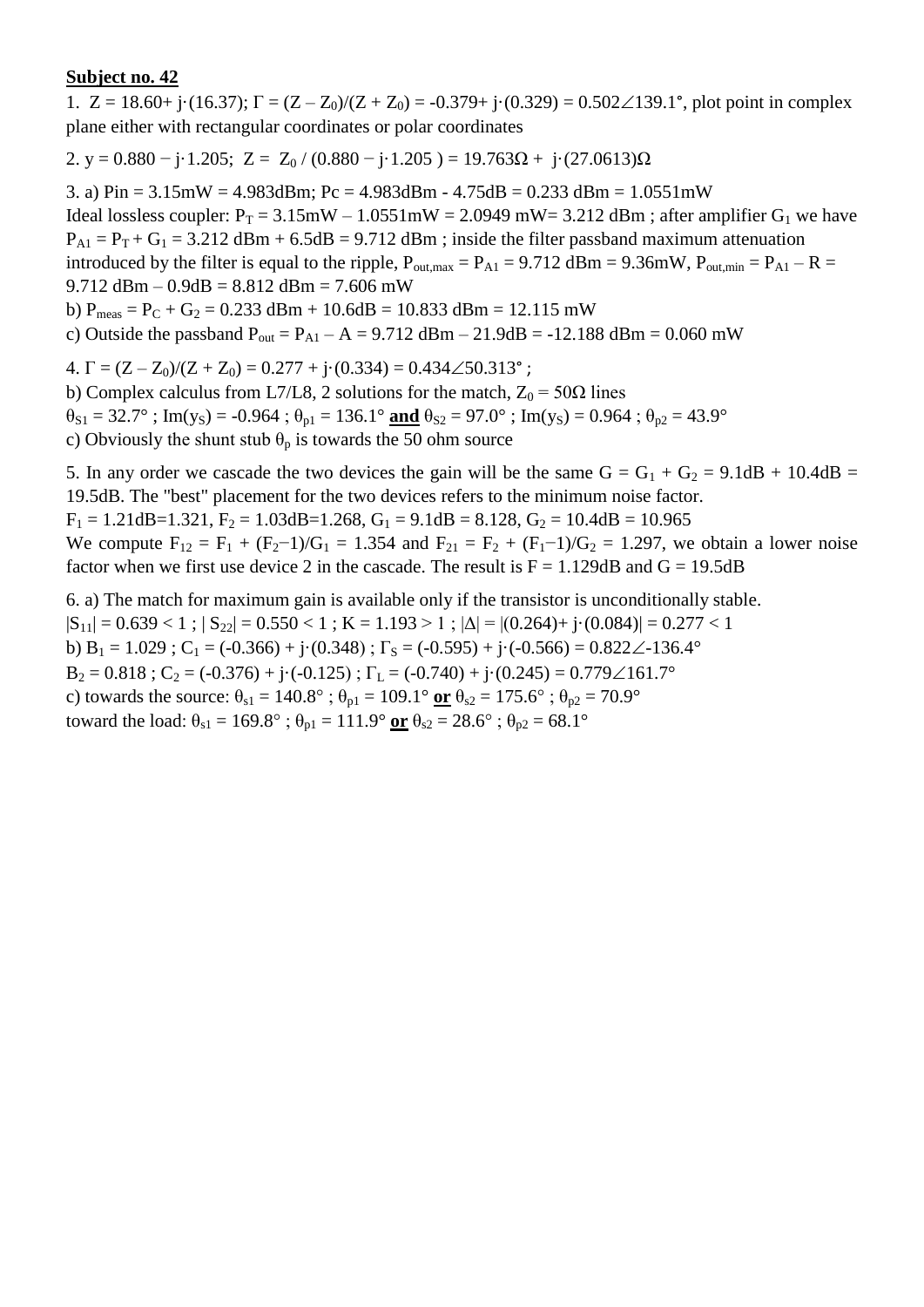1.  $Z = 16.68 + j \cdot (-22.11); \Gamma = (Z - Z_0)/(Z + Z_0) = -0.351 + j \cdot (-0.448) = 0.569\angle -128.1^\circ$ , plot point in complex plane either with rectangular coordinates or polar coordinates

2. y =  $0.870 + j \cdot 1.140$ ; Z =  $Z_0 / (0.870 + j \cdot 1.140) = 21.152\Omega + j \cdot (-27.7170)\Omega$ 

3. a) Pin = 2.15mW = 3.324dBm; Pc = 3.324dBm - 4.90dB = -1.576 dBm = 0.6957mW Ideal lossless coupler:  $P_T = 2.15 \text{mW} - 0.6957 \text{mW} = 1.4543 \text{ mW} = 1.626 \text{ dBm}$ ; after amplifier  $G_1$  we have  $P_{A1} = P_T + G_1 = 1.626$  dBm + 8.6dB = 10.226 dBm; inside the filter passband maximum attenuation introduced by the filter is equal to the ripple,  $P_{\text{out,max}} = P_{\text{A1}} = 10.226 \text{ dBm} = 10.54 \text{mW}$ ,  $P_{\text{out,min}} = P_{\text{A1}} - R =$ 10.226 dBm – 2.3dB = 7.926 dBm = 6.204 mW b)  $P_{meas} = P_C + G_2 = -1.576$  dBm + 10.3dB = 8.724 dBm = 7.455 mW

c) Outside the passband  $P_{out} = P_{A1} - A = 10.226$  dBm  $- 23.7$ dB = -13.474 dBm = 0.045 mW

4.  $\Gamma = (Z - Z_0)/(Z + Z_0) = 0.308 + i \cdot (-0.475) = 0.567 \angle 57.024$ °;

b) Complex calculus from L7/L8, 2 solutions for the match,  $Z_0 = 50\Omega$  lines  $\theta_{S1} = 90.8^\circ$ ; Im(y<sub>S</sub>) = -1.375;  $\theta_{p1} = 126.0^\circ$  and  $\theta_{S2} = 146.3^\circ$ ; Im(y<sub>S</sub>) = 1.375;  $\theta_{p2} = 54.0^\circ$ c) Obviously the shunt stub  $\theta_p$  is towards the 50 ohm source

5. In any order we cascade the two devices the gain will be the same  $G = G_1 + G_2 = 8.9dB + 11.5dB =$ 20.4dB. The "best" placement for the two devices refers to the minimum noise factor.

 $F_1 = 1.25$ dB=1.334,  $F_2 = 0.97$ dB=1.250,  $G_1 = 8.9$ dB = 7.762,  $G_2 = 11.5$ dB = 14.125

We compute  $F_{12} = F_1 + (F_2 - 1)/G_1 = 1.366$  and  $F_{21} = F_2 + (F_1 - 1)/G_2 = 1.274$ , we obtain a lower noise factor when we first use device 2 in the cascade. The result is  $F = 1.051dB$  and  $G = 20.4dB$ 

6. a) The match for maximum gain is available only if the transistor is unconditionally stable.  $|S_{11}| = 0.605 < 1$ ;  $|S_{22}| = 0.520 < 1$ ;  $K = 1.169 > 1$ ;  $|\Delta| = |(-0.037) + (-0.262)| = 0.264 < 1$ b) B<sub>1</sub> = 1.026 ; C<sub>1</sub> = (-0.486) + j·(0.119) ;  $\Gamma$ <sub>S</sub> = (-0.778) + j·(-0.191) = 0.801 $\angle$ -166.2°  $B_2 = 0.835$ ;  $C_2 = (-0.242) + i(-0.321)$ ;  $\Gamma_L = (-0.457) + i(0.606) = 0.759 \angle 127.0^\circ$ c) towards the source:  $\theta_{s1} = 154.7^\circ$ ;  $\theta_{p1} = 110.5^\circ$  or  $\theta_{s2} = 11.5^\circ$ ;  $\theta_{p2} = 69.5^\circ$ toward the load:  $\theta_{s1} = 6.2^{\circ}$ ;  $\theta_{p1} = 113.2^{\circ}$  or  $\theta_{s2} = 46.8^{\circ}$ ;  $\theta_{p2} = 66.8^{\circ}$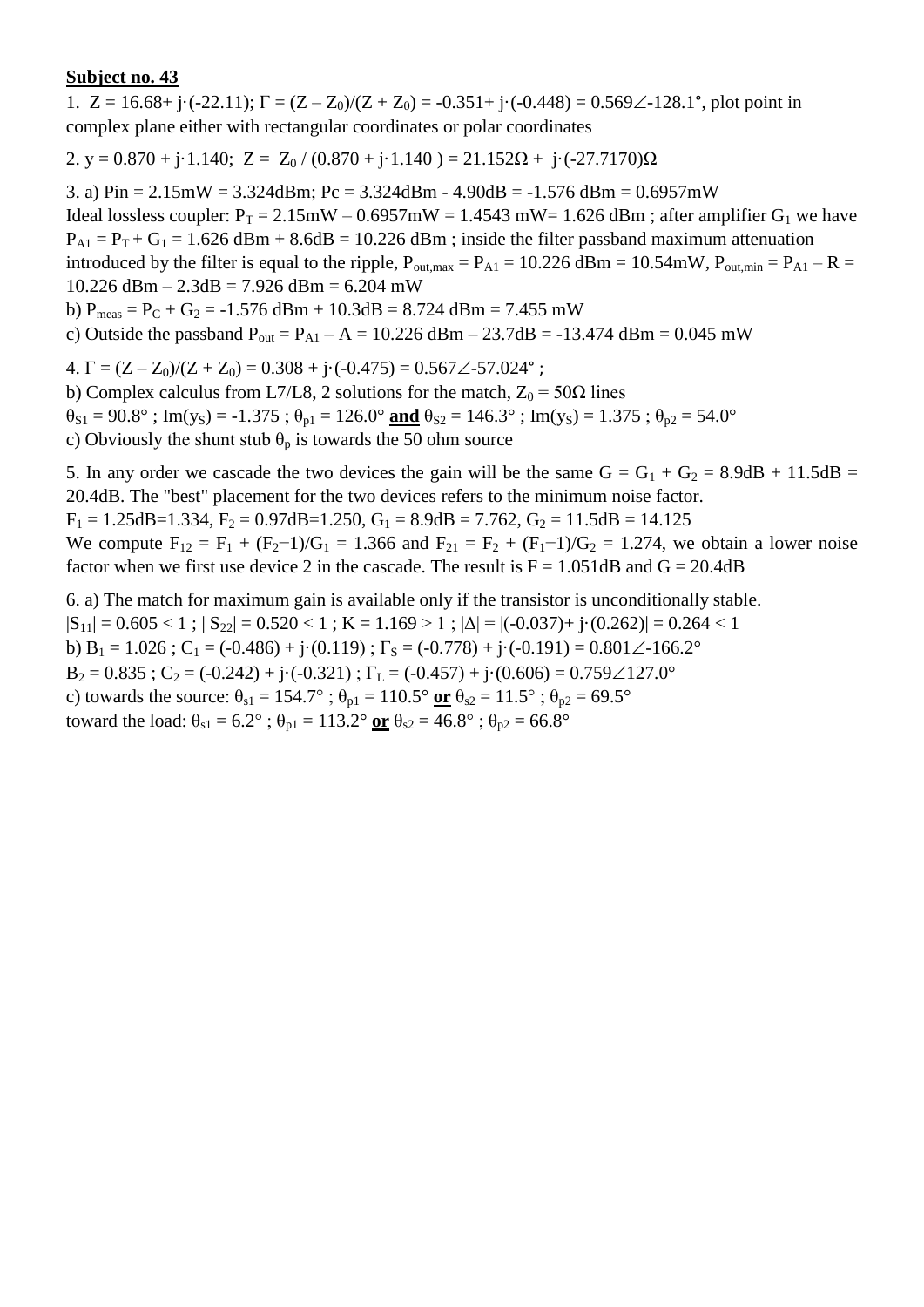1.  $Z = 24.48 + i \cdot (-20.11)$ ;  $\Gamma = (Z - Z_0)/(Z + Z_0) = -0.251 + i \cdot (-0.338) = 0.421 \angle -126.7^{\circ}$ , plot point in complex plane either with rectangular coordinates or polar coordinates

2. y = 1.010 – j·0.920; Z = Z<sub>0</sub> / (1.010 – j·0.920) = 27.056 $\Omega$  + j·(24.6451) $\Omega$ 

3. a) Pin = 3.45mW = 5.378dBm; Pc = 5.378dBm - 6.25dB = -0.872 dBm = 0.8181mW Ideal lossless coupler:  $P_T = 3.45 \text{mW} - 0.8181 \text{mW} = 2.6319 \text{ mW} = 4.203 \text{ dBm}$ ; after amplifier  $G_1$  we have  $P_{A1} = P_T + G_1 = 4.203$  dBm + 6.3dB = 10.503 dBm ; inside the filter passband maximum attenuation introduced by the filter is equal to the ripple,  $P_{\text{out,max}} = P_{\text{A1}} = 10.503 \text{ dBm} = 11.23 \text{mW}$ ,  $P_{\text{out,min}} = P_{\text{A1}} - R =$  $10.503$  dBm  $- 1.9$ dB  $= 8.603$  dBm  $= 7.249$  mW b)  $P_{meas} = P_C + G_2 = -0.872$  dBm + 11.8dB = 10.928 dBm = 12.383 mW

c) Outside the passband  $P_{out} = P_{A1} - A = 10.503$  dBm  $- 23.8$ dB = -13.297 dBm = 0.047 mW

4.  $\Gamma = (Z - Z_0)/(Z + Z_0) = 0.116 + i \cdot (-0.556) = 0.568 \angle -78.170^{\circ}$ ;

b) Complex calculus from L7/L8, 2 solutions for the match,  $Z_0 = 50\Omega$  lines  $\theta_{S1} = 101.4^\circ$ ; Im(y<sub>S</sub>) = -1.379;  $\theta_{p1} = 125.9^\circ$  and  $\theta_{S2} = 156.8^\circ$ ; Im(y<sub>S</sub>) = 1.379;  $\theta_{p2} = 54.1^\circ$ 

c) Obviously the shunt stub  $\theta_p$  is towards the 50 ohm source

5. In any order we cascade the two devices the gain will be the same  $G = G_1 + G_2 = 9.8dB + 10.0dB =$ 19.8dB. The "best" placement for the two devices refers to the minimum noise factor.

 $F_1 = 1.21$ dB=1.321,  $F_2 = 0.93$ dB=1.239,  $G_1 = 9.8$ dB = 9.550,  $G_2 = 10.0$ dB = 10.000

We compute  $F_{12} = F_1 + (F_2 - 1)/G_1 = 1.346$  and  $F_{21} = F_2 + (F_1 - 1)/G_2 = 1.271$ , we obtain a lower noise factor when we first use device 2 in the cascade. The result is  $F = 1.041dB$  and  $G = 19.8dB$ 

6. a) The match for maximum gain is available only if the transistor is unconditionally stable.  $|S_{11}| = 0.608 < 1$ ;  $|S_{22}| = 0.520 < 1$ ;  $K = 1.157 > 1$ ;  $|\Delta| = |(-0.048) + (-0.048) + (-0.263)| = 0.267 < 1$ b)  $B_1 = 1.028$ ;  $C_1 = (-0.491) + j(0.108)$ ;  $\Gamma_s = (-0.788) + j(-0.173) = 0.807\angle 167.6^\circ$  $B_2 = 0.829$ ;  $C_2 = (-0.238) + i(-0.322)$ ;  $\Gamma_L = (-0.454) + i(0.615) = 0.765 \angle 126.4^\circ$ c) towards the source:  $\theta_{s1} = 155.7^\circ$ ;  $\theta_{p1} = 110.1^\circ$  or  $\theta_{s2} = 11.9^\circ$ ;  $\theta_{p2} = 69.9^\circ$ toward the load:  $\theta_{s1} = 6.7^\circ$ ;  $\theta_{p1} = 112.8^\circ$  or  $\theta_{s2} = 46.8^\circ$ ;  $\theta_{p2} = 67.2^\circ$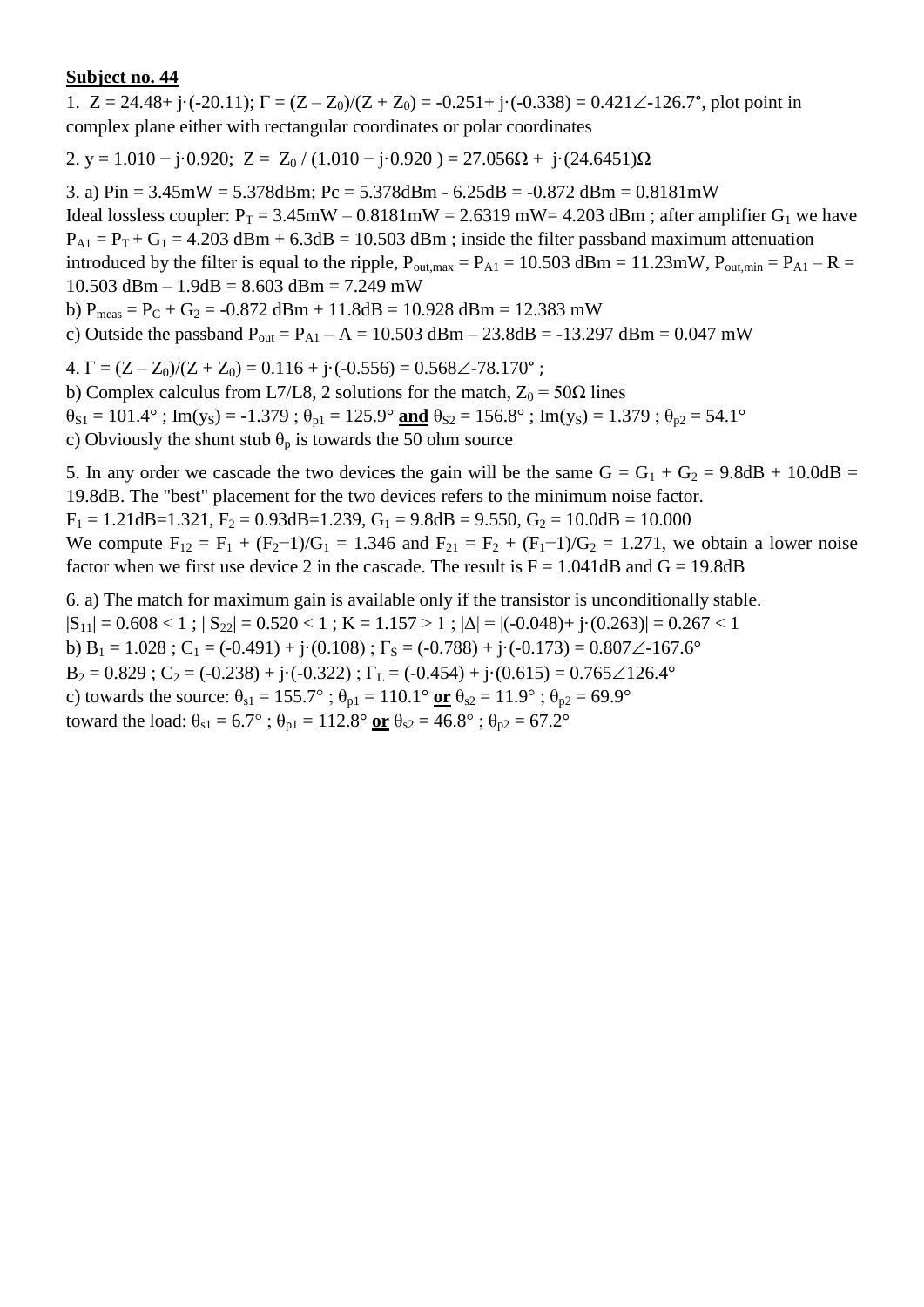1.  $Z = 15.52 + i(-21.02)$ ;  $\Gamma = (Z - Z_0)/(Z + Z_0) = -0.384 + i(-0.444) = 0.587\angle 130.8^\circ$ , plot point in complex plane either with rectangular coordinates or polar coordinates

2. y = 0.740 + j·1.175; Z = Z<sub>0</sub> / (0.740 + j·1.175) = 19.189 $\Omega$  + j·(-30.4684) $\Omega$ 

3. a)  $Pin = 1.65mW = 2.175dBm$ ;  $Pc = 2.175dBm - 5.60dB = -3.425dBm = 0.4544mW$ Ideal lossless coupler:  $P_T = 1.65$ mW – 0.4544mW = 1.1956 mW = 0.776 dBm; after amplifier G<sub>1</sub> we have  $P_{A1} = P_T + G_1 = 0.776$  dBm + 6.4dB = 7.176 dBm ; inside the filter passband maximum attenuation introduced by the filter is equal to the ripple,  $P_{\text{out,max}} = P_{A1} = 7.176 \text{ dBm} = 5.22 \text{mW}$ ,  $P_{\text{out,min}} = P_{A1} - R =$ 7.176 dBm  $- 2.1$ dB  $= 5.076$  dBm  $= 3.218$  mW b)  $P_{meas} = P_C + G_2 = -3.425$  dBm + 9.7dB = 6.275 dBm = 4.241 mW c) Outside the passband  $P_{out} = P_{A1} - A = 7.176$  dBm – 22.4dB = -15.224 dBm = 0.030 mW

4.  $\Gamma = (Z - Z_0)/(Z + Z_0) = 0.258 + i \cdot (0.261) = 0.367 \angle 45.363$ °;

b) Complex calculus from L7/L8, 2 solutions for the match,  $Z_0 = 50\Omega$  lines  $\theta_{S1} = 33.1^\circ$ ; Im(y<sub>S</sub>) = -0.789;  $\theta_{p1} = 141.7^\circ$  and  $\theta_{S2} = 101.6^\circ$ ; Im(y<sub>S</sub>) = 0.789;  $\theta_{p2} = 38.3^\circ$ c) Obviously the shunt stub  $\theta_p$  is towards the 50 ohm source

5. In any order we cascade the two devices the gain will be the same  $G = G_1 + G_2 = 8.3dB + 11.5dB =$ 19.8dB. The "best" placement for the two devices refers to the minimum noise factor.  $F_1 = 1.20$ dB=1.318,  $F_2 = 0.91$ dB=1.233,  $G_1 = 8.3$ dB = 6.761,  $G_2 = 11.5$ dB = 14.125

We compute  $F_{12} = F_1 + (F_2 - 1)/G_1 = 1.353$  and  $F_{21} = F_2 + (F_1 - 1)/G_2 = 1.256$ , we obtain a lower noise factor when we first use device 2 in the cascade. The result is  $F = 0.989dB$  and  $G = 19.8dB$ 

6. a) The match for maximum gain is available only if the transistor is unconditionally stable.  $|S_{11}| = 0.668 < 1$ ;  $|S_{22}| = 0.514 < 1$ ;  $K = 1.052 > 1$ ;  $|\Delta| = |(-0.229) + (-0.205)| = 0.308 < 1$ b) B<sub>1</sub> = 1.087 ; C<sub>1</sub> = (-0.522) + j·(-0.139) ;  $\Gamma$ <sub>S</sub> = (-0.866) + j·(0.230) = 0.896 $\angle$ 165.1°  $B_2 = 0.723$ ;  $C_2 = (-0.153) + (-0.322)$ ;  $\Gamma_L = (-0.363) + (-0.765) = 0.847 \angle 115.4^\circ$ c) towards the source:  $\theta_{s1} = 174.3^\circ$ ;  $\theta_{p1} = 103.9^\circ$  or  $\theta_{s2} = 20.6^\circ$ ;  $\theta_{p2} = 76.1^\circ$ toward the load:  $\theta_{s1} = 16.3^\circ$ ;  $\theta_{p1} = 107.4^\circ$  or  $\theta_{s2} = 48.4^\circ$ ;  $\theta_{p2} = 72.6^\circ$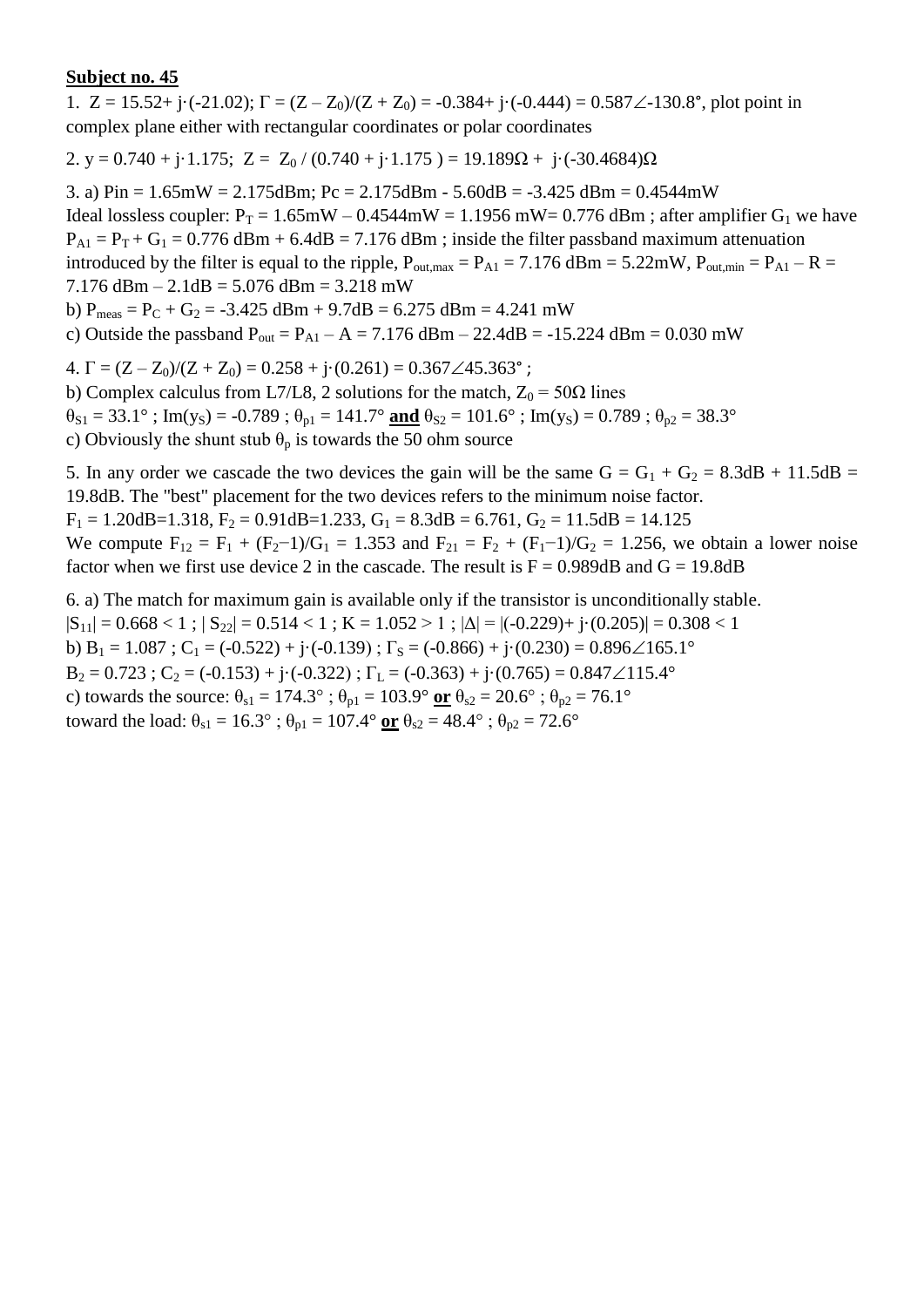1.  $Z = 48.00 + i \cdot (-49.64)$ ;  $\Gamma = (Z - Z_0)/(Z + Z_0) = 0.188 + i \cdot (-0.411) = 0.452 \angle 65.4^{\circ}$ , plot point in complex plane either with rectangular coordinates or polar coordinates

2. y = 0.815 – j·1.040; Z = Z<sub>0</sub> / (0.815 – j·1.040) = 23.341 $\Omega$  + j·(29.7853) $\Omega$ 

3. a)  $Pin = 3.30mW = 5.185dBm$ ;  $Pc = 5.185dBm - 4.55dB = 0.635dBm = 1.1575mW$ 

Ideal lossless coupler:  $P_T = 3.30$ mW – 1.1575mW = 2.1425 mW = 3.309 dBm; after amplifier G<sub>1</sub> we have  $P_{A1} = P_T + G_1 = 3.309$  dBm + 8.4dB = 11.709 dBm; inside the filter passband maximum attenuation introduced by the filter is equal to the ripple,  $P_{\text{out,max}} = P_{\text{A1}} = 11.709 \text{ dBm} = 14.82 \text{mW}$ ,  $P_{\text{out,min}} = P_{\text{A1}} - R =$ 

 $11.709$  dBm  $- 1.2$ dB  $= 10.509$  dBm  $= 11.244$  mW

b)  $P_{meas} = P_C + G_2 = 0.635$  dBm + 9.1dB = 9.735 dBm = 9.408 mW

c) Outside the passband  $P_{out} = P_{A1} - A = 11.709$  dBm – 19.3dB = -7.591 dBm = 0.174 mW

4.  $\Gamma = (Z - Z_0)/(Z + Z_0) = -0.057 + j \cdot (-0.414) = 0.418\angle -97.903$ °;

b) Complex calculus from L7/L8, 2 solutions for the match,  $Z_0 = 50\Omega$  lines

 $\theta_{S1} = 106.3^\circ$ ; Im(y<sub>S</sub>) = -0.920;  $\theta_{p1} = 137.4^\circ$  and  $\theta_{S2} = 171.6^\circ$ ; Im(y<sub>S</sub>) = 0.920;  $\theta_{p2} = 42.6^\circ$ 

c) Obviously the shunt stub  $\theta_p$  is towards the 50 ohm source

5. In any order we cascade the two devices the gain will be the same  $G = G_1 + G_2 = 9.8dB + 10.0dB =$ 19.8dB. The "best" placement for the two devices refers to the minimum noise factor.

 $F_1 = 1.16$ dB=1.306,  $F_2 = 0.93$ dB=1.239,  $G_1 = 9.8$ dB = 9.550,  $G_2 = 10.0$ dB = 10.000

We compute  $F_{12} = F_1 + (F_2 - 1)/G_1 = 1.331$  and  $F_{21} = F_2 + (F_1 - 1)/G_2 = 1.269$ , we obtain a lower noise factor when we first use device 2 in the cascade. The result is  $F = 1.036dB$  and  $G = 19.8dB$ 

6. a) The match for maximum gain is available only if the transistor is unconditionally stable.  $|S_{11}| = 0.606 < 1$ ;  $|S_{22}| = 0.558 < 1$ ;  $K = 1.199 > 1$ ;  $|\Delta| = |(0.232) + j \cdot (-0.076)| = 0.244 < 1$ b) B<sub>1</sub> = 0.996 ; C<sub>1</sub> = (-0.209) + j·(0.440) ;  $\Gamma$ <sub>S</sub> = (-0.346) + j·(-0.729) = 0.807 $\angle$ -115.4°  $B_2 = 0.884$ ;  $C_2 = (-0.428) + i(-0.039)$ ;  $\Gamma_L = (-0.782) + i(0.071) = 0.785 \angle 174.8^\circ$ c) towards the source:  $\theta_{s1} = 129.6^\circ$ ;  $\theta_{p1} = 110.1^\circ$  or  $\theta_{s2} = 165.8^\circ$ ;  $\theta_{p2} = 69.9^\circ$ toward the load:  $\theta_{s1} = 163.4^\circ$ ;  $\theta_{p1} = 111.5^\circ$  or  $\theta_{s2} = 21.7^\circ$ ;  $\theta_{p2} = 68.5^\circ$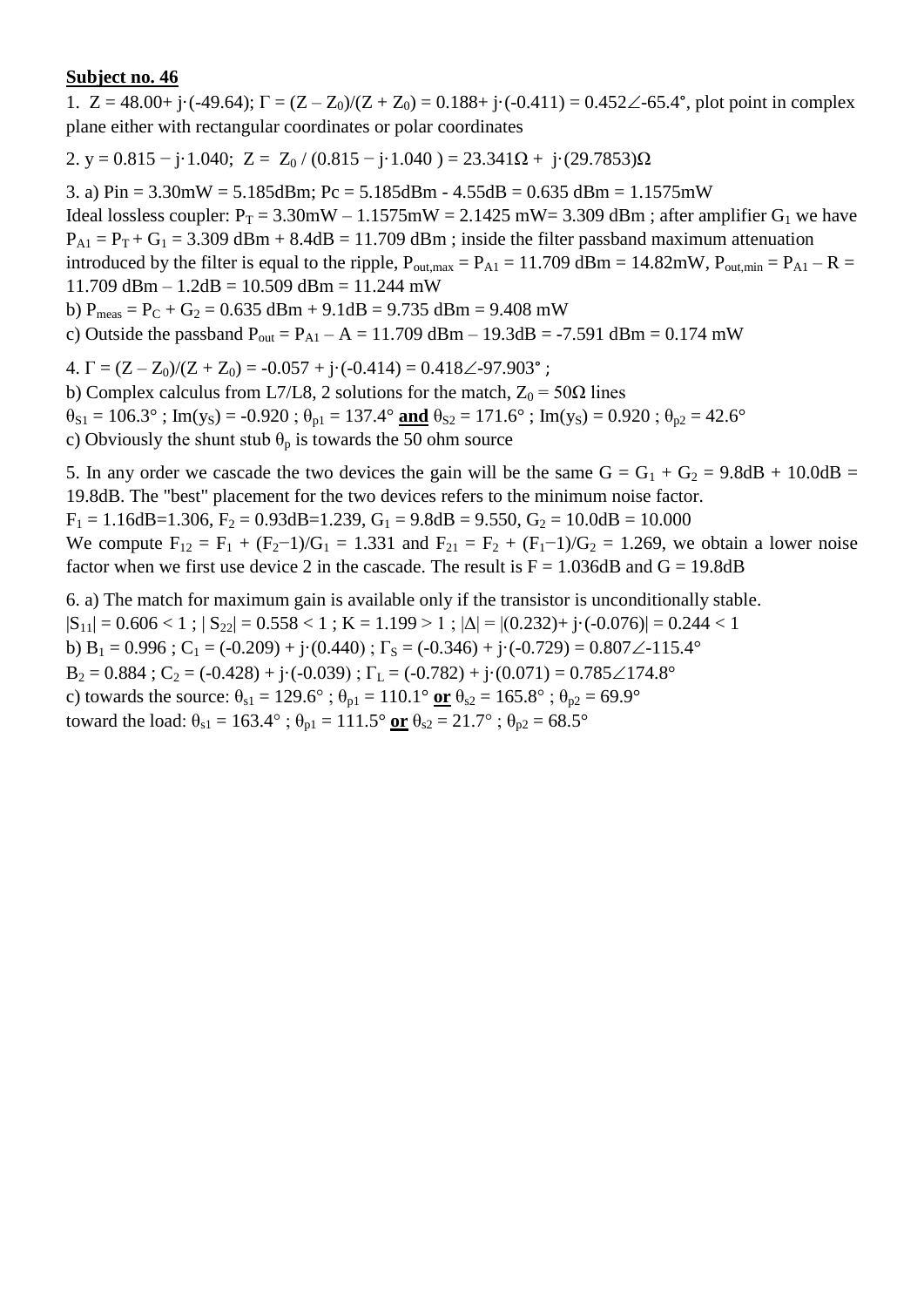1.  $Z = 28.26 + i \cdot (-24.21)$ ;  $\Gamma = (Z - Z_0)/(Z + Z_0) = -0.166 + i \cdot (-0.361) = 0.397\angle -114.7^{\circ}$ , plot point in complex plane either with rectangular coordinates or polar coordinates

2. y = 0.930 – j·1.070; Z = Z<sub>0</sub> / (0.930 – j·1.070) = 23.137 $\Omega$  + j·(26.6196) $\Omega$ 

3. a) Pin = 2.35mW = 3.711dBm; Pc = 3.711dBm - 5.65dB = -1.939 dBm = 0.6398mW Ideal lossless coupler:  $P_T = 2.35 \text{mW} - 0.6398 \text{mW} = 1.7102 \text{ mW} = 2.330 \text{ dBm}$ ; after amplifier  $G_1$  we have  $P_{A1} = P_T + G_1 = 2.330$  dBm + 7.1dB = 9.430 dBm ; inside the filter passband maximum attenuation introduced by the filter is equal to the ripple,  $P_{\text{out,max}} = P_{A1} = 9.430$  dBm = 8.77mW,  $P_{\text{out,min}} = P_{A1} - R =$ 9.430 dBm –  $1.5$ dB = 7.930 dBm = 6.209 mW b)  $P_{meas} = P_C + G_2 = -1.939$  dBm + 9.9dB = 7.961 dBm = 6.253 mW c) Outside the passband  $P_{out} = P_{A1} - A = 9.430$  dBm  $- 21.6$ dB = -12.170 dBm = 0.061 mW 4.  $\Gamma = (Z - Z_0)/(Z + Z_0) = 0.290 + j \cdot (-0.531) = 0.605 \angle 61.399$ °;

b) Complex calculus from L7/L8, 2 solutions for the match,  $Z_0 = 50\Omega$  lines  $\theta_{S1} = 94.3^\circ$ ; Im(y<sub>S</sub>) = -1.519;  $\theta_{p1} = 123.4^\circ$  and  $\theta_{S2} = 147.1^\circ$ ; Im(y<sub>S</sub>) = 1.519;  $\theta_{p2} = 56.6^\circ$ c) Obviously the shunt stub  $\theta_p$  is towards the 50 ohm source

5. In any order we cascade the two devices the gain will be the same  $G = G_1 + G_2 = 8.2dB + 10.9dB =$ 19.1dB. The "best" placement for the two devices refers to the minimum noise factor.  $F_1 = 1.19$ dB=1.315,  $F_2 = 1.04$ dB=1.271,  $G_1 = 8.2$ dB = 6.607,  $G_2 = 10.9$ dB = 12.303

We compute  $F_{12} = F_1 + (F_2 - 1)/G_1 = 1.356$  and  $F_{21} = F_2 + (F_1 - 1)/G_2 = 1.296$ , we obtain a lower noise factor when we first use device 2 in the cascade. The result is  $F = 1.127dB$  and  $G = 19.1dB$ 

6. a) The match for maximum gain is available only if the transistor is unconditionally stable.  $|S_{11}| = 0.599 < 1$ ;  $|S_{22}| = 0.520 < 1$ ;  $K = 1.191 > 1$ ;  $|\Delta| = |(-0.015) + (-0.257)| = 0.258 < 1$ b) B<sub>1</sub> = 1.022 ; C<sub>1</sub> = (-0.476) + j·(0.142) ;  $\Gamma$ <sub>S</sub> = (-0.756) + j·(-0.226) = 0.789 $\angle$ -163.4°  $B_2 = 0.845$ ;  $C_2 = (-0.251) + i(-0.318)$ ;  $\Gamma_L = (-0.464) + i(0.588) = 0.749 \angle 128.3^\circ$ c) towards the source:  $\theta_{s1} = 152.7^\circ$ ;  $\theta_{p1} = 111.3^\circ$  or  $\theta_{s2} = 10.6^\circ$ ;  $\theta_{p2} = 68.7^\circ$ toward the load:  $\theta_{s1} = 5.1^\circ$ ;  $\theta_{p1} = 113.9^\circ$  or  $\theta_{s2} = 46.6^\circ$ ;  $\theta_{p2} = 66.1^\circ$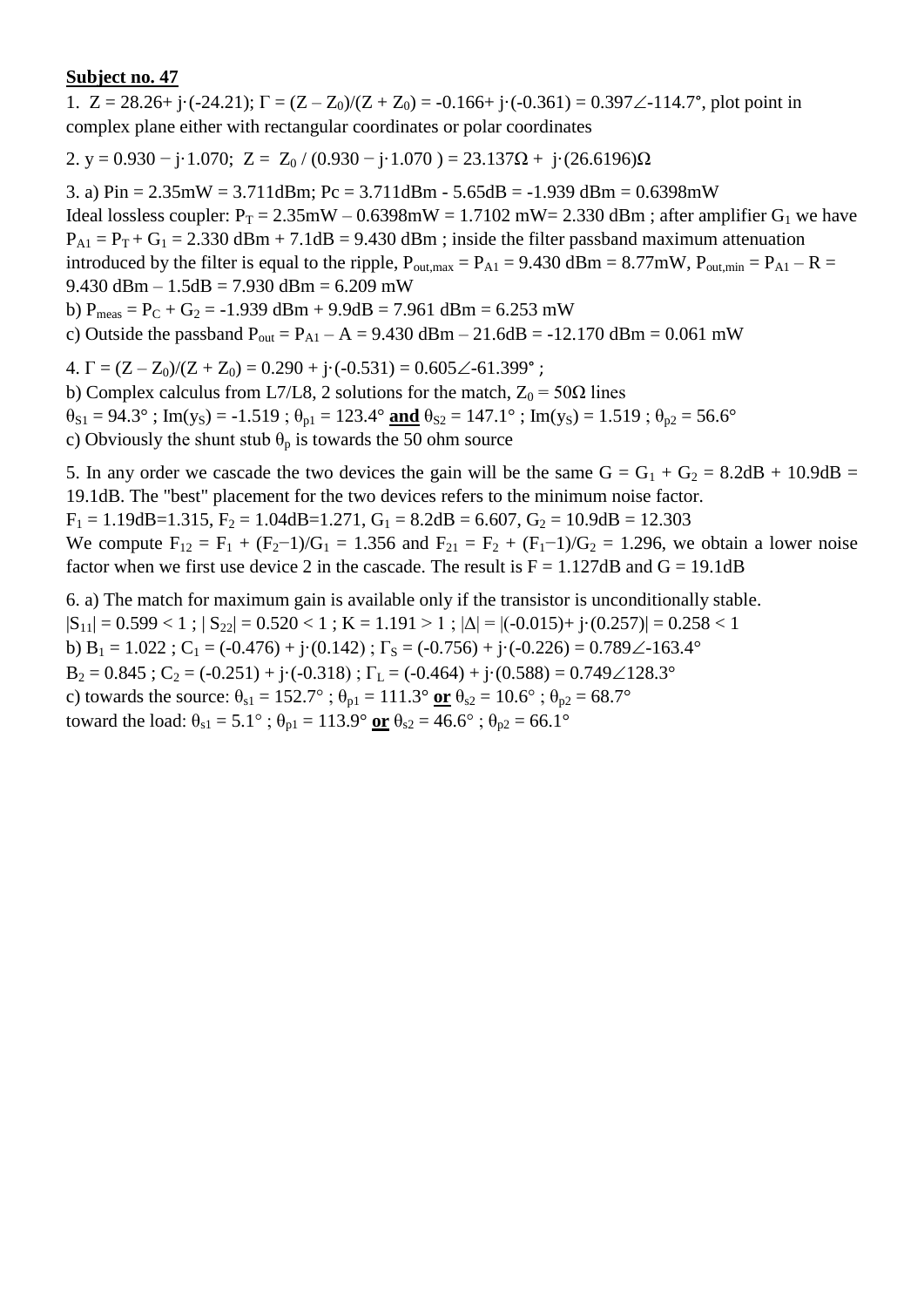1.  $Z = 40.00 + j \cdot (-52.46)$ ;  $\Gamma = (Z - Z_0)/(Z + Z_0) = 0.171 + j \cdot (-0.483) = 0.513 \angle -70.6^{\circ}$ , plot point in complex plane either with rectangular coordinates or polar coordinates

2. y = 1.295 + j·1.230; Z =  $Z_0$  / (1.295 + j·1.230) = 20.298 $\Omega$  + j·(-19.2795) $\Omega$ 

3. a)  $Pin = 3.05mW = 4.843dBm$ ;  $Pc = 4.843dBm - 5.45dB = -0.607dBm = 0.8696mW$ Ideal lossless coupler:  $P_T = 3.05$ mW – 0.8696mW = 2.1804 mW= 3.385 dBm; after amplifier G<sub>1</sub> we have  $P_{A1} = P_T + G_1 = 3.385$  dBm + 8.6dB = 11.985 dBm; inside the filter passband maximum attenuation introduced by the filter is equal to the ripple,  $P_{\text{out,max}} = P_{\text{A1}} = 11.985 \text{ dBm} = 15.80 \text{mW}$ ,  $P_{\text{out,min}} = P_{\text{A1}} - R =$ 11.985 dBm  $- 1.2$ dB  $= 10.785$  dBm  $= 11.982$  mW b)  $P_{meas} = P_C + G_2 = -0.607$  dBm + 8.7dB = 8.093 dBm = 6.446 mW

c) Outside the passband  $P_{out} = P_{A1} - A = 11.985$  dBm – 22.2dB = -10.215 dBm = 0.095 mW

4.  $\Gamma = (Z - Z_0)/(Z + Z_0) = 0.214 + \mathrm{i} \cdot (0.202) = 0.294 \angle 43.374$ °;

b) Complex calculus from L7/L8, 2 solutions for the match,  $Z_0 = 50\Omega$  lines  $\theta_{S1} = 31.9^\circ$ ; Im(y<sub>S</sub>) = -0.615;  $\theta_{p1} = 148.4^\circ$  and  $\theta_{S2} = 104.8^\circ$ ; Im(y<sub>S</sub>) = 0.615;  $\theta_{p2} = 31.6^\circ$ c) Obviously the shunt stub  $\theta_p$  is towards the 50 ohm source

5. In any order we cascade the two devices the gain will be the same  $G = G_1 + G_2 = 9.4dB + 11.0dB =$ 20.4dB. The "best" placement for the two devices refers to the minimum noise factor.

 $F_1 = 1.13$ dB=1.297,  $F_2 = 0.93$ dB=1.239,  $G_1 = 9.4$ dB = 8.710,  $G_2 = 11.0$ dB = 12.589

We compute  $F_{12} = F_1 + (F_2 - 1)/G_1 = 1.325$  and  $F_{21} = F_2 + (F_1 - 1)/G_2 = 1.262$ , we obtain a lower noise factor when we first use device 2 in the cascade. The result is  $F = 1.012dB$  and  $G = 20.4dB$ 

6. a) The match for maximum gain is available only if the transistor is unconditionally stable.  $|S_{11}| = 0.632 < 1$ ;  $|S_{22}| = 0.550 < 1$ ;  $K = 1.223 > 1$ ;  $|\Delta| = |(0.261) + j(0.003)| = 0.261 < 1$ b) B<sub>1</sub> = 1.029 ; C<sub>1</sub> = (-0.311) + j·(0.396) ;  $\Gamma$ <sub>S</sub> = (-0.502) + j·(-0.639) = 0.813 $\angle$ -128.1°  $B_2 = 0.835$ ;  $C_2 = (-0.393) + i(-0.094)$ ;  $\Gamma_L = (-0.752) + i(0.181) = 0.773 \angle 166.5^\circ$ c) towards the source:  $\theta_{s1} = 136.2^\circ$ ;  $\theta_{p1} = 109.7^\circ$  or  $\theta_{s2} = 171.9^\circ$ ;  $\theta_{p2} = 70.3^\circ$ toward the load:  $\theta_{s1} = 167.1^\circ$ ;  $\theta_{p1} = 112.3^\circ$  or  $\theta_{s2} = 26.4^\circ$ ;  $\theta_{p2} = 67.7^\circ$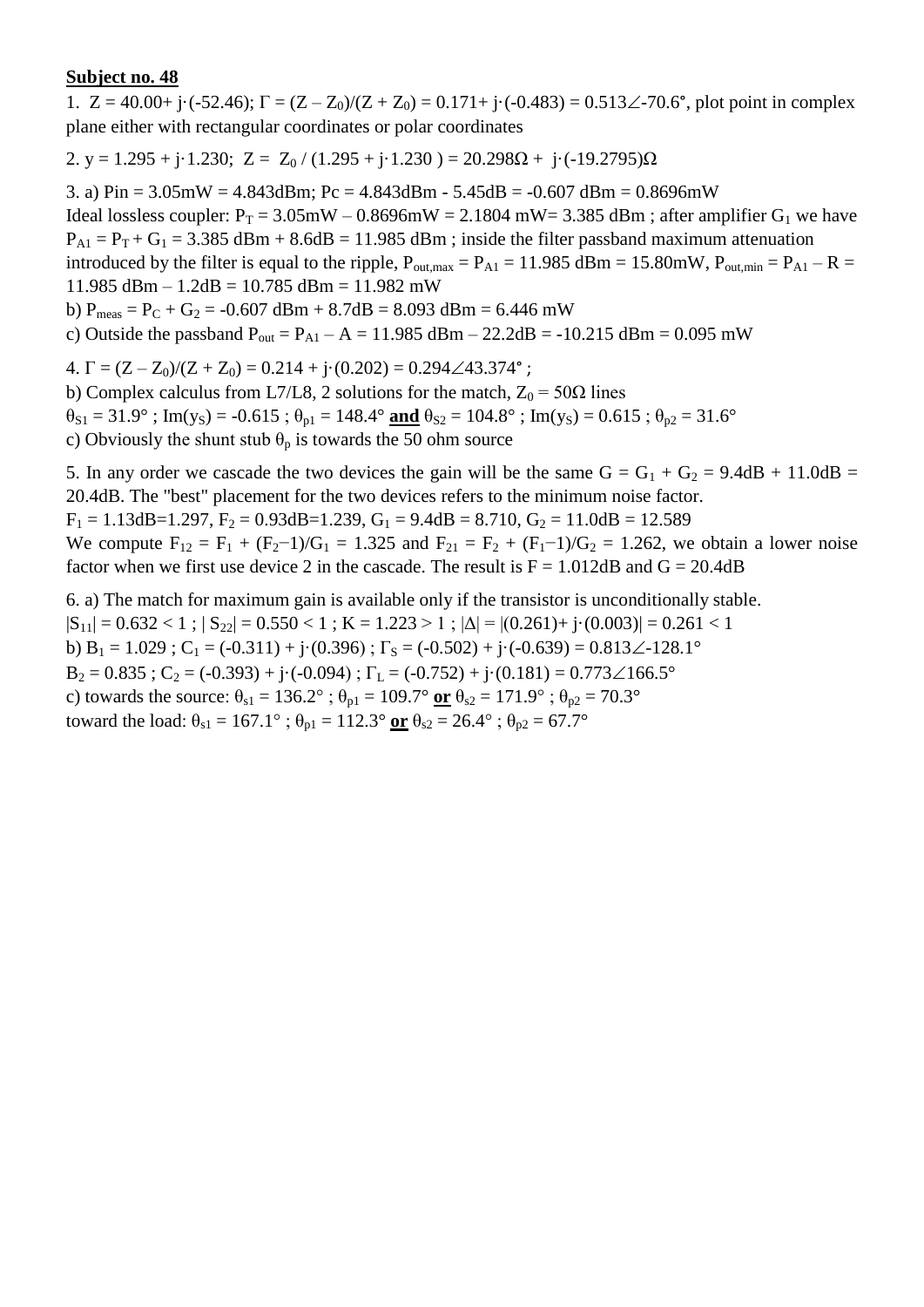1.  $Z = 29.17 + i(-17.77)$ ;  $\Gamma = (Z - Z_0)/(Z + Z_0) = -0.202 + i(-0.270) = 0.337\angle 126.9^\circ$ , plot point in complex plane either with rectangular coordinates or polar coordinates

2. y = 0.765 + j·1.135; Z = Z<sub>0</sub> / (0.765 + j·1.135) = 20.417 $\Omega$  + j·(-30.2917) $\Omega$ 

3. a) Pin = 1.85mW = 2.672dBm; Pc = 2.672dBm - 4.35dB = -1.678 dBm = 0.6795mW Ideal lossless coupler:  $P_T = 1.85$ mW – 0.6795mW = 1.1705 mW = 0.684 dBm; after amplifier G<sub>1</sub> we have  $P_{A1} = P_T + G_1 = 0.684$  dBm + 7.3dB = 7.984 dBm ; inside the filter passband maximum attenuation introduced by the filter is equal to the ripple,  $P_{\text{out,max}} = P_{\text{A1}} = 7.984 \text{ dBm} = 6.29 \text{mW}$ ,  $P_{\text{out,min}} = P_{\text{A1}} - R =$ 7.984 dBm – 2.9dB = 5.084 dBm = 3.224 mW b)  $P_{meas} = P_C + G_2 = -1.678$  dBm + 11.6dB = 9.922 dBm = 9.821 mW c) Outside the passband  $P_{out} = P_{A1} - A = 7.984$  dBm  $- 19.4$ dB = -11.416 dBm = 0.072 mW

4.  $\Gamma = (Z - Z_0)/(Z + Z_0) = 0.232 + i \cdot (0.467) = 0.522 \angle 63.627$ °;

b) Complex calculus from L7/L8, 2 solutions for the match,  $Z_0 = 50\Omega$  lines  $\theta_{S1} = 28.9^\circ$ ; Im(y<sub>S</sub>) = -1.223;  $\theta_{p1} = 129.3^\circ$  and  $\theta_{S2} = 87.5^\circ$ ; Im(y<sub>S</sub>) = 1.223;  $\theta_{p2} = 50.7^\circ$ c) Obviously the shunt stub  $\theta_p$  is towards the 50 ohm source

5. In any order we cascade the two devices the gain will be the same  $G = G_1 + G_2 = 8.2dB + 11.8dB =$ 20.0dB. The "best" placement for the two devices refers to the minimum noise factor.  $F_1 = 1.24$ dB=1.330,  $F_2 = 1.03$ dB=1.268,  $G_1 = 8.2$ dB = 6.607,  $G_2 = 11.8$ dB = 15.136

We compute  $F_{12} = F_1 + (F_2 - 1)/G_1 = 1.371$  and  $F_{21} = F_2 + (F_1 - 1)/G_2 = 1.289$ , we obtain a lower noise factor when we first use device 2 in the cascade. The result is  $F = 1.104 dB$  and  $G = 20.0dB$ 

6. a) The match for maximum gain is available only if the transistor is unconditionally stable.  $|S_{11}| = 0.635 < 1$ ;  $|S_{22}| = 0.550 < 1$ ;  $K = 1.209 > 1$ ;  $|\Delta| = |(0.265) + j(0.037)| = 0.267 < 1$ b) B<sub>1</sub> = 1.029 ; C<sub>1</sub> = (-0.335) + j·(0.377) ;  $\Gamma$ <sub>S</sub> = (-0.543) + j·(-0.610) = 0.817 $\angle$ -131.7°  $B_2 = 0.828$ ;  $C_2 = (-0.386) + i(-0.108)$ ;  $\Gamma_L = (-0.748) + i(0.208) = 0.776\angle{164.4^{\circ}}$ c) towards the source:  $\theta_{s1} = 138.2^\circ$ ;  $\theta_{p1} = 109.4^\circ$  or  $\theta_{s2} = 173.5^\circ$ ;  $\theta_{p2} = 70.6^\circ$ toward the load:  $\theta_{s1} = 168.2^{\circ}$ ;  $\theta_{p1} = 112.1^{\circ}$  or  $\theta_{s2} = 27.3^{\circ}$ ;  $\theta_{p2} = 67.9^{\circ}$